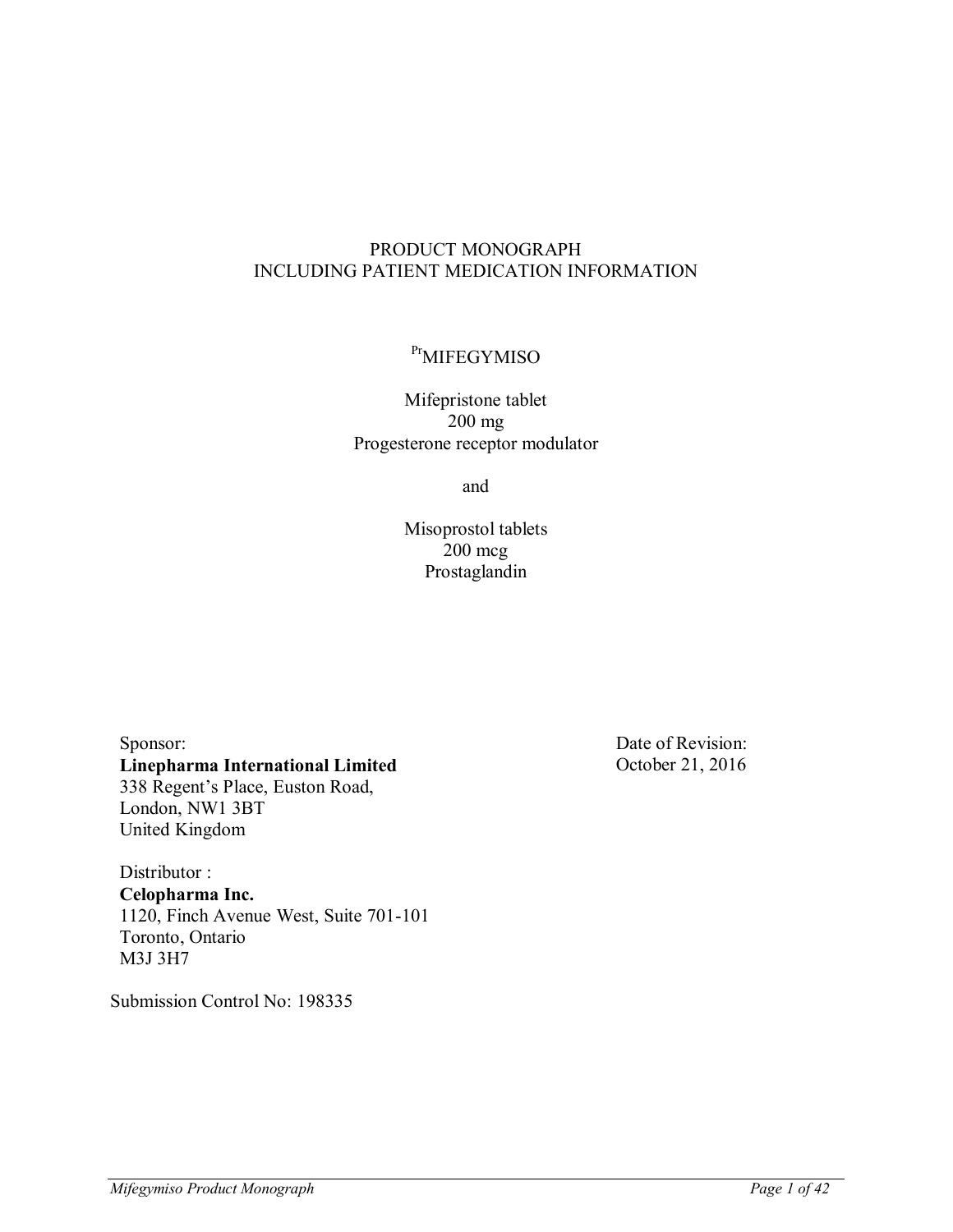# **TABLE OF CONTENTS**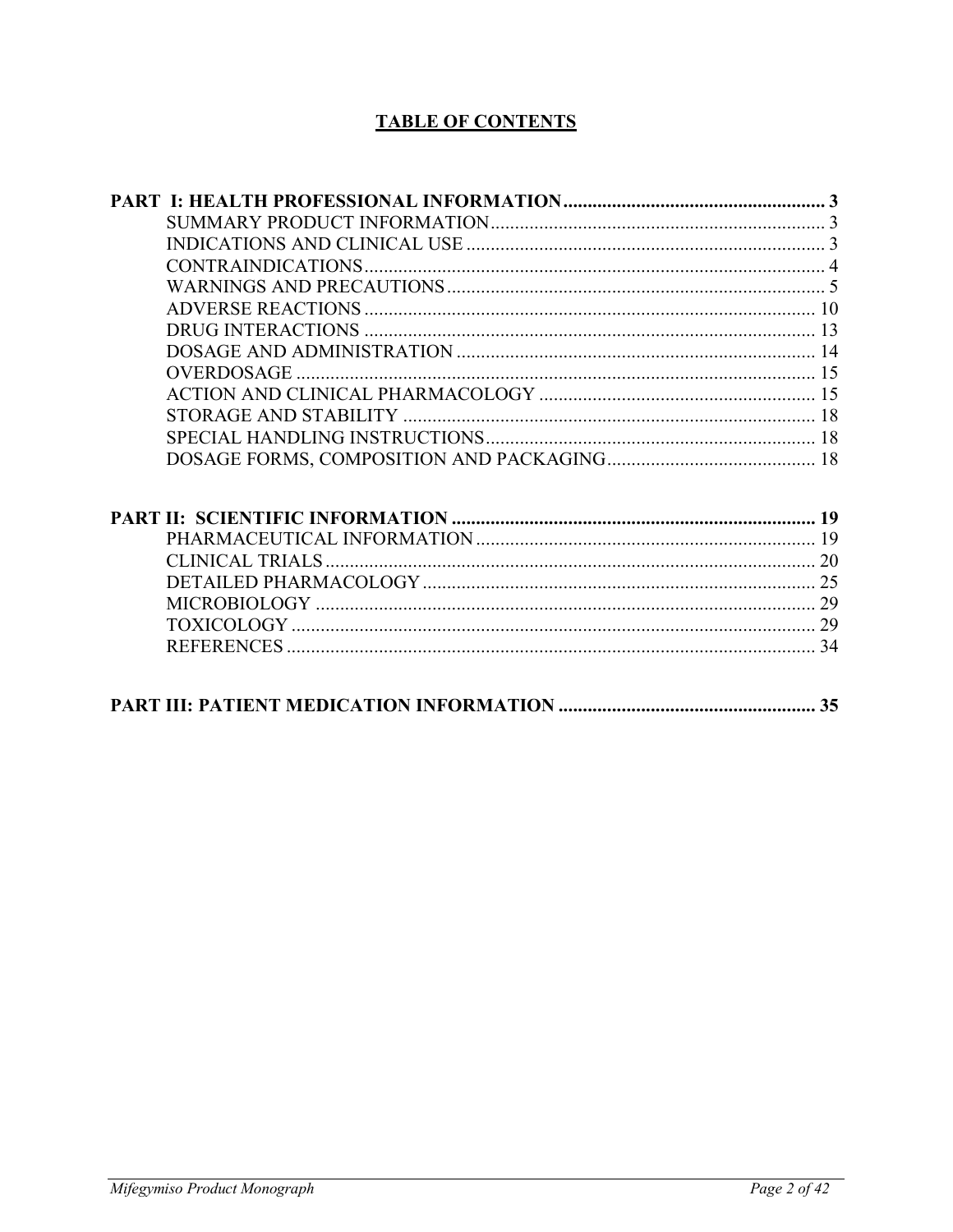#### <span id="page-2-1"></span><span id="page-2-0"></span>**Mifegymiso** mifepristone tablet/misoprostol tablets

## **PART I: HEALTH PROFESSIONAL INFORMATION**

## **SUMMARY PRODUCT INFORMATION**

Mifegymiso (mifepristone tablet/misoprostol tablets) is a composite pack containing mifepristone 200 mg tablet and misoprostol 200 mcg tablets.

| <b>Product Name</b> | <b>Route of</b>       | Dosage Form /   | <b>Clinically Relevant Nonmedicinal</b> |
|---------------------|-----------------------|-----------------|-----------------------------------------|
|                     | <b>Administration</b> | <b>Strength</b> | <b>Ingredients</b>                      |
| mifepristone        | Oral                  | Tablet/200 mg   | For a complete listing see              |
|                     |                       |                 | Dosage Forms, Composition               |
|                     |                       |                 | and Packaging section.                  |
| misoprostol         | Buccal                | Tablet/200 mcg  | For a complete listing see              |
|                     |                       |                 | Dosage Forms, Composition               |
|                     |                       |                 | and Packaging section.                  |

## <span id="page-2-2"></span>**INDICATIONS AND CLINICAL USE**

Mifegymiso (mifepristone tablet/misoprostol tablets) is indicated for medical termination of a developing intra-uterine pregnancy with a gestational age up to 49 days as measured from the first day of the Last Menstrual Period (LMP) in a presumed 28-day cycle.

#### **Geriatrics:**

Mifegymiso is not indicated in post-menopausal women.

## **Pediatrics (less than 18 years of age):**

There are insufficient data in patients less than 15 years old to establish efficacy and safety. Mifegymiso is not indicated in the prepubertal population.

Compared to adults, patients less than 18 years of age reported nausea and pain more frequently (see WARNINGS AND PRECAUTIONS, *Special Populations, Pediatrics* and CLINICAL TRIALS).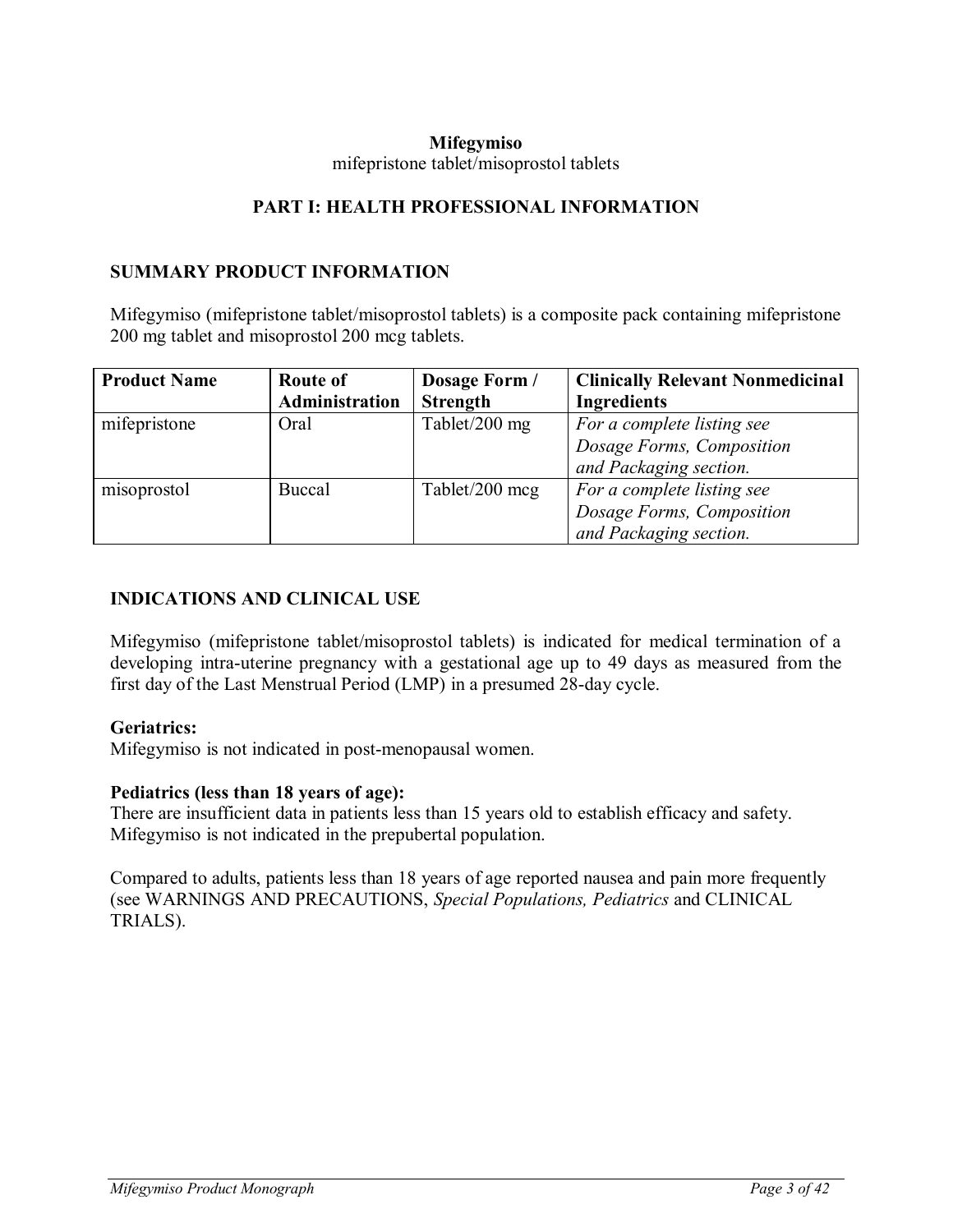## **Limitations of use:**

Mifegymiso is not intended for routine use as a contraceptive.

Prior to prescribing Mifegymiso, physicians must:

- Ensure that patients have access to emergency medical care in the 14 days following administration of mifepristone;
- Schedule follow-up 7 to 14 days after patients take mifepristone to confirm complete pregnancy termination;
- Exclude ectopic pregnancy and confirm gestational age by ultrasound.
- Counsel each patient on the risks and benefits of Mifegymiso, including bleeding, infection and incomplete abortion;
- Obtain the patient's written informed consent to take the drug;
- <span id="page-3-0"></span>• Complete the mandatory Mifegymiso education and registration programs.

# **CONTRAINDICATIONS**

Mifegymiso should not be prescribed to patients who:

- have an ectopic pregnancy;
- have an intrauterine device (IUD) in place;
- have unconfirmed gestational age;
- have chronic adrenal failure;
- are on concurrent long term systemic corticosteroid therapy;
- have haemorrhagic disorders or using concurrent anticoagulation therapy;
- have inherited porphyria;
- have uncontrolled asthma;
- have known hypersensitivity to mifepristone, misoprostol, other prostaglandins, or any of the excipients used in Mifegymiso. For a complete listing, see the DOSAGE FORMS, COMPOSITION AND PACKAGING*.*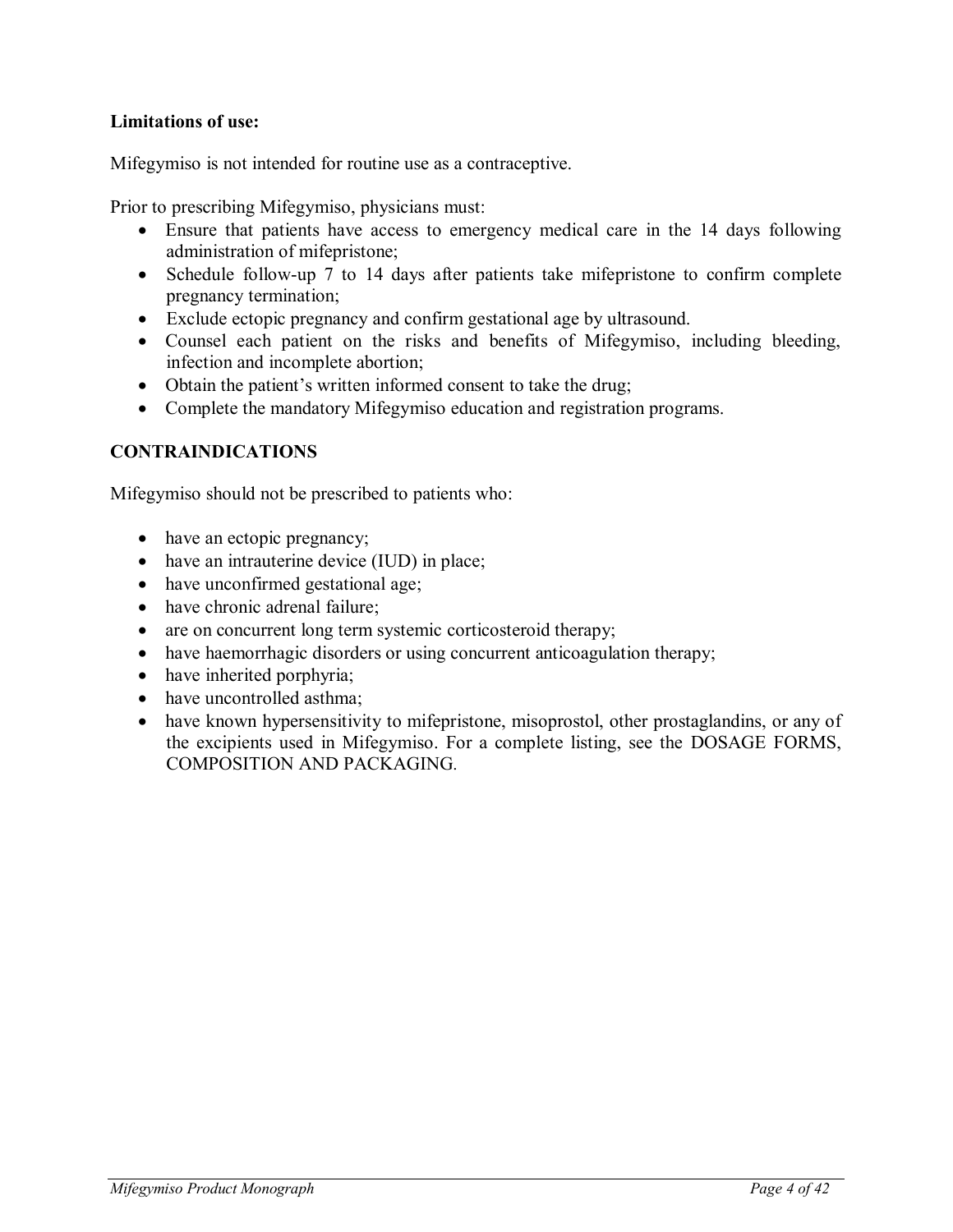## <span id="page-4-0"></span>**WARNINGS AND PRECAUTIONS**

### **Serious Warnings and Precautions**

It is important that all patients be followed by a physician 7 to 14 days after taking mifepristone to confirm safety and complete pregnancy termination (see WARNINGS AND PRECAUTIONS, *Genitourinary*, *Failures* and *Monitoring and Laboratory Tests*).

**Risk of infection and sepsis**: Cases of serious bacterial infection, including very rare cases of fatal septic shock, have been reported following the use of Mifegymiso. Some patients presented without fever, with or without abdominal pain, but with leukocytosis with a marked left shift, tachycardia, hemoconcentration, and general malaise. A high index of suspicion is needed to rule out sepsis (from e.g. Clostridium sordellii) if a patient reports abdominal pain or discomfort or general malaise (including weakness, nausea, vomiting or diarrhea) more than 24 hours after taking misoprostol (see WARNINGS AND PRECAUTIONS, *Genitourinary*).

**Risk of bleeding:** Prolonged heavy bleeding may be a sign of incomplete abortion or other complications and prompt medical or surgical intervention may be needed. These patients must seek immediate medical attention (see WARNINGS AND PRECAUTIONS, *Genitourinary*).

**Embryotoxicity:** Patients should be counselled that once the treatment is started, there are risks of embryotoxicity if the pregnancy is not terminated. Both mifepristone and misoprostol are embryotoxic and have been associated with fetal abnormalities (see TOXICOLOGY, *Reproductive and developmental studies*).

**Return to fertility:** Patients should be advised of their immediate return to fertility after Mifegymiso administration. To avoid the potential exposure of a subsequent pregnancy to mifepristone and misoprostol, it is recommended that conception be avoided during the next menstrual cycle. Reliable contraceptive methods should therefore commence as early as possible (see WARNINGS AND PRECAUTIONS, *Special Populations, Pregnant Woman*).

## **General**

A patient's ability to comply with the requirements of the regimen, especially the need for a follow-up visit, should be considered prior to administering Mifegymiso.

Patients should be advised to take their Patient Information Card with them if they visit an emergency room or another health care provider who did not prescribe Mifegymiso, so that provider will be aware that the patient is undergoing a medical abortion.

#### **Rhesus alloimmunisation**

The use of Mifegymiso requires measures to prevent rhesus alloimmunisation.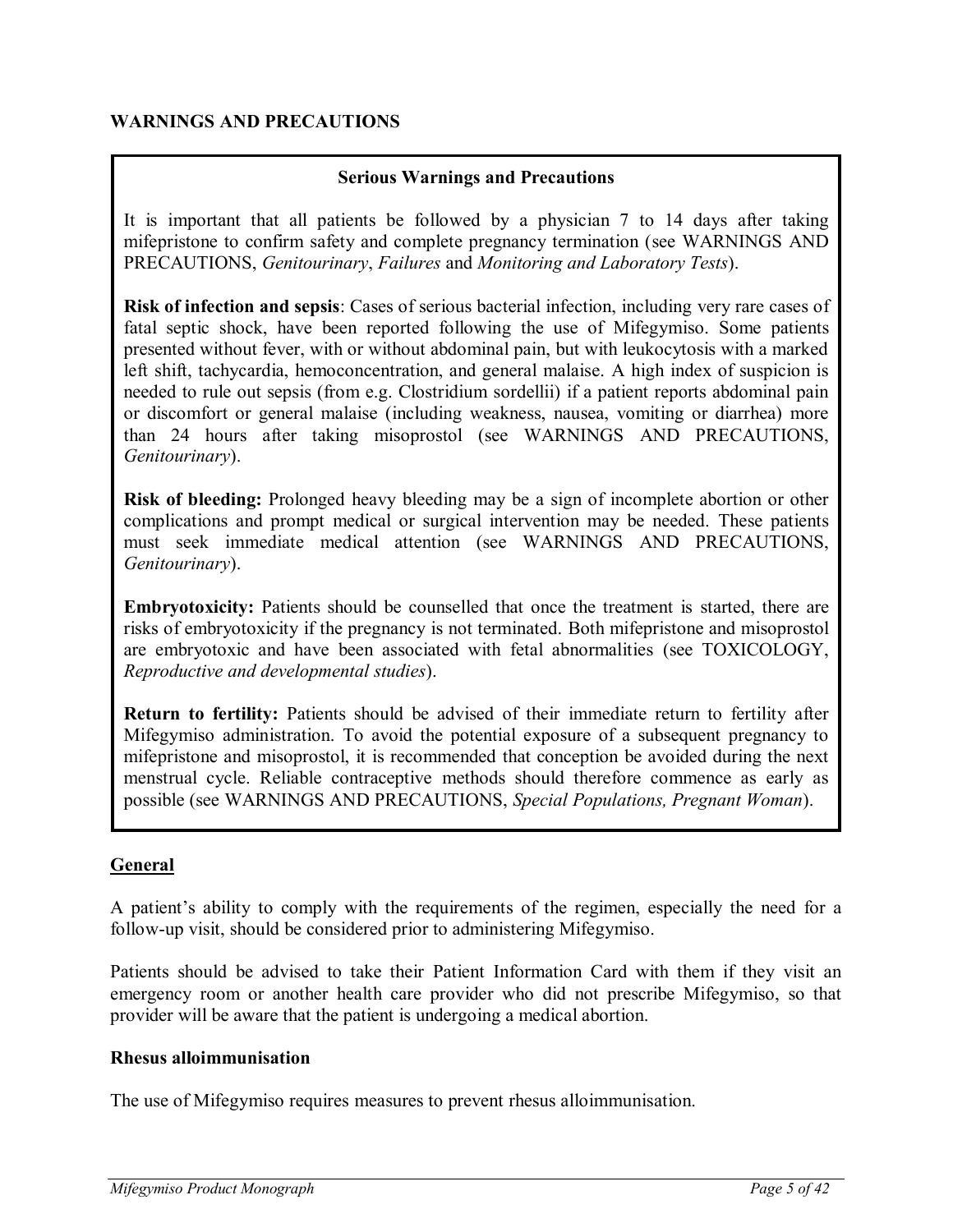# **Genitourinary**

Ultrasound must be performed before prescribing Mifegymiso. Physicians should remain alert to the possibility that a patient who is undergoing a medical abortion could have an undiagnosed ectopic pregnancy, since some of the symptoms of a medical abortion may be similar to those of a ruptured ectopic pregnancy.

### **Treatment failures**

Failures in clinical studies occurred in 2.0 to 4.8% of cases prior to 49 days of gestation (see CLINICAL TRIALS). Reasons for failure requiring a surgical termination of pregnancy included persistent non-viable pregnancies, continuing pregnancies and persistent heavy vaginal bleeding. Follow-up is mandatory to ensure that the expulsion is completed.

In the event of an ongoing pregnancy, pregnancy termination should be completed by another method (see WARNINGS AND PRECAUTIONS, *Special Populations, Pregnant Woman*). Animal studies have shown that, if a pregnancy continues after exposure to mifepristone or misoprostol, fetal abnormalities may occur (see TOXICOLOGY, *Reproductive and developmental studies*).

## **Bleeding**

Bleeding occurs in almost all cases and is not proof of complete expulsion (see CLINICAL TRIALS). Prolonged heavy vaginal bleeding may occur and can be a sign of incomplete expulsion. Bleeding can lead to a significant decrease in hemoglobin levels and may necessitate a blood transfusion.

Persistent bleeding should be monitored closely.

The patient should have access to emergency medical care until complete termination of pregnancy is confirmed at a follow-up visit.

## **Infections**

Cases of serious bacterial infection, including very rare cases of fatal septic shock, have been reported following the use of mifepristone and misoprostol. A sustained fever of  $38^{\circ}$ C or higher, severe abdominal pain or pelvic tenderness in the days after a medical abortion may be an indication of infection.

Sepsis (from e.g. *Clostridium sordellii* or other species e.g. *Streptococcus*) should be highly suspected if a patient reports abdominal pain or discomfort or general malaise (including weakness, nausea, vomiting or diarrhea) more than 24 hours after taking misoprostol. However, the symptoms of *Clostridium sordellii* infection are sometimes not the usual symptoms of sepsis. Very rarely, deaths have been reported. Therefore, the possibility of sepsis should be considered in all women who present with nausea, vomiting, diarrhoea and weakness with or without abdominal pain or fever. Strong consideration should be given to obtaining a complete blood count in these patients. Significant leukocytosis with a marked left shift and hemoconcentration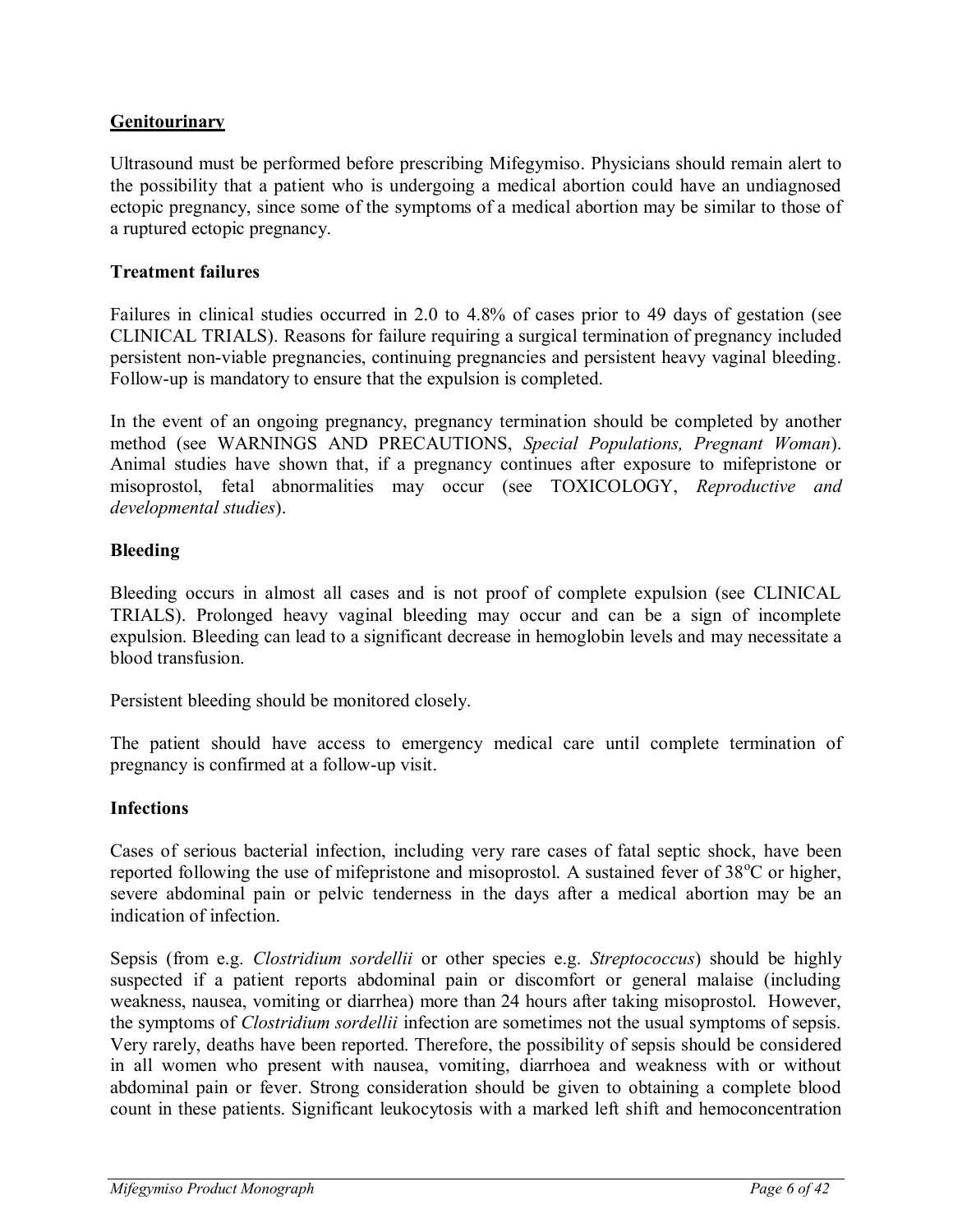may be indicative of sepsis. Doctors should consider immediately initiating treatment with antibiotics that include coverage of anaerobic bacteria such as *Clostridium sordellii*.

## **Hematologic**

Heavy bleeding requiring curettage occurred in some patients in clinical trials. Patients with anemia should be treated with caution. Patients with severe anemia were excluded from clinical trials and administration of Mifegymiso in these patients is not recommended.

## **Sexual Function/Reproduction**

During clinical trials, pregnancies occurred between embryo expulsion and the resumption of menses. To avoid the potential exposure of a subsequent pregnancy to mifepristone and misoprostol, conception should be avoided during the next menstrual cycle. Reliable contraceptive precautions should commence as early as possible after Mifegymiso administration (see WARNINGS AND PRECAUTIONS, *Special Populations, Pregnant Women*).

## **Cardiovascular**

Rare serious cardiovascular accidents have been reported following administration of prostaglandins including misoprostol. Mifegymiso has not been studied, and is therefore not recommended, in women with cardiovascular disease, hypertension, diabetes or who are over the age of 35 and are heavy smokers.

Women with risk factors for cardiovascular disease should be treated with caution.

## **Endocrine and Metabolism**

Patients with suspected acute adrenal failure were excluded from trials and therefore should be treated with caution. If treatment with Mifegymiso is required, therapy should be adjusted. The safety and efficacy have not been studied in women suffering from malnutrition. Treatment with Mifegymiso is therefore not recommended.

#### **Hepatic/Billiary/Pancreatic**

The safety and efficacy have not been studied in women suffering from hepatic failure. Treatment with Mifegymiso is therefore not recommended.

#### **Immune**

Cases of skin rash following misoprostol administration were reported by patients in clinical trials. Angioedema of the face, lips, tongue, and/or larynx, including cases of anaphylaxis have been reported in post-market surveillance with the use of Mifegymiso, including angioedema occurring within an hour of misoprostol intake. Angioedema associated with upper airway swelling may be life threatening. If the tongue, hypopharynx, or larynx has been involved, appropriate therapy and/or measures necessary to ensure a patent airway should be promptly provided.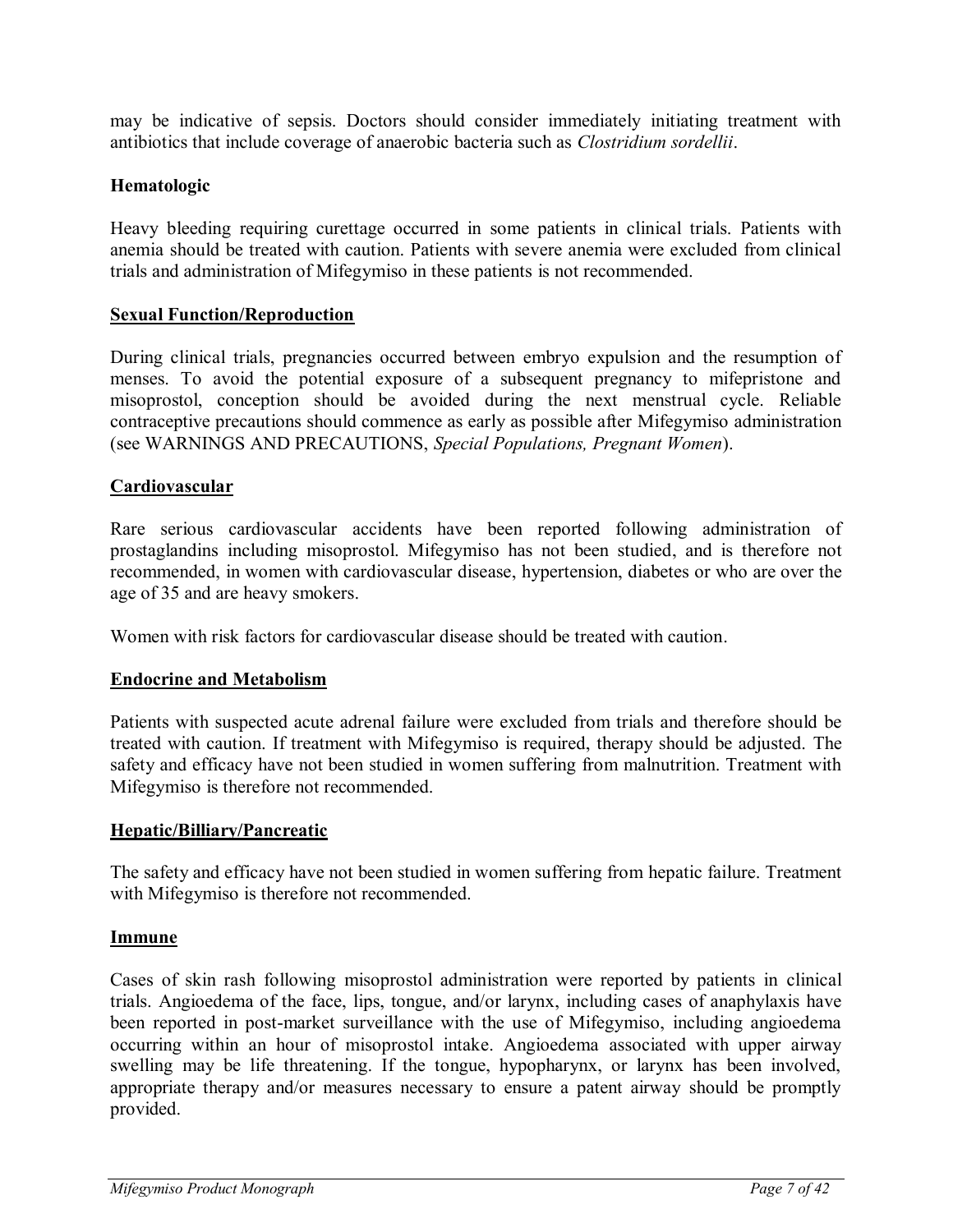# **Neurologic**

Seizures have been reported with prostaglandins and prostaglandin analogues, and therefore this possibility should be considered when treating patients with a history of a seizure disorder.

# **Renal**

The safety and efficacy have not been studied in women suffering from renal failure. Treatment with Mifegymiso is therefore not recommended.

#### **Respiratory**

Due to the antiglucocorticoid activity of mifepristone, the efficacy of corticosteroid therapy, including inhaled corticosteroids, may be decreased temporarily following intake of mifepristone. Therapy should be adjusted.

Bronchospasm may occur with some prostaglandins and prostaglandin analogues. Caution should be exercised in patients with a history of asthma (see CONTRAINDICATIONS).

#### **Special Populations**

#### **Pregnant Women**:

### *Mifepristone*

Reproductive studies conducted in rabbits and monkeys have shown that if a pregnancy continues after exposure to mifepristone, abnormalities in fetal skull, brain and developmental markers may occur (see TOXICOLOGY, *Reproductive and developmental studies*).

A review of births from 105 pregnancies exposed during first trimester of pregnancy to mifepristone alone (46 cases) or to both mifepristone and misoprostol (59 cases) has been published<sup>1</sup>. There were 94 live births (90.4%) and 10 (9.6%) miscarriages (including one with major malformation). Elective termination of pregnancy was performed after the subsequent diagnosis of trisomy 21 in one case. The overall rate of major congenital malformations was 4.2% (95% CI: 1.2 – 10.4%), with two cases among 38 patients exposed to mifepristone alone and two cases among 57 patients exposed to both mifepristone and misoprostol.

#### *Misoprostol*

Use of misoprostol has been associated with birth defects. When used alone to induce an abortion, the following effects of misoprostol have been reported: malformations of limbs, abnormalities of fetal movements and of cranial nerves (hypomimia, abnormalities in suckling, deglutition, and eye movements).

Misoprostol was shown to be embryotoxic in rabbits, rats and mice, when exposure occurred during embryogenesis. There was also an increase in skeletal abnormalities in rabbits and cleft palate in mice (see TOXICOLOGY, *Reproductive and developmental studies*).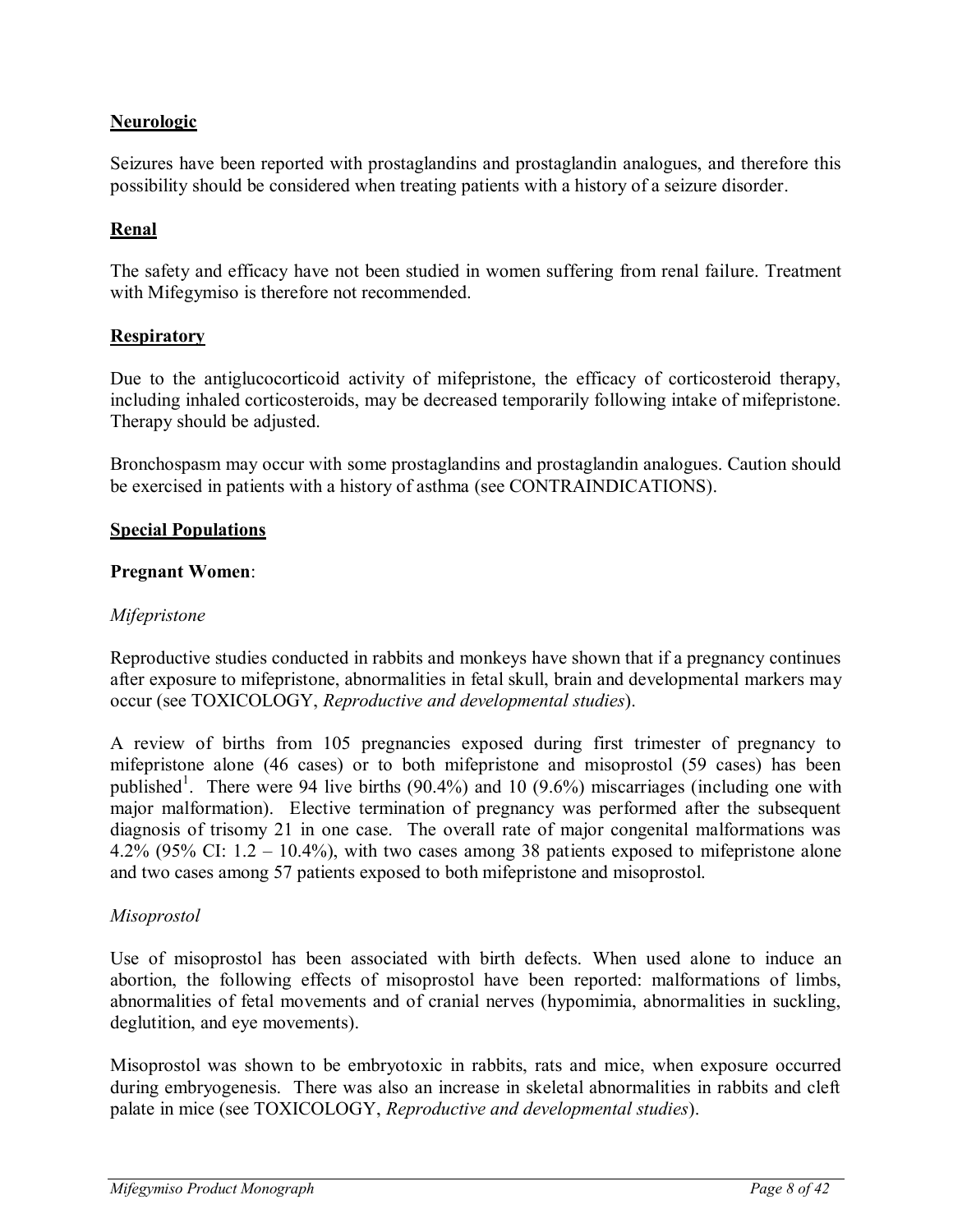## *Mifegymiso*

Due to the risk of failure of the medical method of pregnancy termination and to the unknown risk to the fetus, follow-up is mandatory (see WARNINGS AND PRECAUTIONS, *Boxed Serious Warnings and Precautions*).

Should a failure of Mifegymiso be diagnosed at follow-up (viable ongoing pregnancy), it is recommended that pregnancy termination should be completed by another method.

Should the patient wish to continue with the pregnancy, she should be appropriately counselled as to the risk of birth defects and appropriate ultra-sonographic monitoring of the pregnancy should be carried out.

## **Nursing Women:**

Mifegymiso use should be avoided during breast-feeding.

Mifepristone is lipophilic and may be excreted in the mother's milk. Misoprostol is rapidly metabolised in the mother to misoprostol acid, which is biologically active and is excreted in breast milk. This could cause undesirable effects such as diarrhea in breastfeeding infants.

# **Pediatrics (less than 18 years of age):**

There are insufficient data in patients less than 15 years old to establish efficacy and safety. Mifegymiso is not indicated in the prepubertal population.

Patients 15 to 17 years of age had similar efficacy to that seen in the adult population. More pain than expected was reported more frequently in this population, as well as diarrhea and vomiting, compared with adults (see CLINICAL TRIALS). Careful counselling should be provided to adjust patients' expectations from the procedure and identification of safety issues requiring immediate medical attention.

# **Geriatrics**:

Mifegymiso is not indicated in post-menopausal women.

## **Renal and hepatic impairment:**

No studies were conducted in patients with renal or hepatic impairment.

# **Monitoring and Laboratory Tests**

Follow-up must take place within a period of 7 to 14 days after administration of Mifegymiso to verify that expulsion has been completed (clinical examination, ultrasound scan or beta-hCG measurement). Persistent bleeding should be monitored closely for a decrease in hemoglobin concentration, hematocrit and red blood cell count.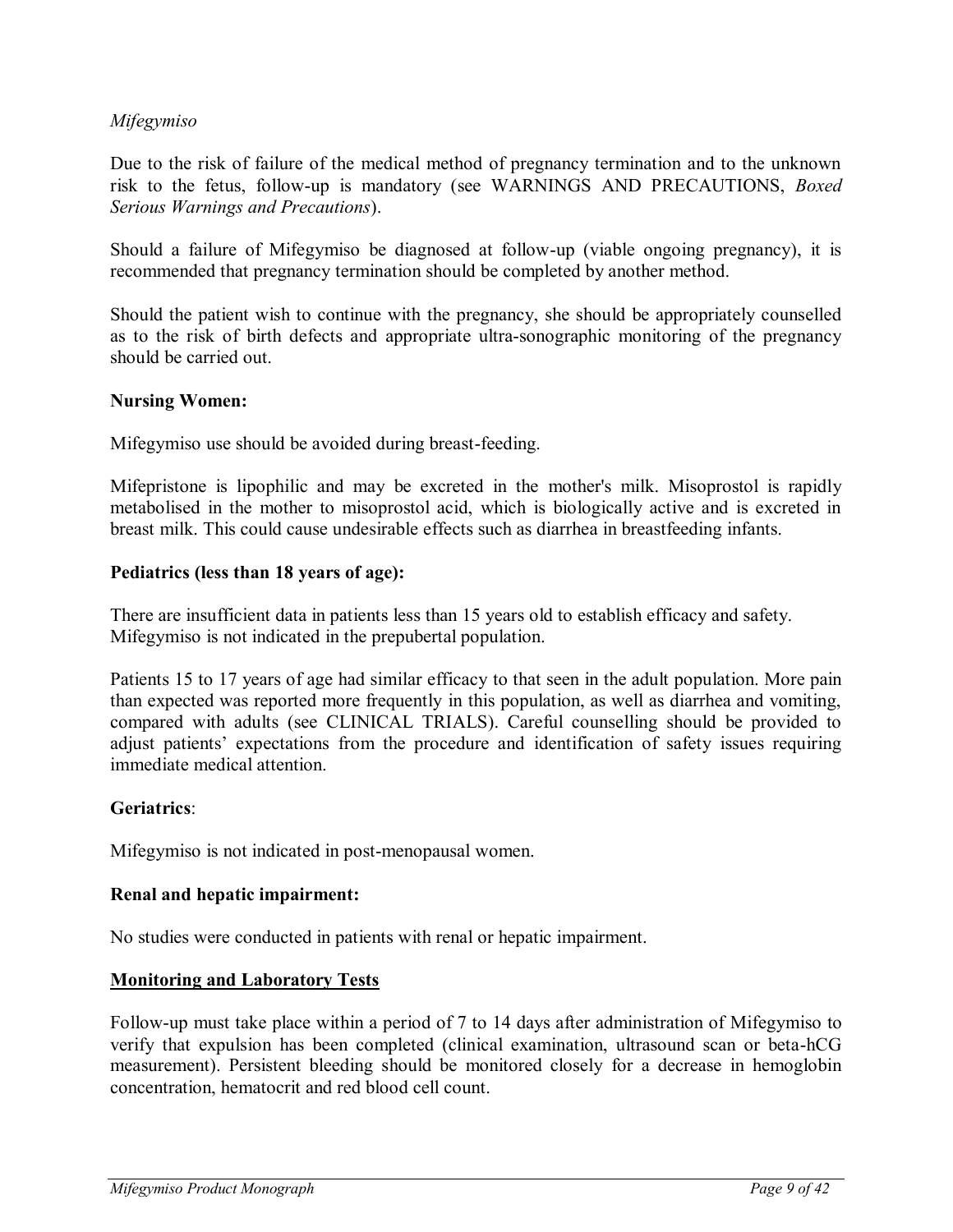# <span id="page-9-0"></span>**ADVERSE REACTIONS**

## **Adverse Drug Reaction Overview**

The most frequent undesirable effects which were observed during treatment with Mifegymiso were:

- Reproductive system disorders: vaginal bleeding, sometimes heavy and prolonged uterine cramping (see WARNINGS AND PRECAUTIONS, *Genitourinary*).
- Gastrointestinal disorders: nausea, vomiting, diarrhea and abdominal pain.
- General disorders: headache, dizziness, chills and fever.

Bleeding was occasionally observed after mifepristone alone. Misoprostol administration resulted in vaginal bleeding, abdominal pain and cramping. In some patients, persistent or heavy vaginal bleeding required treatment with intravenous fluids or blood transfusion. On average, bleeding lasted for 11 days and was heavier than a normal period for 2 days.

Infectious complications, including sometimes fatal sepsis, have been observed. Patients typically presented with abdominal pain or discomfort, fever or general malaise (including weakness, nausea, vomiting or diarrhoea) more than 24 hours after taking misoprostol. *Clostridium sordellii* infection was observed in some women without abdominal pain or fever, that progressed rapidly to multi-organ failure and death.

The adverse events reported with Mifegymiso, classified according to frequency and system organ class, are summarized as shown in [Table 1.](#page-10-0)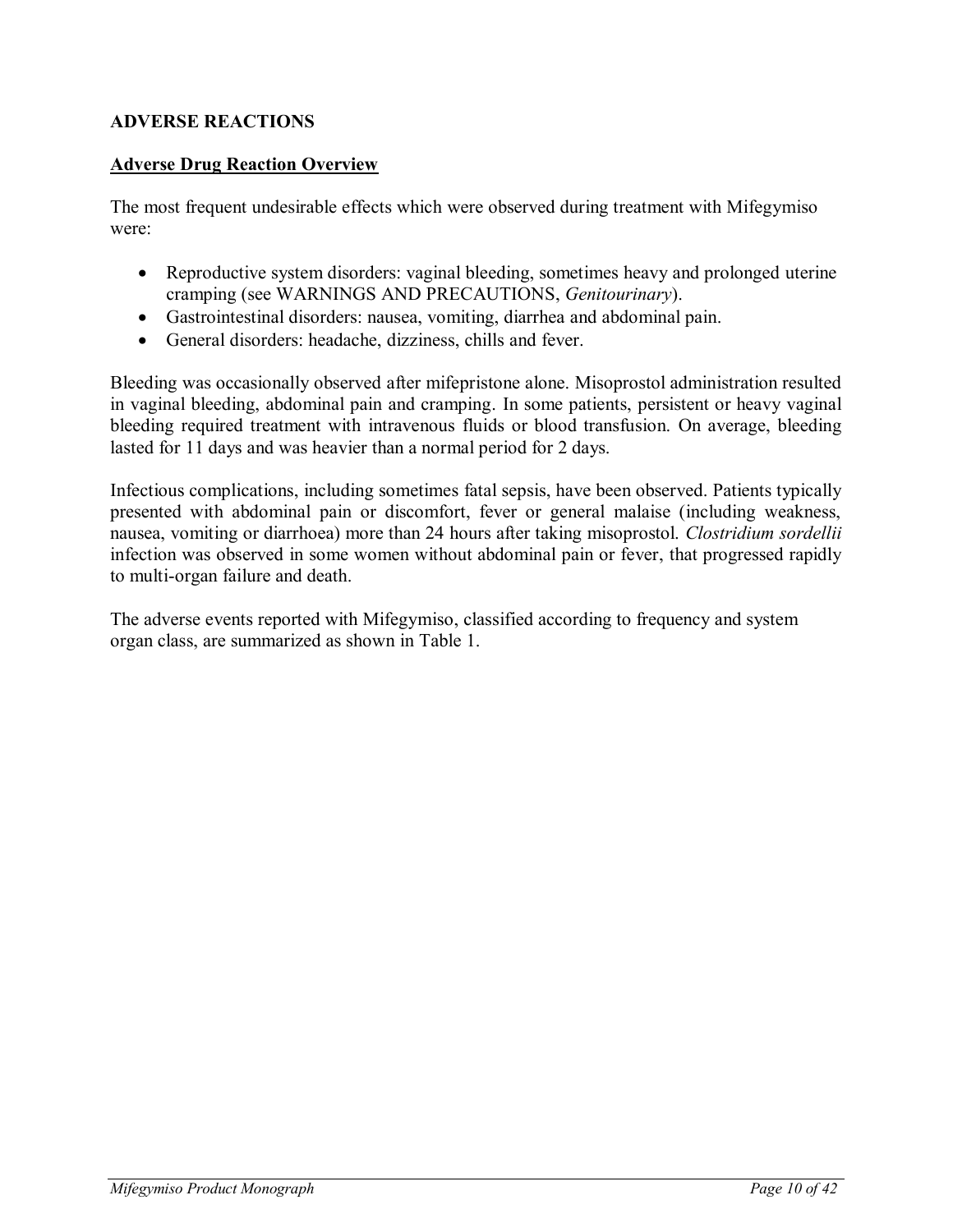| <b>MedDRA</b>                | <b>Adverse events (frequency)</b> |                               |                           |
|------------------------------|-----------------------------------|-------------------------------|---------------------------|
| <b>System Organ Class</b>    | Very common<br>Common<br>Uncommon |                               |                           |
|                              | $( \ge 1/10)$                     | $(>1/100 \text{ to } < 1/10)$ | $\geq 1/1000$ to < 1/100) |
| <b>Gastro-intestinal</b>     | Nausea;                           | Cramping, light or            |                           |
| disorders                    | Vomiting;                         | moderate                      |                           |
|                              | Diarrhea;                         |                               |                           |
|                              | Gastric discomfort;               |                               |                           |
|                              | Abdominal pain                    |                               |                           |
| <b>Cardiac disorders</b>     |                                   |                               | Arrhythmia                |
| <b>Nervous system</b>        | Headache                          |                               |                           |
| disorders                    |                                   |                               |                           |
| Reproductive system &        | Vaginal bleeding;                 | Prolonged post-               | Hemorrhagic shock;        |
| <b>breast disorders</b>      | Spotting;                         | abortion bleeding;            | Salpingitis;              |
|                              | Uterine contractions or           | Severe hemorrhage;            | Heavy bleeding            |
|                              | cramping                          | Endometritis;                 | requiring IV fluids or    |
|                              |                                   | Breast tenderness;            | blood transfusion         |
|                              |                                   | Heavy bleeding;               |                           |
|                              |                                   | Heavy bleeding                |                           |
|                              |                                   | requiring surgical            |                           |
|                              |                                   | termination of                |                           |
|                              |                                   | pregnancy                     |                           |
| <b>General disorders and</b> | Fatigue;                          | Fainting                      |                           |
| administration site          | Chills / fever;                   |                               |                           |
| conditions                   | <b>Dizziness</b>                  |                               |                           |
|                              |                                   |                               |                           |
| <b>Infections</b> and        |                                   |                               | Infection                 |
| infestations                 |                                   |                               |                           |
| <b>Vascular disorders</b>    |                                   |                               | Hot flush;                |
|                              |                                   |                               | Hypotension               |
| Respiratory, thoracic        |                                   |                               | Bronchospasm              |
| and mediastinal              |                                   |                               |                           |
| disorders                    |                                   |                               |                           |
| <b>Skin and subcutaneous</b> |                                   |                               | Skin rash / pruritus      |
| tissue disorders             |                                   |                               |                           |

## <span id="page-10-0"></span>**Table 1: Adverse Events for the Use of Mifepristone and Misoprostol**

# **Clinical Trial Adverse Drug Reactions**

*Because clinical trials are conducted under very specific conditions the adverse drug reaction rates observed in the clinical trials may not reflect the rates observed in practice and should not be compared to the rates in the clinical trials of another drug. Adverse drug reaction information from clinical trials is useful for identifying drug-related adverse events and for approximating rates.* 

Mifegymiso was studied in three open-label multi-center prospective studies. In these studies, a total of 898 women were included in the safety analysis. The mean age of women who received mifepristone and misoprostol was 26.5, 26.8 and 25.5 years for Studies 1, 2 and 3, respectively.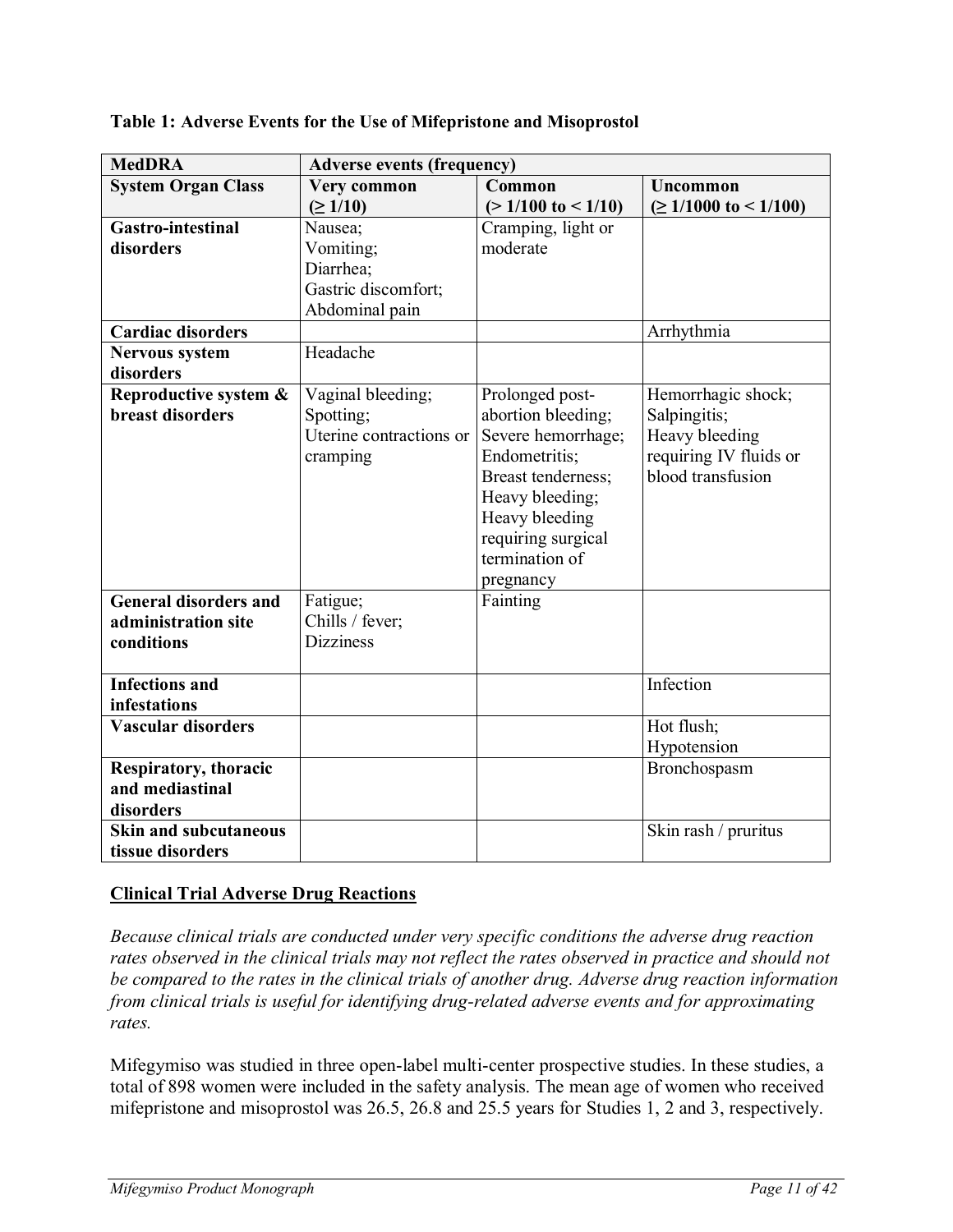| <b>Adverse</b>   | <b>Study 1</b> | Study 2   | <b>Study 3</b> |
|------------------|----------------|-----------|----------------|
| <b>Events</b>    | $N = 143$      | $N = 204$ | $N = 551$      |
| Nausea           | 69.2           | 65.6      | 30.7           |
| Vomiting         | 30.1           | 34.1      | 22.3           |
| Diarrhea         | 36.4           | 31.8      | 58.6           |
| Pain             | 91.6           |           |                |
| Fever            | 38.5           | 21.3      | 44.3           |
| Chills           |                | 36.5      |                |
| Headache         | 42             | 32.7      | 12.3           |
| <b>Dizziness</b> | 45.5           | 37        | 13.1           |
| Weakness         | 56.6           | 46.4      | 19.2           |

**Table 2: Treatment-Emergent Adverse Events Occurring in Clinical Trials, %**

# **Study results in women less than 18 years of age**

Of the 551 women enrolled in Study 3, 35 were less than 18 years of age. The reported frequent adverse events are detailed below:

## **Table 3: Adverse events by age**

| <b>Adverse</b>   | $\leq$ 18 years | $\geq$ 18 years |
|------------------|-----------------|-----------------|
| <b>Events</b>    | $N = 35$        | $N = 516$       |
| Nausea           | 34.3%           | 30.4%           |
| Vomiting         | 42.9%           | 20.9%           |
| Diarrhea         | 65.7%           | 58.1%           |
| Fever/chills     | 40%             | 44.6%           |
| Headache         | 5.7%            | 12.8%           |
| <b>Dizziness</b> | 17.1%           | 12.8%           |
| Weakness         | 17.1%           | 19.4%           |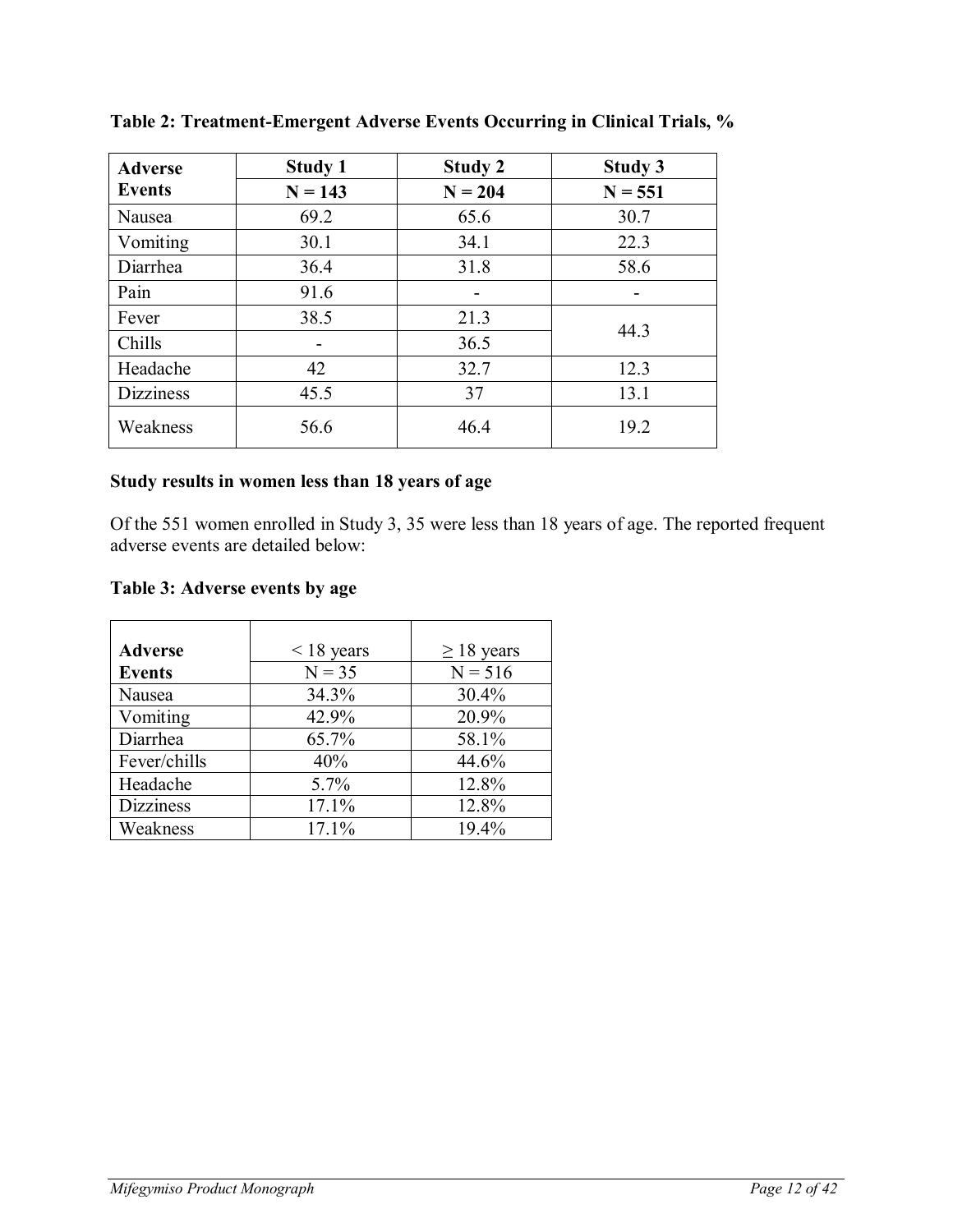# <span id="page-12-0"></span>**DRUG INTERACTIONS**

## **Overview**

No interaction studies have been performed with mifepristone and misoprostol.

## **Drug-Drug Interactions**

## *Mifepristone*

*In vitro* studies showed mifepristone to be metabolized by CYP3A4 and that co-administration of other CYP3A4 substrates inhibited metabolite formation. CYP3A4 inhibitors, such as ketoconazole, itraconazole and erythromycin may inhibit mifepristone metabolism, whereas CYP3A4 inducers, such as rifampicin, dexamethasone, and certain anticonvulsants (phenytoin, phenobarbital, carbamazepine), may increase its metabolism.

*In vitro* studies also showed mifepristone to be a competitive inhibitor of CYP3A4 and, to a lesser extent, of CYPs 1A, 2B, 2D6, and 2E1.

Due to the irreversible nature of the CYP binding and the slow elimination of mifepristone from the body, such interaction may be observed for a prolonged period after its administration. Therefore, caution should be exercised when mifepristone is administered with drugs that are CYP3A4 substrates and have narrow therapeutic range, including some agents used during general anaesthesia.

Due to the antiglucocorticoid activity of mifepristone, the efficacy of corticosteroid therapy, including inhaled corticosteroids, may be temporarily decreased following intake of mifepristone. Therapy should be adjusted.

## *Misoprostol*

Limited studies investigating the metabolism of misoprostol were conducted in the rat. Misoprostol was not found to affect hepatic drug metabolism.

No drug interactions have been attributed to misoprostol in extensive clinical trials.

## **Drug-Food Interactions**

Grapefruit juice may inhibit mifepristone's metabolism, increasing its serum levels.

## **Drug-Herb Interactions**

The concomitant use of St. John's wort may increase mifepristone metabolism, lowering its serum levels.

## **Drug-Laboratory Test Interactions**

There are no known effects of mifepristone or misoprostol on laboratory tests.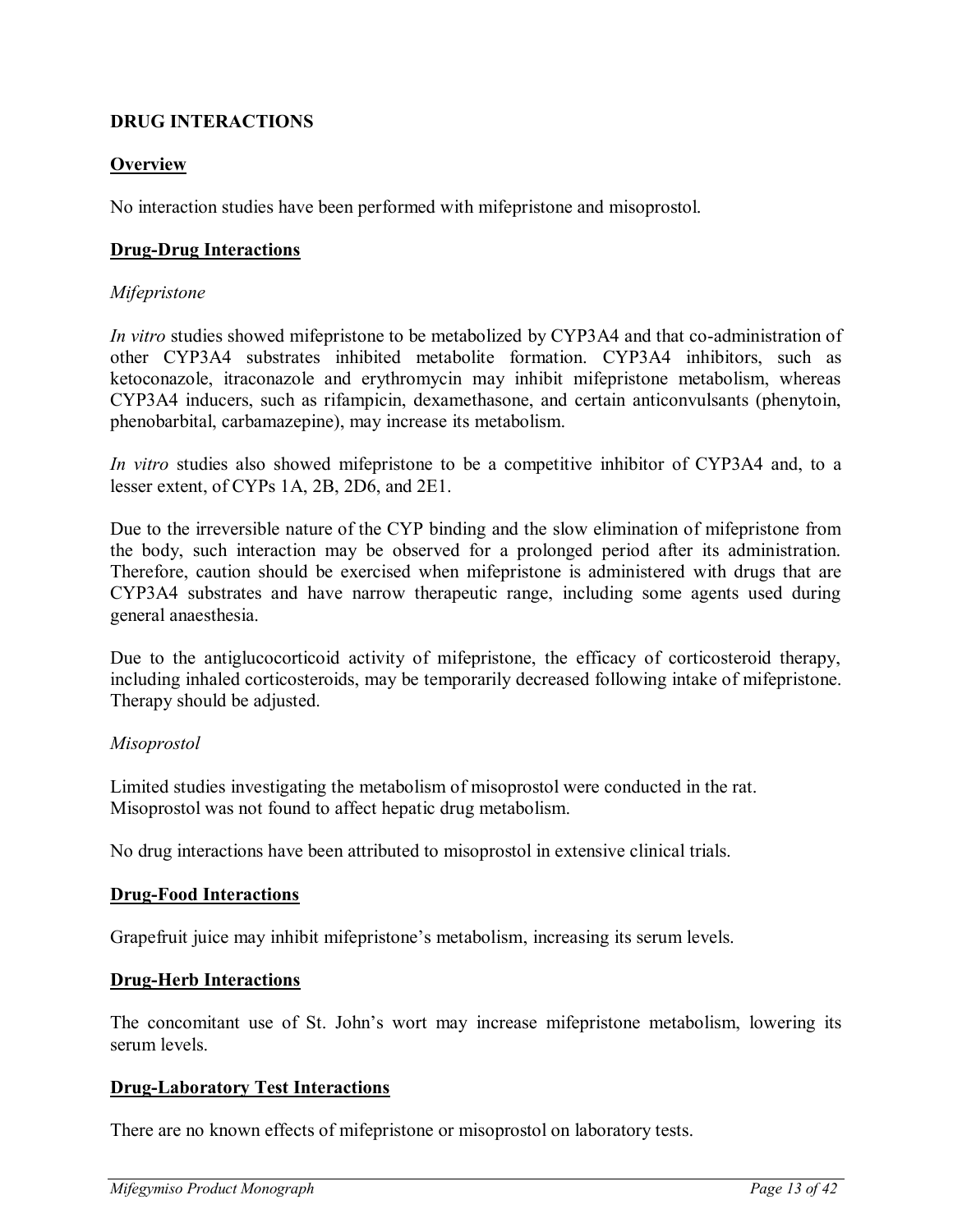## **Drug-Lifestyle Interactions**

Mifepristone and misoprostol may cause dizziness, which could have an effect on the ability to drive and use machines.

# **DOSAGE AND ADMINISTRATION**

Before starting Mifegymiso, patients must be informed of the following:

- <span id="page-13-0"></span>Mifepristone and misoprostol must be taken in sequence according to instructions.
- Follow-up within 7 to 14 days after intake of mifepristone to confirm pregnancy termination and complete abortion is required.
- Return to fertility is expected immediately after Mifegymiso administration and reliable contraceptive methods should be started as early as possible.
- Failure of Mifegymiso may require surgical termination of pregnancy (see CLINICAL TRIALS).
- Signs and symptoms they may experience.
- How to access emergency medical care by telephone or local access.

Each patient must be provided with a printed copy of the Mifegymiso Patient Medication Information document and a Patient Information Card.

#### **Recommended Dose and Dosage Adjustment**

Mifepristone:

200 mg of mifepristone (1 tablet) should be taken orally, followed 24 to 48 hours (1 to 2 days) later by the administration of misoprostol.

Mifepristone should be administered under the supervision of the prescriber. In the clinical trials supporting Mifegymiso efficacy and safety, mifepristone was administered under the supervision of a physician in a clinical setting.

Misoprostol:

800 mcg of misoprostol (4 tablets, each tablet containing 200 mcg) should be taken in a single intake by buccal route (kept between the cheek and the gum for 30 minutes before any remaining fragments are swallowed with water).

There are no data available on the effect of food intake on the absorption of mifepristone or misoprostol.

#### **Missed Dose:**

Patients should be advised to contact their doctor immediately if they forget to take the Misoprostol tablets and it is more than 48 hours after they have taken the Mifepristone tablet.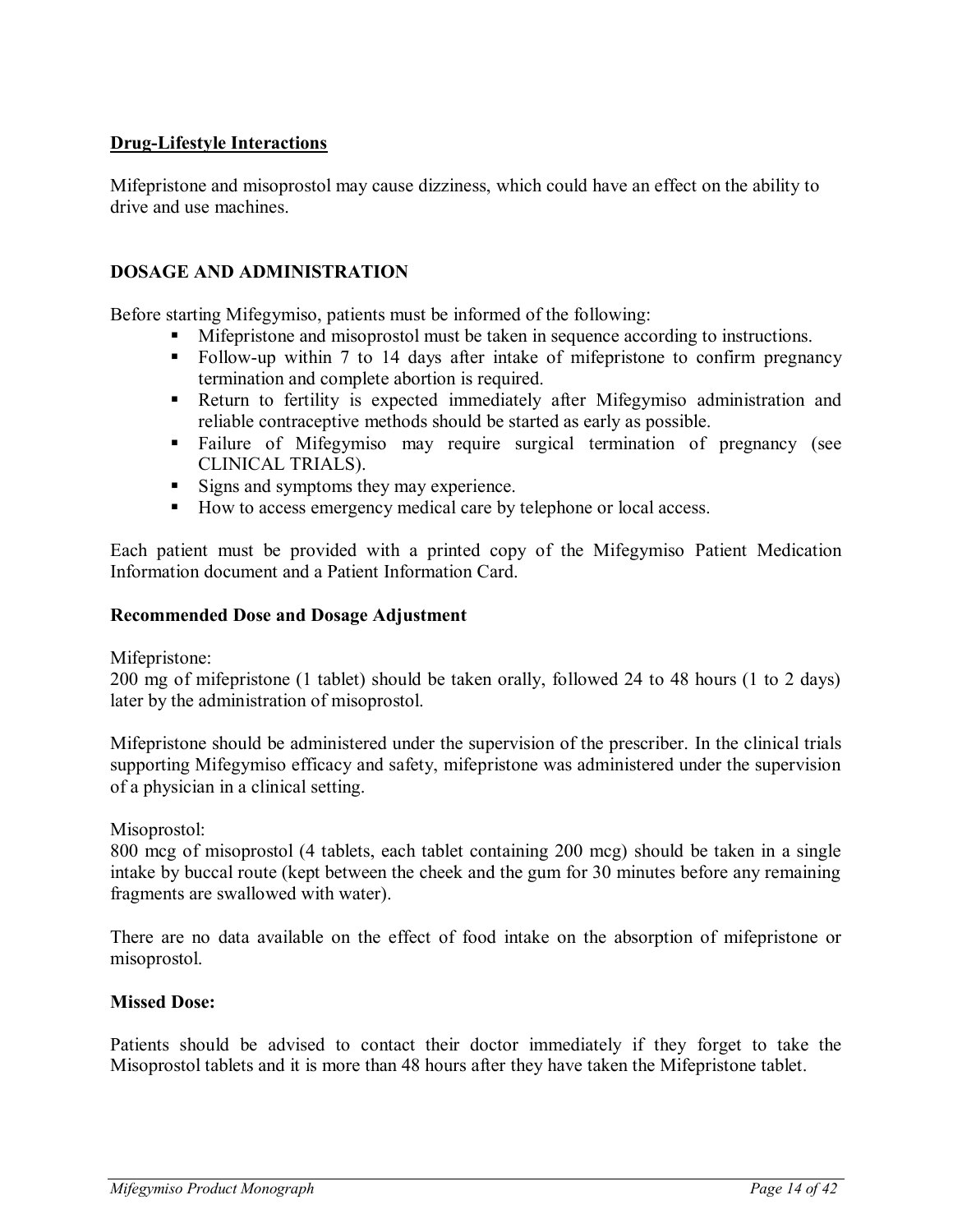## <span id="page-14-0"></span>**OVERDOSAGE**

For management of a suspected drug overdose, contact your regional Poison Control Centre.

#### *Mifepristone*

No cases of overdose have been reported.

In the event of massive ingestion of mifepristone signs of adrenal failure may occur. Signs of acute intoxication may require specialist treatment including the administration of dexamethasone.

#### *Misoprostol*

Cumulative total daily doses of 1600 mcg have been tolerated, with only symptoms of gastrointestinal discomfort reported.

Possible symptoms of an overdose are sedation, tremor, convulsions, dyspnoea, abdominal pain, diarrhea, fever, palpitations, hypotension or bradycardia. Hypertension and tachycardia have also been reported.

There is no specific antidote. Treatment should be symptomatic and supportive. Consider administration of activated charcoal in the event of a potentially toxic ingestion. Activated charcoal may reduce absorption of misoprostol if given within one or two hours after ingestion. In patients who are not fully conscious or have impaired gag reflex, consideration should be given to administering activated charcoal via a nasogastric tube, once the airway is protected.

## <span id="page-14-1"></span>**ACTION AND CLINICAL PHARMACOLOGY**

#### **Mechanism of Action**

When mifepristone blocks progesterone receptors, the endometrium can no longer sustain the growing embryo. Without the effect of progesterone, the lining of the uterus breaks down, and bleeding begins. Mifepristone also triggers an increase in prostaglandin levels and dilates the cervix, facilitating abortion. Misoprostol then induces contractions of the smooth muscle fibers in the myometrium, relaxation of the uterine cervix and evacuation of intrauterine content.

#### **Pharmacodynamics**

#### *Mifepristone*

Mifepristone is a synthetic steroid with antiprogestational action as a result of competition at the progesterone receptors.

Mifepristone binds to human progesterone receptors with nanomolar affinity. In animals, oral administration was shown to inhibit the action of endogenous or exogenous progesterone in multiple species.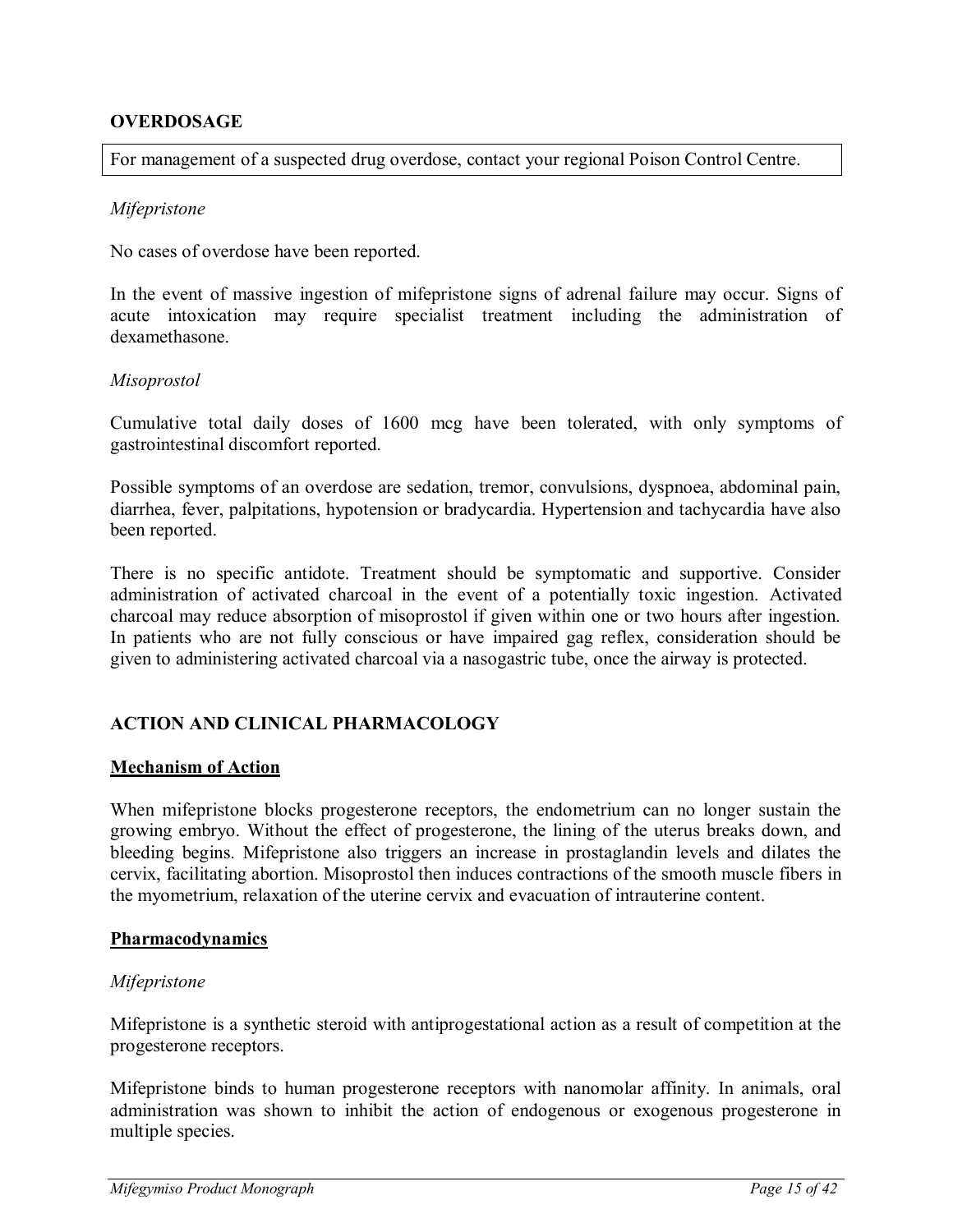In women administered 1 mg/kg or greater, mifepristone antagonises the endometrial and myometrial effects of progesterone. During pregnancy it sensitises the myometrium to the contraction-inducing action of prostaglandins. During the first trimester, administration of mifepristone allows cervical dilatation.

*In vitro* studies showed mifepristone to also bind to the glucocorticoid and androgen receptors with high affinity, comparable to that for the progesterone receptor. In toxicological studies in rats and monkeys up to a duration of 6 months, mifepristone produced effects related to its antihormonal (antiprogesterone, antiglucocorticoid and antiandrogenic) activity.

In man the antiglucocorticoid action is manifested at a dose equal to or greater than 4.5 mg/kg by a compensatory elevation of ACTH and cortisol.

## *Misoprostol*

Misoprostol is a synthetic analogue of prostaglandin E1. At the recommended dosage, misoprostol induces contractions of the smooth muscle fibers in the myometrium and relaxation of the uterine cervix. The uterotonic properties of misoprostol facilitates cervical opening and evacuation of intrauterine content.

# **Pharmacokinetics**

# *Mifepristone*

# **Absorption**:

After oral administration of a single dose of 200 mg, mifepristone is rapidly absorbed. The peak concentration of 2.3 to 2.7 mg/L is reached after 0.75 hours (mean of 49 subjects). The half-life of mifepristone is 36.5 to 38.3 hours.

The absolute bioavailability of a low oral dose of 20 mg is 69%.

**Distribution:** Mifepristone is 99% bound to plasma proteins, albumin and  $\alpha$ 1-acid glycoprotein in man. Binding to the latter protein is saturable, and the drug displays nonlinear kinetics with respect to plasma concentration and clearance. Animal studies found mifepristone to be widely distributed, initially having high extravascular concentration, but shifting to greater erythrocyte concentration over 24 hrs. Studies in pregnant animals have shown mifepristone to cross the placental barrier.

**Metabolism:** Metabolism of mifepristone is primarily via pathways involving N-demethylation and terminal hydroxylation of the 17-propynyl chain. In vitro studies have shown that CYP450 3A4 is primarily responsible for the metabolism. The three major metabolites identified in humans are: (1) N-monodemethylated metabolite, the most widely found in plasma; (2) Ndidemethylated mifepristone, which results from the loss of two methyl groups from the 4 dimethylaminophenyl in position 11 ß; and (3) terminal hydroxylation of the 17-propynyl chain.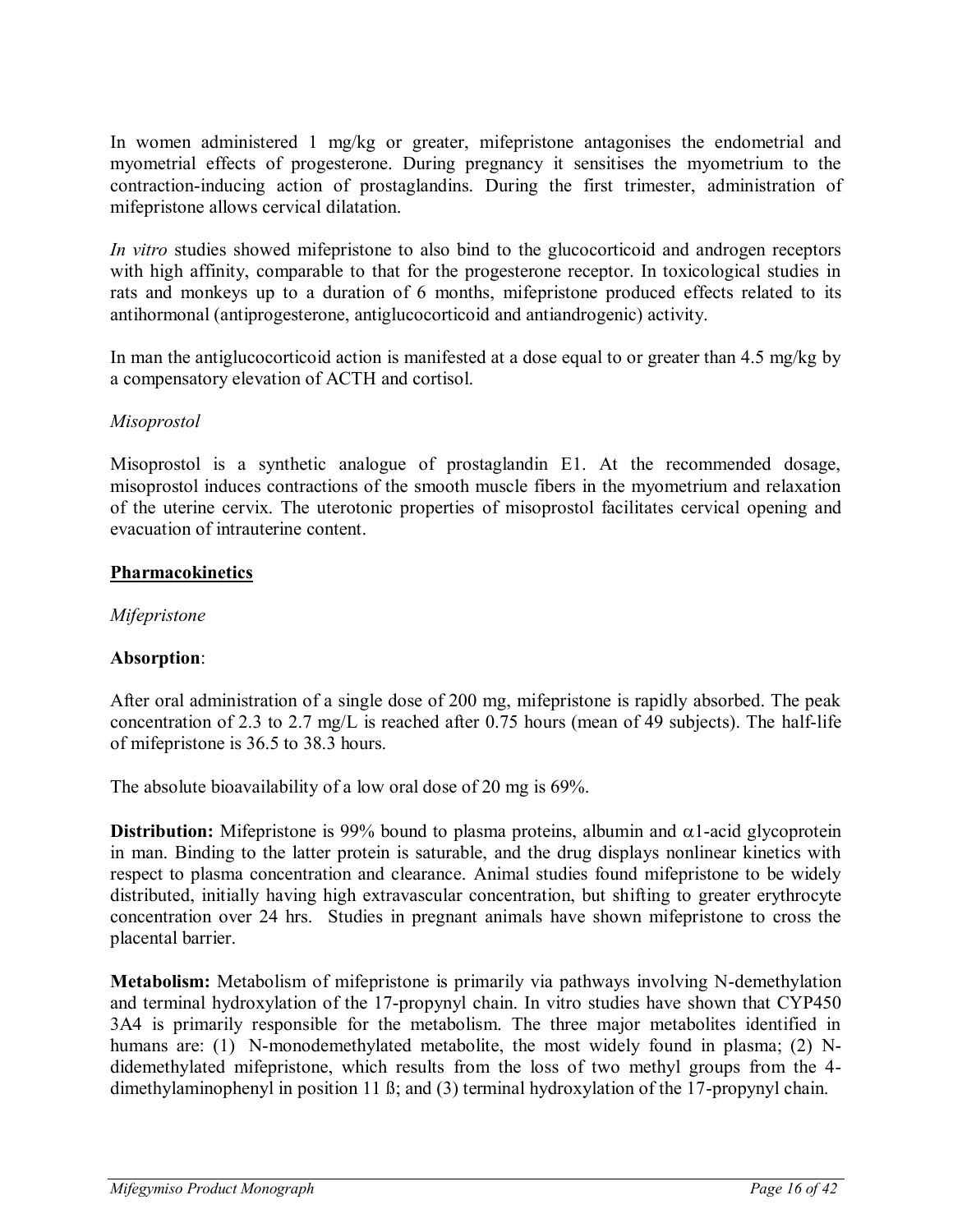**Excretion:** Elimination of mifepristone is slow at first (50% eliminated between 12 and 72 hours) and then becomes more rapid with a terminal elimination half-life of 18 hours. Mifepristone shows non-linear pharmacokinetics. Eleven days after a 600 mg dose of tritiated compound, 83% of the drug has been accounted for in the feces and 9% in the urine. Serum levels are undetectable at 11 days.

## *Misoprostol*

**Absorption**: When administered orally, misoprostol is rapidly absorbed and metabolized. Peak concentrations around 1.1 ng/mL were reached about 15 minutes after a 400 microgram dose in the fasting state. Plasma concentrations of its main degradation metabolite, misoprostol acid, reach their peak of 2 - 2.5 ng/mL after a 2 microgram/kg oral dose within approximately 30 minutes and rapidly decline thereafter. As a result, uterine contractility increases and then plateaus after about one hour. Absorption is almost complete, measured at levels between 64 - 73% from urinary data. While not compared directly with oral administration, buccal administration has been found to result in peak concentrations comparable to those following vaginal administration, which have been found in turn to be lower and later than those for oral administration.

**Distribution:** Serum protein binding of labeled misoprostol acid was studied in man and was similar in young (81-88%) and elderly (81-89%) subjects. Accumulation in erythrocytes was not seen.

**Metabolism:** Metabolism of misoprostol to misoprostol acid is rapid with no intact misoprostol found in plasma consistent with an in vitro half-life of 6.4 minutes for the de-esterification of misoprostol in human plasma at 37ºC.

**Excretion:** Elimination of misoprostol and its metabolites is also rapid with a plasma elimination half-life of 21 minutes in man. 1-4% of misoprostol acid is excreted in the urine.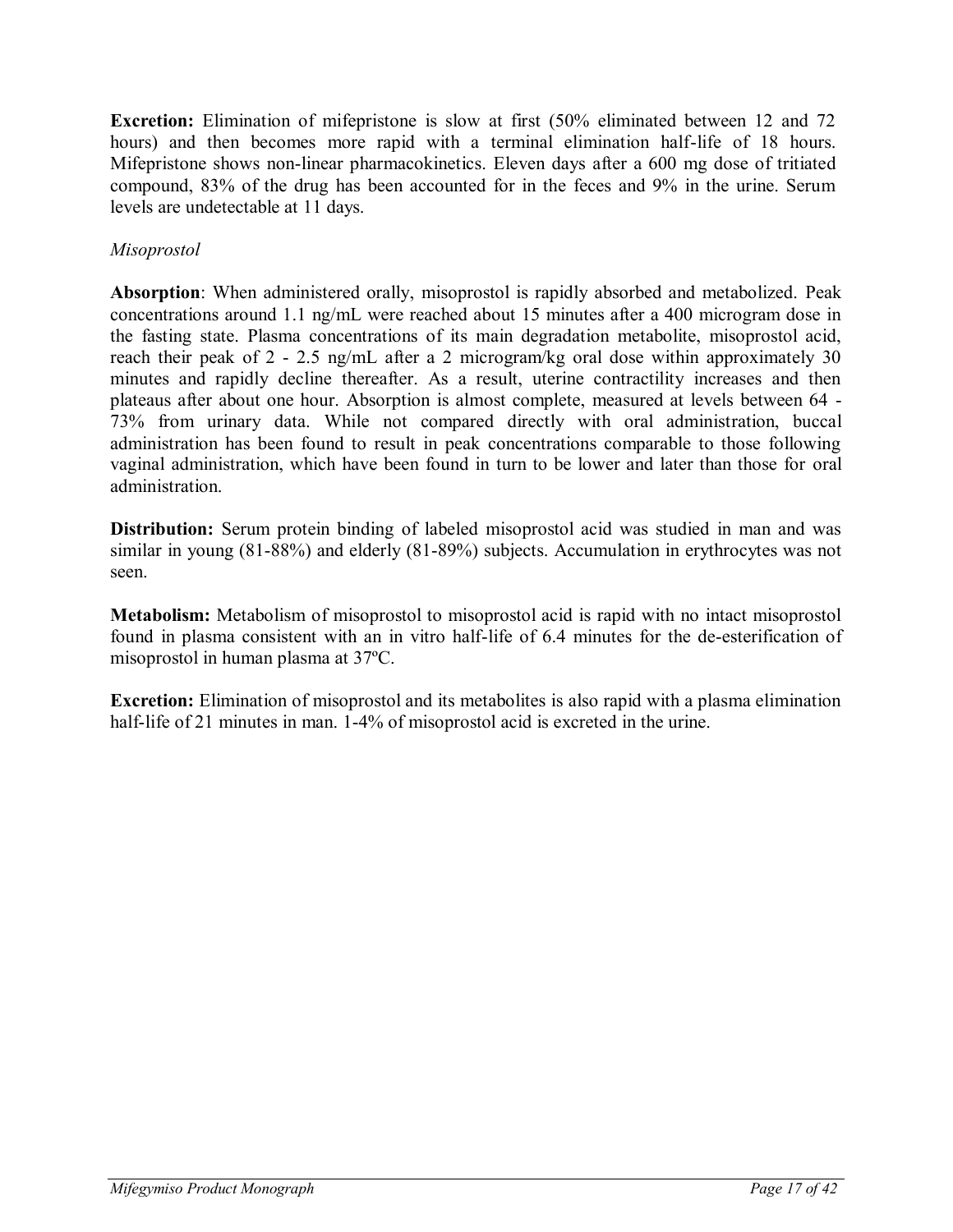## <span id="page-17-0"></span>**STORAGE AND STABILITY**

Mifegymiso should be stored between 15-25°C in its original outer carton in order to protect from light. Keep out of the sight and reach of children.

### *Storage of mifepristone 200 mg tablet*

When separated, mifepristone should be stored between 15-30 °C; in the mifepristone (Green) box, in order to protect from light.

#### *Storage of misoprostol 200 mcg tablets*

When separated, misoprostol should be stored between 15-25<sup>o</sup>C; in the misoprostol (Orange) box.

## <span id="page-17-1"></span>**SPECIAL HANDLING INSTRUCTIONS**

No special handling instructions are required.

## <span id="page-17-2"></span>**DOSAGE FORMS, COMPOSITION AND PACKAGING**

#### *Mifepristone 200 mg tablets*

Mifepristone tablets are white to off white, round, biconvex with "MF" embossed on one side. Each tablet contains 200 mg of mifepristone and the following non-medicinal ingredients: colloidal silica anhydrous, magnesium stearate, maize starch, microcrystalline cellulose and povidone K30.

Mifepristone is packaged in a PVC/PVDC/Aluminum blister of 1 tablet presented in a green box of one tablet.

#### *Misoprostol 200 mcg tablets*

Misoprostol tablets are white, round flat with "ML" debossed on one side and "200" on the other side. Each tablet contains 200 mcg of misoprostol and the following non-medicinal ingredients: hydrogenated castor oil, hypromellose, microcrystalline cellulose and sodium starch glycolate.

Misoprostol tablets are packaged in dual-faced aluminum blisters and presented in an orange box of four (4) tablets.

The two products are provided in two different boxes which are packed together.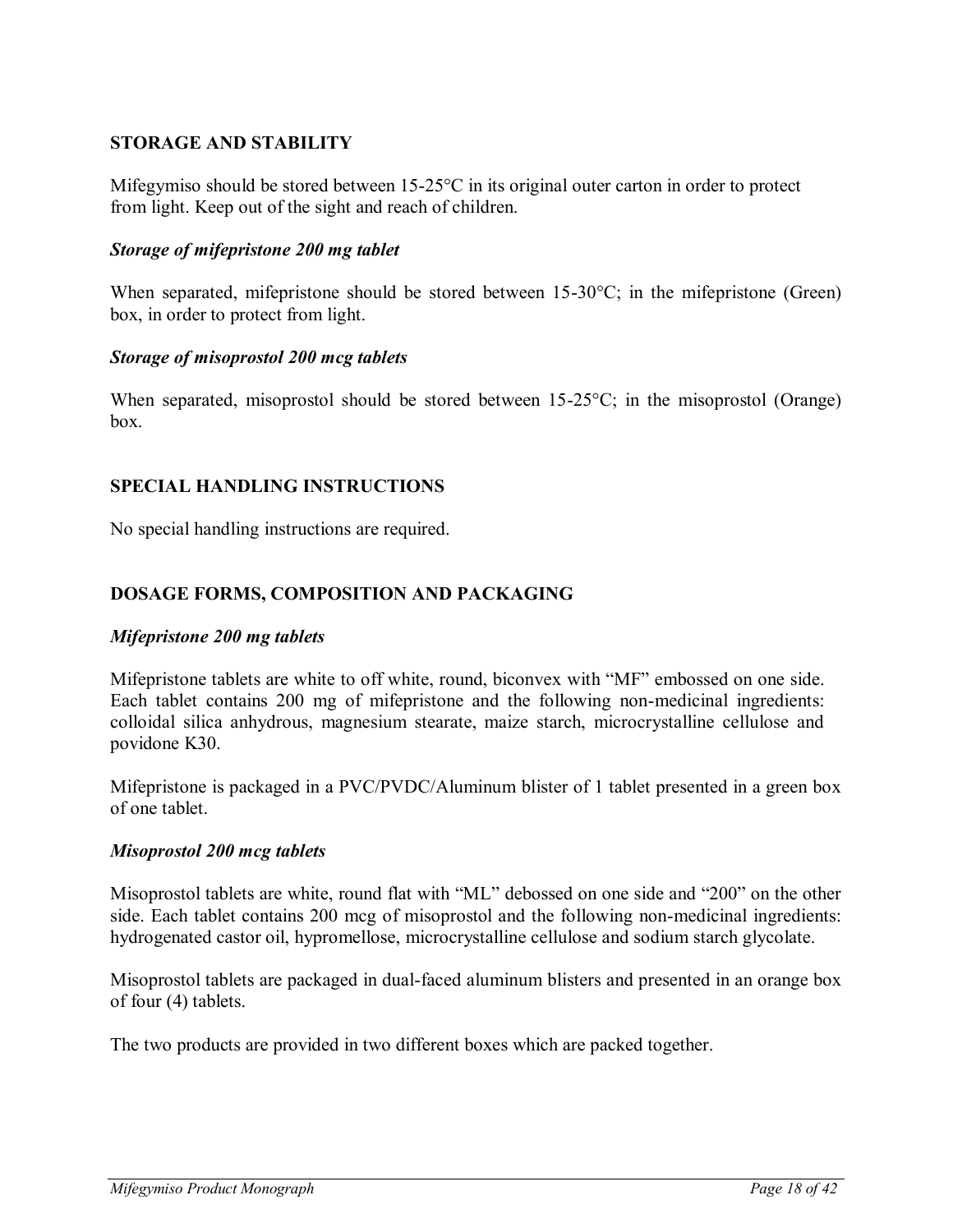# **PART II: SCIENTIFIC INFORMATION**

## **PHARMACEUTICAL INFORMATION**

#### **Drug Substance**

#### *Mifepristone*

<span id="page-18-1"></span><span id="page-18-0"></span>Proper name or common name: mifepristone

Chemical name: (11β,17β)-11-[4-(Dimethylamino)phenyl]-17-hydroxy-17-(1 propynyl)estra-4,9-dien-3-one CAS Registry Number: 84371-65-3

Molecular formula and molecular mass:  $C_{29}H_{35}NO_2$ ; 429.6 g/mol

Structural formula:



The absolute configuration of the chiral centers is as follows: 8S, 11R, 13S, 14S, 17R.

Physicochemical properties:

The compound is a yellow powder with a melting point of 191-196 °C. It is highly soluble in methanol and methylene chloride, and poorly soluble in water.

#### *Misoprostol*

Proper name or common name: misoprostol

Chemical name:  $(\pm)$ -Methyl (1R,2R,3R)-3-hydroxy-2-[(E)-(4RS)-4-hydroxy-4-methyl-1octenyl]-5- oxocyclopentaneheptanoate (USP) CAS Registry Number: 59122-46-2

Molecular formula and molecular mass:  $C_{22}H_{38}O_5$ ; 382.54g/mol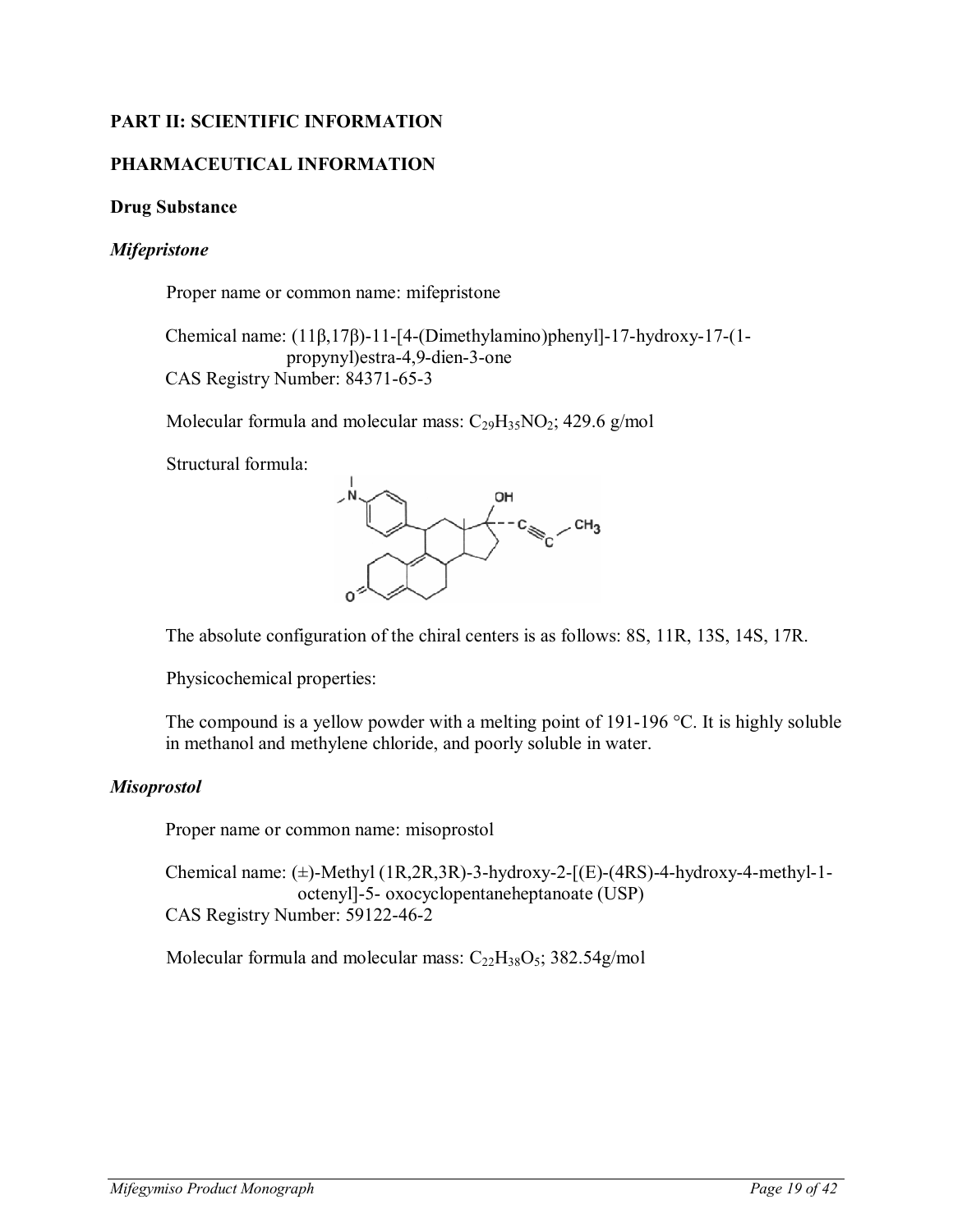Structural formula:



The structure of misoprostol contains four chiral centers, the presence of  $24 = 16$ enantiomers is thus possible. Four of the 16 enantiomers comprise misoprostol [methyl  $(13E)$ -( $\pm$ )-11,16- dihydroxy-16-methyl-9-oxoprost-13-en-1-oate], and the other 12 enantiomers comprise Impurity A (8-epi misoprostol), Impurity E (11-epi misoprostol) and Impurity B (12-epi misoprostol) by 4 enantiomers respectively.

Physicochemical properties:

<span id="page-19-0"></span>Misoprostol is a clear, colorless to yellowish oily liquid. Practically insoluble in water, soluble in ethanol (96%), sparingly soluble in acetonitrile.

# **CLINICAL TRIALS**

# **Study demographics and trial design**

# **Study 1 (Middleton et al. 2005)<sup>2</sup>**

This study was an open-label trial conducted in two family planning clinics in the United States. Healthy women ( $N = 152$ ) with an intra-uterine pregnancy up to 49 days since the first day of the last menstrual period (LMP) verified by ultrasonography, requesting a termination of pregnancy received 200 mg oral mifepristone followed after 24 to 72 hours by 800 mcg buccal misoprostol. The efficacy of the procedure was assessed by vaginal ultrasound and adverse events were evaluated during a follow-up visit 4 to 15 days after mifepristone administration.

# **Study 2 (Winikoff et al. 2008)<sup>3</sup>**

This open-label randomized seven-site study conducted in the United States compared the efficacy and safety of 200 mg oral mifepristone followed 24 to 36 hours later by 800 mcg buccal or oral misoprostol for early termination of pregnancy. Healthy women  $(N = 218)$  with an intrauterine pregnancy up to 49 days LMP, determined by clinical examination and/or ultrasonography, were enrolled. The efficacy of the procedure was established by ultrasonography, and adverse events were assessed during a 7 to 14 days follow-up, after the intake of mifepristone.

# **Study 3 (Pena et al. 2014)<sup>4</sup>**

This open-label single-arm study was conducted in three sites in Mexico. Its objective was to evaluate the safety and efficacy of mifepristone (200 mg oral) followed 24 to 48 hours by misoprostol (800 mcg buccal) for early pregnancy termination. Gestational age was determined by physical examination, menstrual history and ultrasound and 569 healthy women with pregnancy up to 49 days LMP were enrolled. Pregnancy termination was confirmed by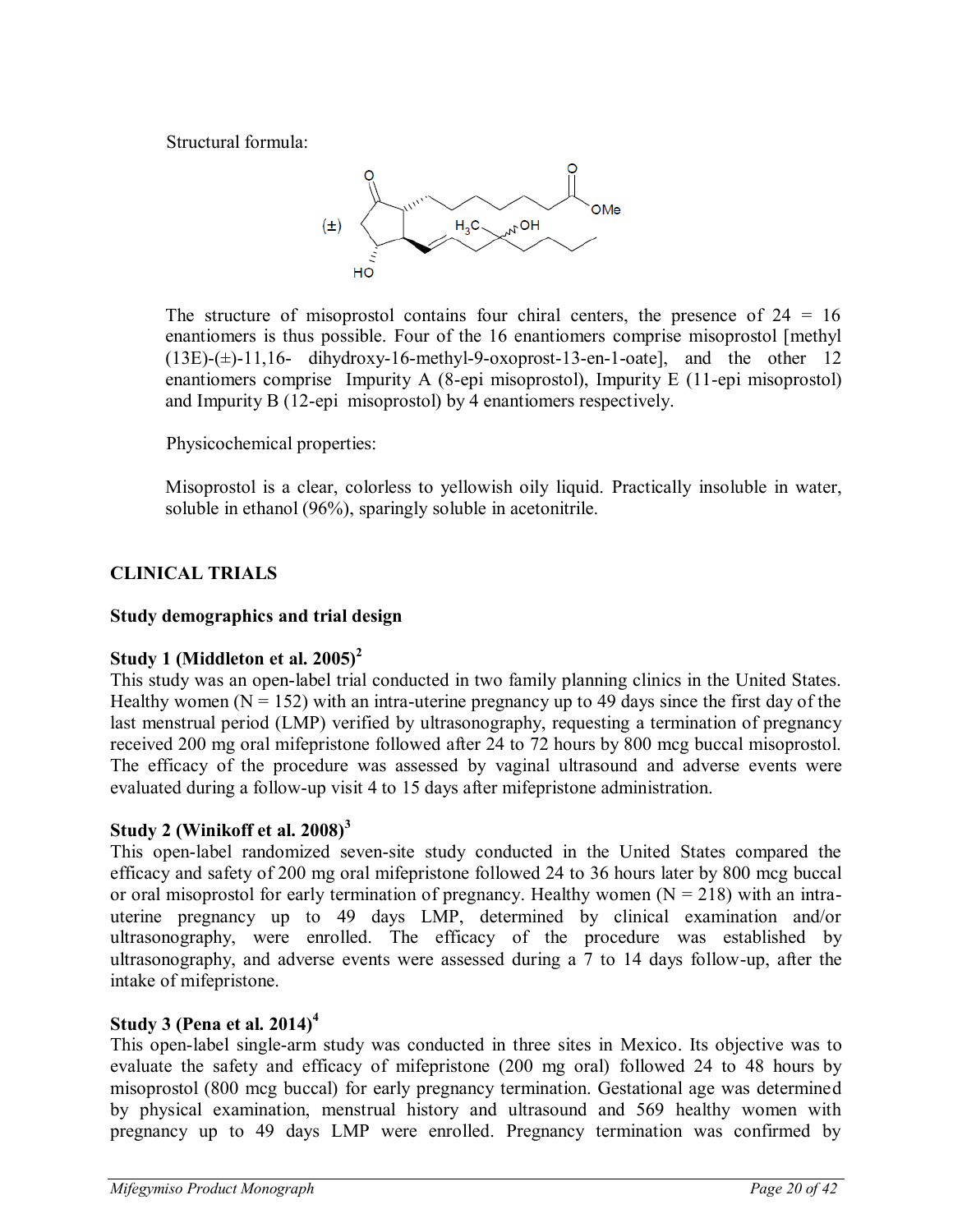ultrasound and clinical exam 8 days after study enrollment.

| <b>Study Identifier</b>                                                             | <b>Study 1</b>                                    | <b>Study 2</b>                                                             | <b>Study 3</b>                                                          |
|-------------------------------------------------------------------------------------|---------------------------------------------------|----------------------------------------------------------------------------|-------------------------------------------------------------------------|
| <b>Study Design</b>                                                                 | Open-label, randomized<br>study                   | Open-label, randomized<br>study                                            | Open-label, single arm,<br>prospective study                            |
| Study sites                                                                         | 2 family planning clinics<br>(USA)                | 7 family planning clinics<br>(USA)                                         | 2 secondary level<br>hospitals and 1 primary<br>care clinic<br>(Mexico) |
| Patient enrolled                                                                    | 152 women with<br>pregnancy<br>$\leq$ 49 days LMP | 218 women with<br>pregnancy<br>$\leq$ 49 days LMP                          | 569 women with<br>pregnancy<br>$\leq$ 49 days LMP                       |
| Age                                                                                 | 17 year or older                                  | 17 years or older                                                          | 14 years or older                                                       |
| Mifepristone regimen                                                                |                                                   | 200 mg oral mifepristone 200 mg oral mifepristone 200 mg oral mifepristone |                                                                         |
| Mifepristone-<br>misoprostol interval<br>(hours)                                    | 24 to 72                                          | 24 to 36                                                                   | 24 to 48                                                                |
| Misoprostol regimen                                                                 | 800 mcg buccal<br>misoprostol                     | 800 mcg buccal<br>misoprostol                                              | 800 mcg buccal<br>misoprostol                                           |
| Follow-up visit<br>(Day post-mifepristone)                                          | Day 4 to Day 15                                   | Day 7 to Day 14                                                            | Day 8                                                                   |
| Age<br>$\leq$ 24 year old<br>25-29 year old<br>30-34 year old<br>$\geq$ 35 year old | 52.8%<br>15.3%<br>19.4%<br>12.5%                  | 41.3%<br>27.2%<br>16.4%<br>15.0%                                           | 51.6%<br>22.3%<br>13.8%<br>12.3%                                        |
| Ethnicity<br>African-American<br>Asian<br>Caucasian<br>Hispanic<br>Other            | 26.9%<br>2.8%<br>63.4%<br>4.1%<br>2.8%            | Not available                                                              | Not available                                                           |
| Gravidity<br>1<br>$2 - 3$<br>$4+$                                                   | 13.8%<br>46.1%<br>40.1%                           | 30.9%<br>33.8%<br>35.3%                                                    | 38.1%<br>44.3%<br>17.6%                                                 |
| Previous abortions                                                                  | 58.6%                                             | 47.6%                                                                      | 9.5%                                                                    |

|  |  | Table 4: Summary of patient demographics for clinical trials in specific indication |
|--|--|-------------------------------------------------------------------------------------|
|  |  |                                                                                     |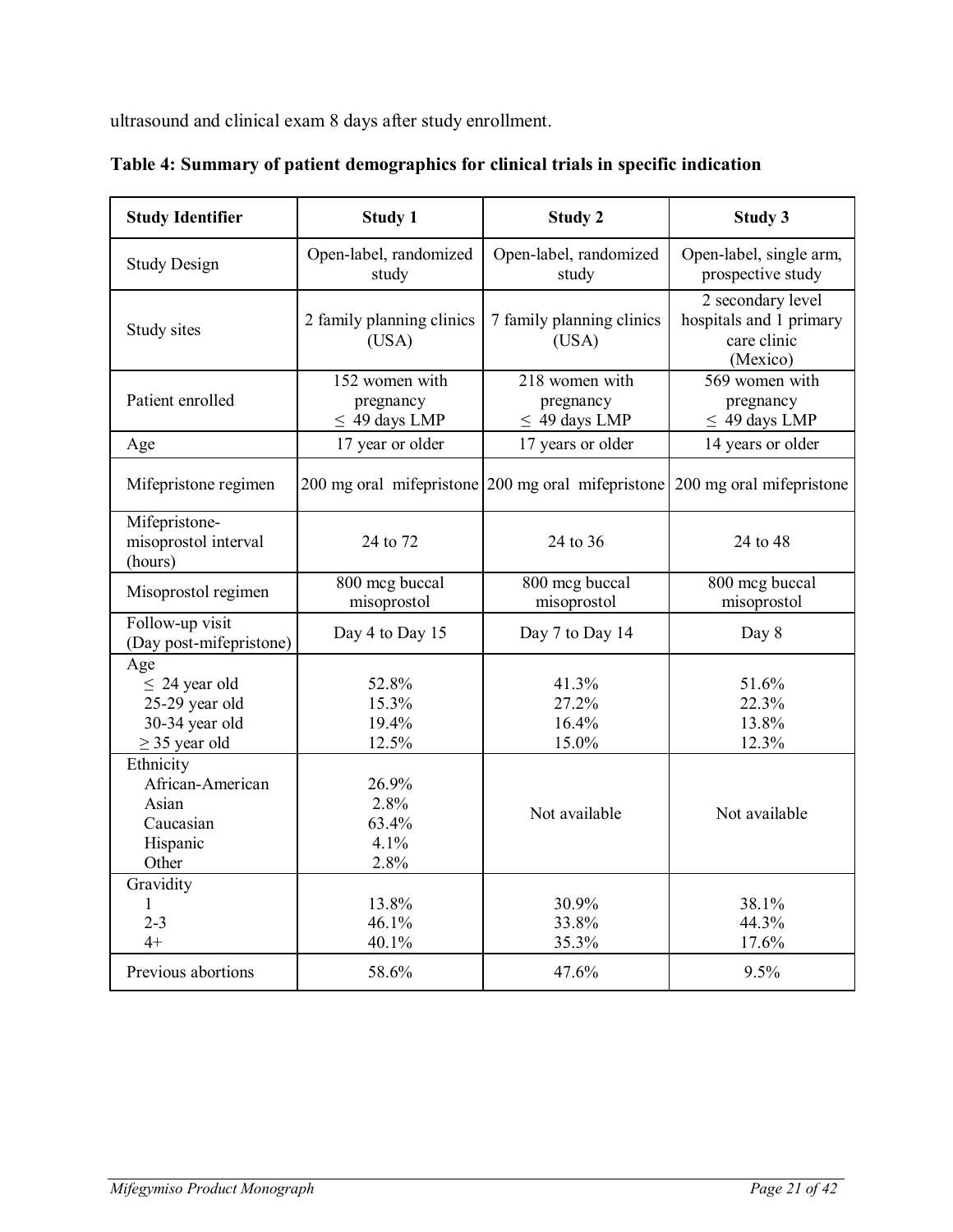## **Summary of clinical trial results**

Results from the three phase 3 pivotal trials are summarized in [Table 5](#page-21-0) to [Table 10.](#page-23-0) Clinical efficacy in the three pivotal trials was defined as complete abortion without surgical intervention. In the three studies, women presenting at follow-up with an on-going viable pregnancy were offered surgical termination of pregnancy. Ultrasound was performed in 97.9% of patients in clinical trials. Women presenting with a persistent gestational sac at first follow-up visit could opt for surgical intervention or wait and follow-up at a next visit for a spontaneous resolution on Day 15 to 36 post-mifepristone. In studies 2 and 3, women with a persistent gestational sac at the first follow-up visit could also choose to receive a second dose of 800 mcg buccal misoprostol. Of the 8 women choosing a second misoprostol dose, 7 had a complete abortion without surgery at next follow-up visit and 1 required a surgical intervention.

|                                                        | Study                    |             |             |
|--------------------------------------------------------|--------------------------|-------------|-------------|
|                                                        |                          |             |             |
|                                                        | $(N = 146)$              | $(N = 214)$ | $(N = 551)$ |
| Termination of pregnancy without<br>surgical procedure | 95.2%                    | 97.3%       | 98.0%       |
| Surgical termination of pregnancy:                     | 4.8%                     | 2.7%        | $2.0\%$     |
| Indication for surgery:                                | 4.1%                     | $0.9\%$     | $0\%$       |
| Persistent gestational sac                             |                          |             |             |
| Ongoing viable pregnancy                               | $0.7\%$                  | $0.9\%$     | 0.5%        |
| Persistent heavy bleeding                              | $\overline{\phantom{a}}$ | $0.9\%$     | 1.1%        |
| Abdominal Pain                                         |                          | ٠           | 0.4%        |
| Patient lost to follow-up                              | h                        | 4           | 17          |

#### <span id="page-21-0"></span>**Table 5: Outcome of women undergoing medical termination of pregnancy**

The results from the three trials indicate that a regimen of 200 mg oral mifepristone followed by 800 mcg buccal misoprostol is efficient for the termination of a pregnancy with a gestational age of 49 days or less. Stratification of the efficacy by age, ethnicity and gravidity status revealed no clinically meaningful difference in termination of pregnancy outcome.

## Table 6: Total bleeding time from treatment by type of bleeding, in days: mean  $\pm$  SD, **median (range)\***

|                     | Study                   |                               |             |
|---------------------|-------------------------|-------------------------------|-------------|
|                     |                         |                               |             |
|                     | $(N = 143)$             | $(N = 211)$                   | $(N = 551)$ |
| Total bleeding time | NA                      | $10.8 \pm 3.9$ , 11 (0-<br>37 | <b>NA</b>   |
| Heavy bleeding      | $2.3\pm2.3$ , $2(0-15)$ | $2.0\pm2.1$ , $2(0-15)$       | NA          |
| Normal bleeding     | $5.1\pm 2.9, 5(0-13)$   | $4.3\pm2.8$ , 4 (0-15)        | <b>NA</b>   |
| Spotting            | $3.5\pm2.5$ , 3 (0-12)  | $4.6\pm3.2$ , $4(0-14)$       | <b>NA</b>   |

One patient in Study 1 and one in Study 3 required a blood transfusion due to excessive bleeding.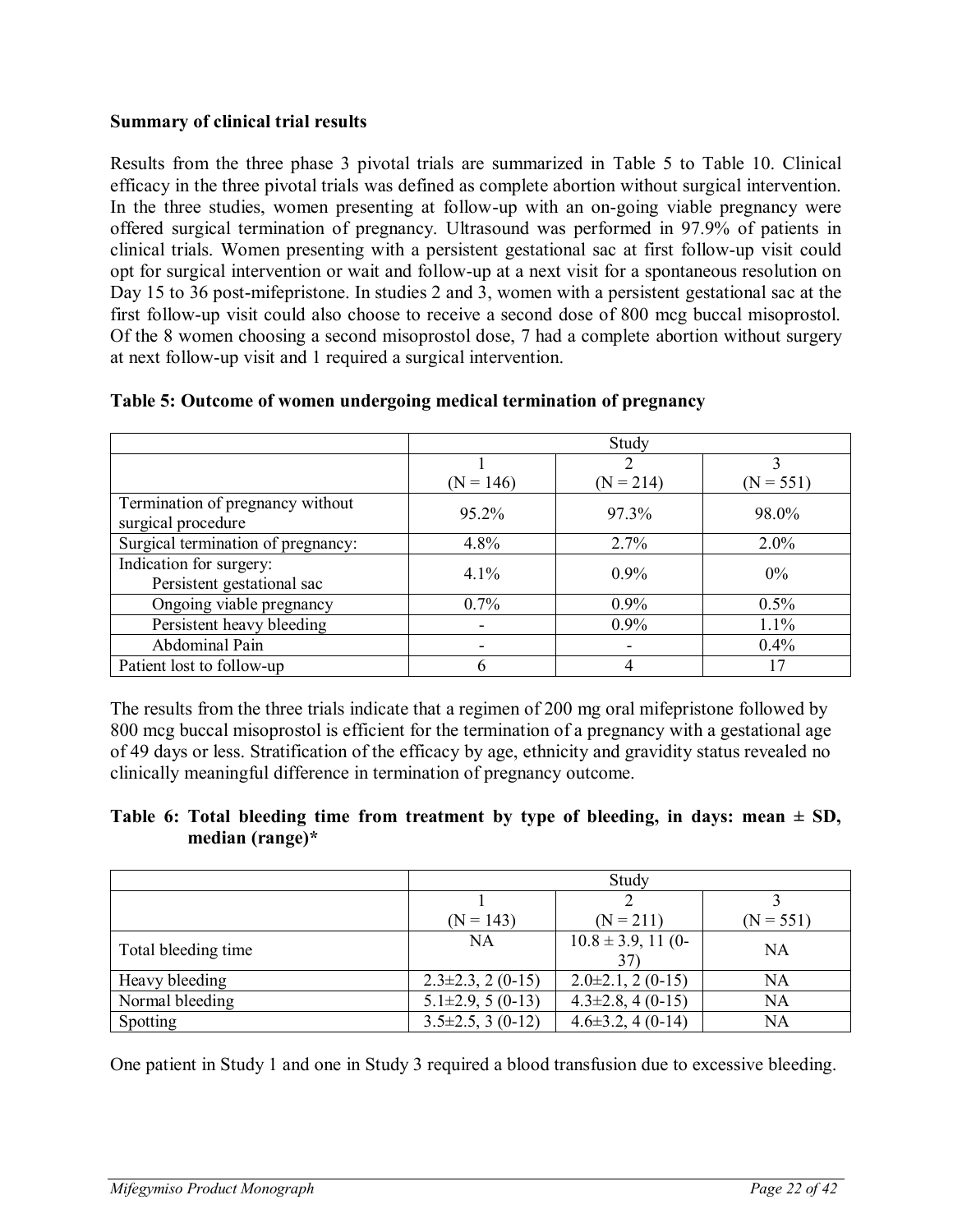### **Study results in women less than 18 years of age**

Of the 551 women enrolled in Study 3, 35 were less than 18 years of age. The number of participants is stratified by age below:

| Age $\leq 18$ | n  |
|---------------|----|
| 13            |    |
| 14            |    |
| 15            | 11 |
| 16            | 10 |
| 17            | 10 |
| Total         | 35 |

## **Table 7: Number of participants <18 years, by age**

In that population, all women (100 %) had termination of pregnancy without the need for a surgical intervention.

## **Table 8: Outcome of woman undergoing medical termination of pregnancy, by age**

| Age             | Efficacy (n) |
|-----------------|--------------|
| $\leq$ 18 years | $100\% (35)$ |
| $\geq$ 18 years | 98.0% (551)  |

#### **Table 9: Reported pain and bleeding, by age**

|                                            | $<$ 18 years | $\geq$ 18 years |
|--------------------------------------------|--------------|-----------------|
| Reported pain                              | $(n=35)$     | $(n=506)$       |
| Mean pain score (SD) (range<br>$1-7)$      | 5.60(1.3)    | 5.06(1.7)       |
| Pain perception, $\%$ (n)*                 | $(n=35)$     | $(n=511)$       |
| Less than expected                         | 11.4(4)      | 28.4 (145)      |
| Same as expected                           | 22.9(8)      | 26.2(134)       |
| More than expected                         | 65.7(23)     | 45.4 (232)      |
| Bleeding perception, $\%$ (n) <sup>*</sup> | $(n=35)$     | $(n=510)$       |
| Less than expected                         | 11.4(4)      | 34.5 (176)      |
| Same as expected                           | 51.4(18)     | 41 (209)        |
| More than expected                         | 37.1(13)     | 24.5(125)       |

\*Excludes "Don't know" responses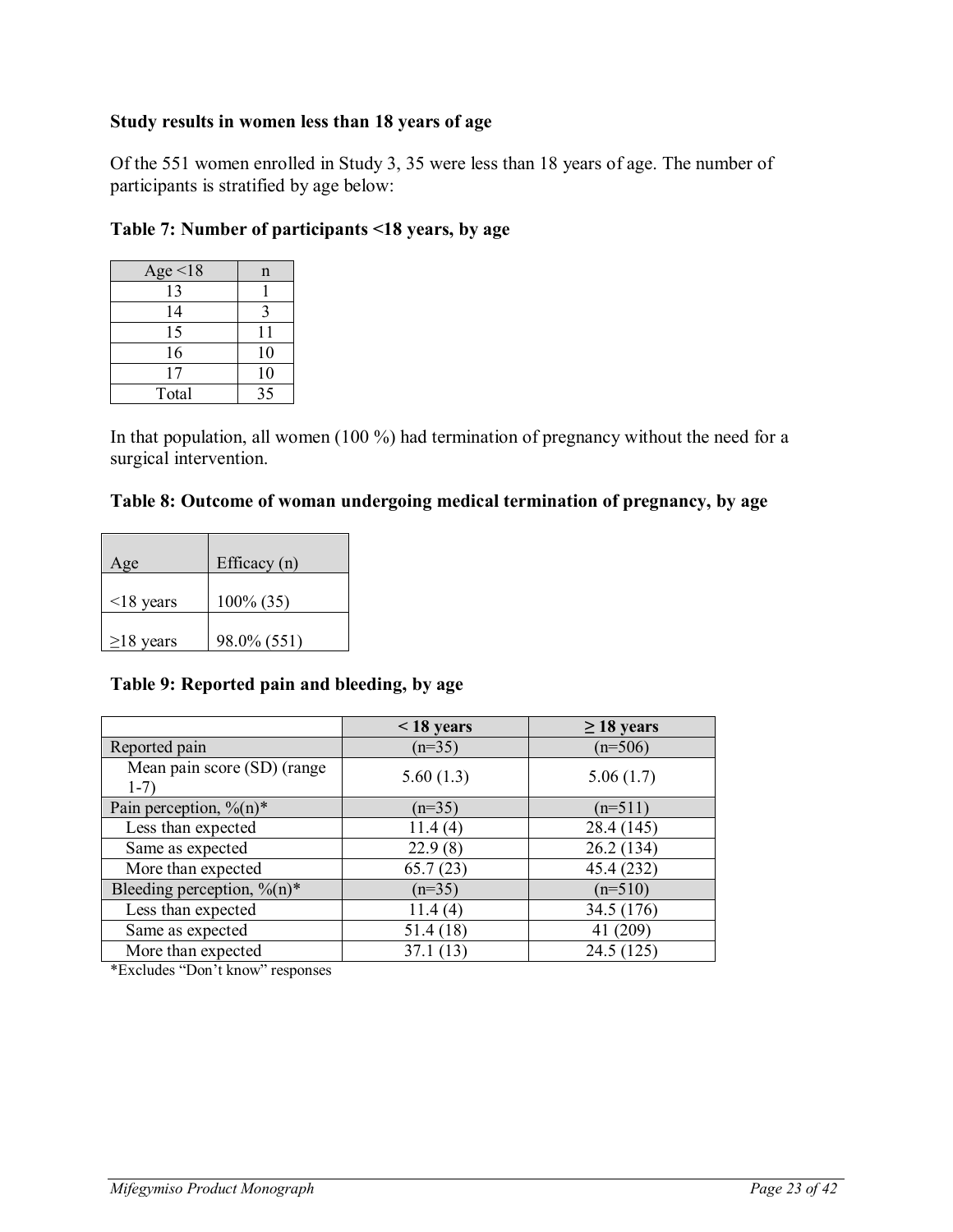#### <span id="page-23-0"></span>**Table 10: Adverse events by age**

| Side effect      | $\leq$ 18 years | $\geq 18$ years |
|------------------|-----------------|-----------------|
| Diarrhea         | 65.7%           | 58.6%           |
| Nausea           | 34.3%           | 30.7%           |
| Vomiting         | 42.9%           | 22.3%           |
| Fever/chills     | 40%             | 44.3%           |
| Headache         | 5.7%            | 12.3%           |
| <b>Dizziness</b> | 17.1%           | 13.1%           |
| Weakness         | 17.1%           | 19.2%           |
| None             | $0\%$           | 8.0%            |
| Total(n)         | 35              | 551             |

#### **Authorised Prescriber Program Study**

This retrospective observational study conducted in 15 clinics in Australia reported the outcome of 4,488 patients having termination of pregnancy of less than 49 days since last menstrual period with a regimen of 200 mg mifepristone followed 24-48 hours later by 800 µg buccal misoprostol. In this study, 27 patients of less than 18 years of age were enrolled and all (100%) had a complete termination of pregnancy without surgery. There were no serious adverse events reported in this group.

## **Table 11: Number of participants <18 years in Australia Prescriber Program Study, by age**

| Age $\leq$ 18 | n  |
|---------------|----|
| 13            |    |
| 14            |    |
| 15            |    |
| 16            | 8  |
| 17            | 18 |
| Total         | 27 |

## **Australia Phase IV Study**

This observational study conducted in women's health clinics in Australia reported the outcome of 8,165 patients having termination of pregnancy of 49 days since last menstrual period or less with a regimen of 200 mg mifepristone followed 24-48 hours later by 800 µg buccal misoprostol. In the study, 64 women of less than 18 years of age were enrolled and 62 (96.9%) had a complete termination of pregnancy without surgery. Two had an incomplete abortion requiring a surgical termination of pregnancy, a 15 and a 17 year old. No serious haemorrhage or infection was reported.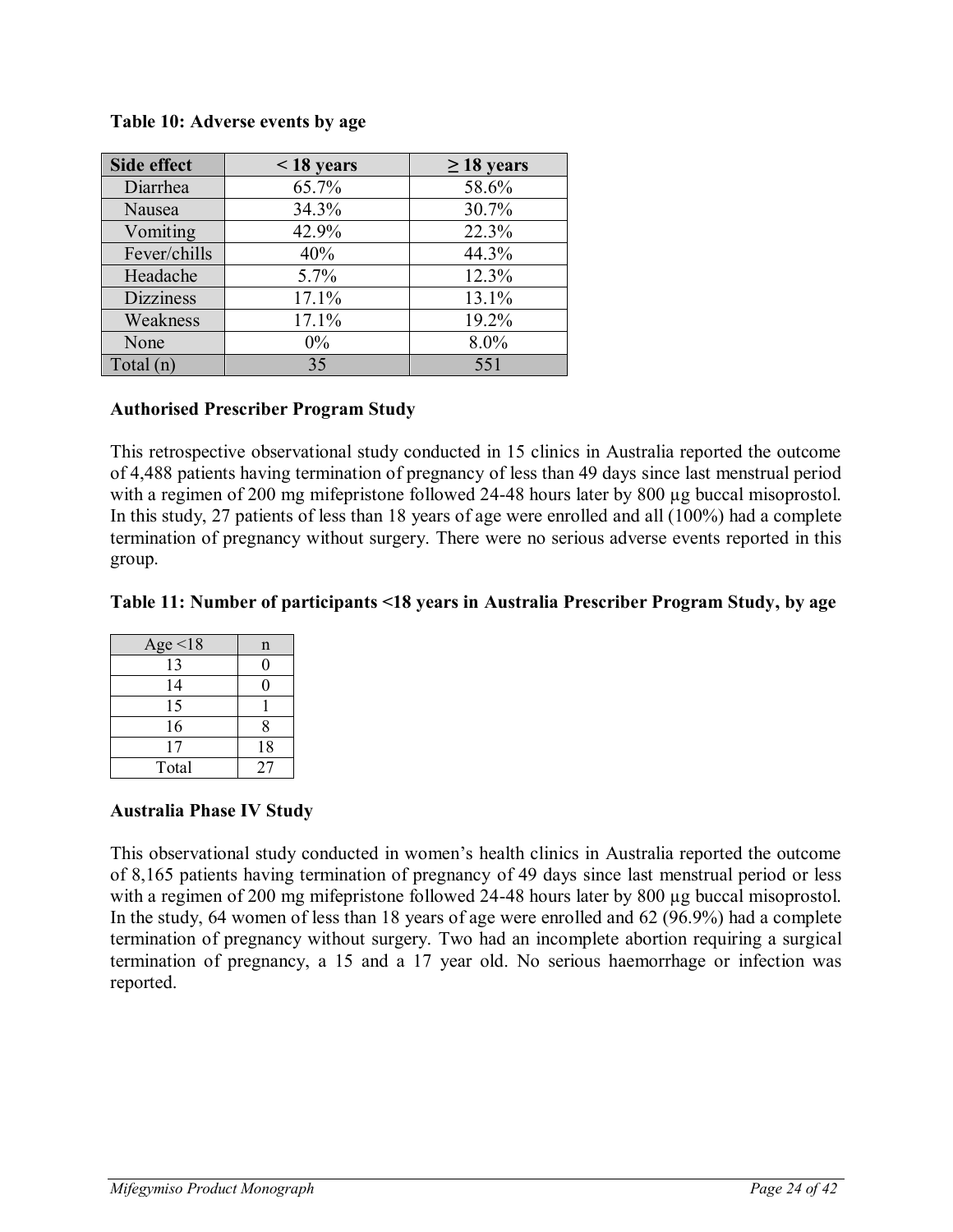| Age $\leq$ 18 | n  |
|---------------|----|
| 13            |    |
| 14            |    |
| 15            | 10 |
| 16            | 18 |
| 17            | 35 |
| Total         |    |

### **Table 12: Number of participants <18 years in Australian Phase IV Study, by age**

# <span id="page-24-0"></span>**DETAILED PHARMACOLOGY**

#### **Pharmacodynamics:**

## *Mifepristone*

Mifepristone is an orally active antiprogestogen which acts by competing with progesterone for receptor binding. It also possesses antiglucocorticoid and antiandrogenic activity. It is devoid of estrogenic, antiestrogenic, mineralocorticoid and antimineralocorticoid properties. Its ability to block the action of progesterone on the pregnant uterus provides a medical approach to termination of early pregnancy. In normally menstruating women, the effect of mifepristone depends on the timing of administration. When administered in the first half of the luteal phase, menstrual induction occurs independently of luteolysis; mifepristone administration during the mid-luteal phase produced bleeding within a few days in most women but there was a second bleed at the time of expected menses in about two-thirds. The first episode of bleeding occurred in the presence of elevated progesterone and estrogen concentrations. Administration during the late luteal phase resulted in bleeding within 1 to 3 days, shortening the luteal phase of the treatment cycle and lengthening of the subsequent follicular phase. Administration on the first 3 days of the menstrual cycle had no effect on cycle length but when given in the late follicular phase, mifepristone prolonged the follicular phase by preventing the development of a normal LH surge and delaying the new surge for about 15 days.

In the first trimester of pregnancy, mifepristone induced uterine activity in virtually all women 36 and 48 hours after administration, and increased the sensitivity of myometrium to exogenous prostaglandins (PG). The accompanying increase in decidual  $PGF_{2\alpha}$  production was attenuated by indomethacin, but the increase in uterine activity was not: thus, mechanisms other than an increase in decidual PG production contribute to the abortifacient effect of mifepristone. Mifepristone administration also resulted in cervical ripening in pregnant women.

Single doses of mifepristone of 4.5 and 6 mg/kg increase plasma levels of cortisol, ACTH and lipotrophin, and in patients with unresectable meningioma treated with 200 mg mifepristone daily for prolonged periods, increases in plasma cortisol, ACTH and urinary cortisol are maximal at 3 weeks and remain unchanged thereafter. Dosages of mifepristone required to exert antiglucocorticoid effects, which are achieved by disruption of the negative pituitary feedback, are higher than those needed for antiprogestogen activity. In subjects with normal adrenal function, the increase in ACTH produced by mifepristone compensates for its antiglucocorticoid activity and there have been no reports of acute adrenal insufficiency at dosages used to terminate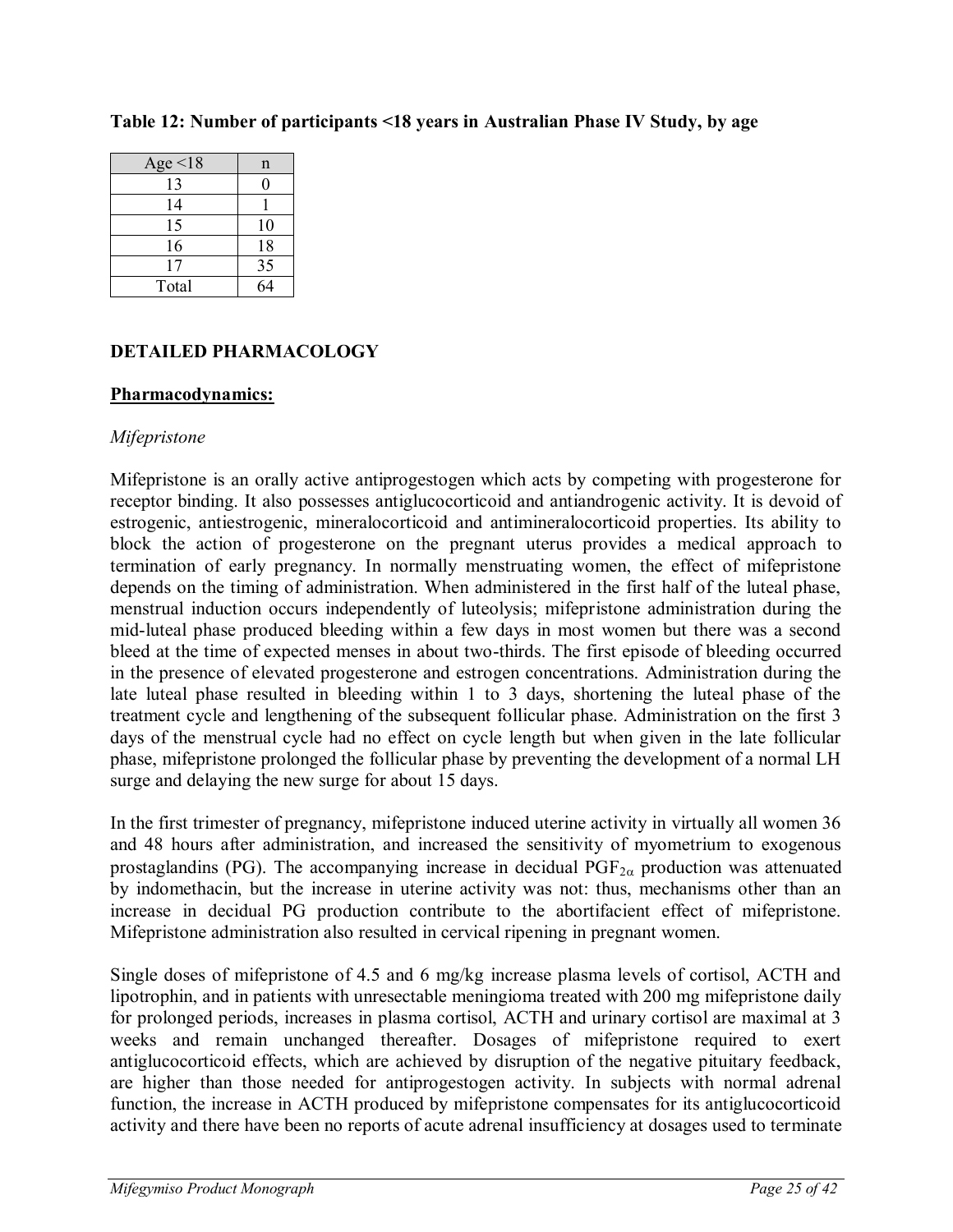early pregnancy.

Mifepristone inhibited estrous cycling in rats at oral doses of 0.3-1 mg/kg/day (less than the clinical dose adjusted for body surface area) in a 3-week study. This was reversed over the following 2-3 weeks and no subsequent effects on reproductive performance were found.

In fertility studies in rats in which treated females were mated with treated males, increased preimplantation losses were observed with misoprostol at oral doses greater than 1 mg/kg/day (11 times the recommended human dose, on a mg/m<sup>2</sup> basis). Post-implantation loss was also increased at 10 mg/kg/day (114 times the recommended human dose, on a mg/m<sup>2</sup> basis).

## *Misoprostol*

Misoprostol is a synthetic analogue of prostaglandin E1. At the recommended dosages, misoprostol induces contractions of the smooth muscle fibers in the myometrium and relaxation of the uterine cervix. The uterotonic properties of misoprostol should facilitate cervical opening and evacuation of intrauterine content. In the event of an early termination of pregnancy, the combination of misoprostol used in a sequential regimen after mifepristone leads to an increase in the success rate and accelerates the expulsion of the conceptus. Among other effects, misoprostol inhibits the acid gastric secretion and increases the digestive peristaltism.

Uterine contractility following administration of misoprostol via the buccal route was investigated with an intrauterine pressure transducer in women seeking termination of pregnancy. Results indicated that the average time to onset of increased tone and first uterine contraction were 41.2 and 67.1 minutes, respectively. Sustained uterine activity was observed on average after 90.0 minutes and peak uterine activity after 264.0 minutes.<sup>5</sup>

# **Pharmacokinetics**:

# *Mifepristone*

The pharmacokinetic properties of mifepristone have been studied mostly following oral administration in healthy women, although studies were also conducted in pregnant women and a few male volunteers. Plasma concentrations of mifepristone and its metabolites were measured by radioimmuno- and radioreceptor assays, or high performance liquid chromatography (HPLC), and pharmacokinetic parameters calculated employing one- and two-compartment models as well as non-compartmental analysis.

The pharmacokinetics of mifepristone and its metabolites are not linear. Following oral administration of single doses of mifepristone 100, 400, 600 and 800 mg to healthy female volunteers maximum plasma concentrations were about 2.5 mg/L (2500 ng/mL) and differed between the 100 and 800 mg doses only 2 hours after ingestion. After a single 600 mg dose maximum plasma concentration was about 2 mg/L (2000 ng/mL) at 1.35 hours. High doses of 10 and 25 mg/kg in healthy female and male volunteers produced maximum plasma concentrations of progesterone receptor-reactive material of 5.17 to 7.5 mg/L. Maximum plasma concentrations were attained 0.7 to 1.5 hours after oral administration. The parent drug and its metabolites were still detectable 6 to 7 days after a single dose using HPLC and for 10 days using radioimmunoassay.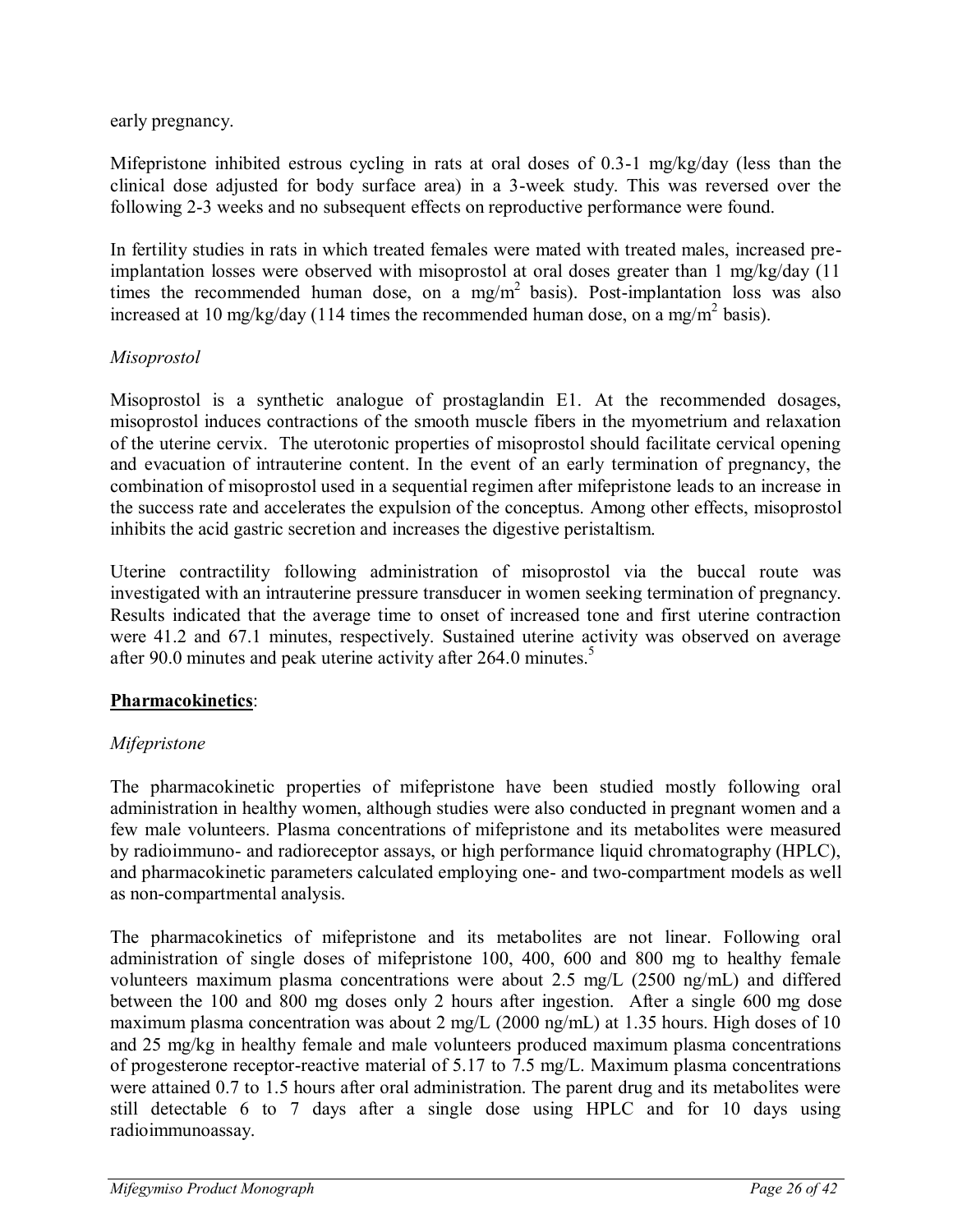Administration of 12.5, 25, 50 or 100 mg twice daily for 4 days to healthy female volunteers resulted in similar plasma concentrations of 1.4 to 1.7 mg/L (1400 to 1700 ng/mL) at dosages  $>$ 50 mg twice daily, and it was suggested that the lack of increase in plasma drug concentration when dosage increased above 50 mg twice daily is partly explained by saturation of  $\alpha$ -I-acid glycoprotein (AAG), the serum binding protein for mifepristone in man, which has a binding capacity lower than the therapeutic dose.

Plasma concentration and clinical efficacy: a study conducted in 17 women less than 56 days pregnant who were administered mifepristone 600 mg for termination of pregnancy, found no correlation between clinical efficacy (13 responders) and plasma concentration of mifepristone or circulating metabolites, protein binding, or plasma AAG.

# Blood distribution and binding to plasma proteins:

Apparent initial volume of distribution after intravenous administration of mifepristone 280 mg was low (8 L) but at steady state was 25.7 L. The volume of distribution and clearance of mifepristone were inversely proportional to the plasma concentration of AAG, being greater in subjects with low AAG levels, and are dose· and time-dependent. At plasma concentrations of up to 0.8 mg/L mifepristone is about 98 % bound to plasma proteins in the blood. Its binding to erythrocytes is negligible. A value of 94 % was reported at a plasma mifepristone concentration of 5 mg/L. It is considered that AAG is the principal binding protein for mifepristone. When binding to AAG is saturated, mifepristone and its metabolites bind to albumin.

# Absolute bioavailability:

Absolute bioavailability after a dose of 20 mg mifepristone is 69 %.

# Metabolism:

After oral administration, mifepristone is metabolized to N-mono and dimethylated as well as hydroxylated compounds. The three measurable metabolites are: N- monodemethylated mifepristone, terminal hydroxylation of the 17-propynyl chain, and N-didemethylated mifepristone. All three metabolites are found in rats and cynomolgus monkeys. Metabolites are detectable in plasma 1 hour after ingestion of mifepristone. Their concentrations increase dosedependently with those of the monodemethylated metabolite sometimes exceeding those of the parent compound. The plasma concentrations of the didemethylated compound rises gradually over the first 10 hours following mifepristone administration. The binding affinity of the metabolites to progesterone receptors is about 10 to 20% of that of mifepristone and it is not known whether they contribute to the pharmacological effects of mifepristone.

Effect of CYP3A4 on the oxidation of mifepristone in human liver microsomes:

Using *in vitro* techniques, it has been demonstrated<sup>6</sup> that human liver microsomes catalyzed the demethylation of mifepristone with mean ( $\pm$  SD) apparent K<sub>m</sub> and V<sub>max</sub> values of 10.6  $\pm$  3.8  $\mu$ M and  $4920 \pm 1340$  pmol/min/mg protein. CYP3A4 substrates progesterone and midazolam inhibited metabolite formation by up to 77 %. Other isoenzymes (CYP1A2, CYP2C9, CYP2C19, CYP2E1) had apparently no action on mifepristone metabolism. CYP3A4 appears as the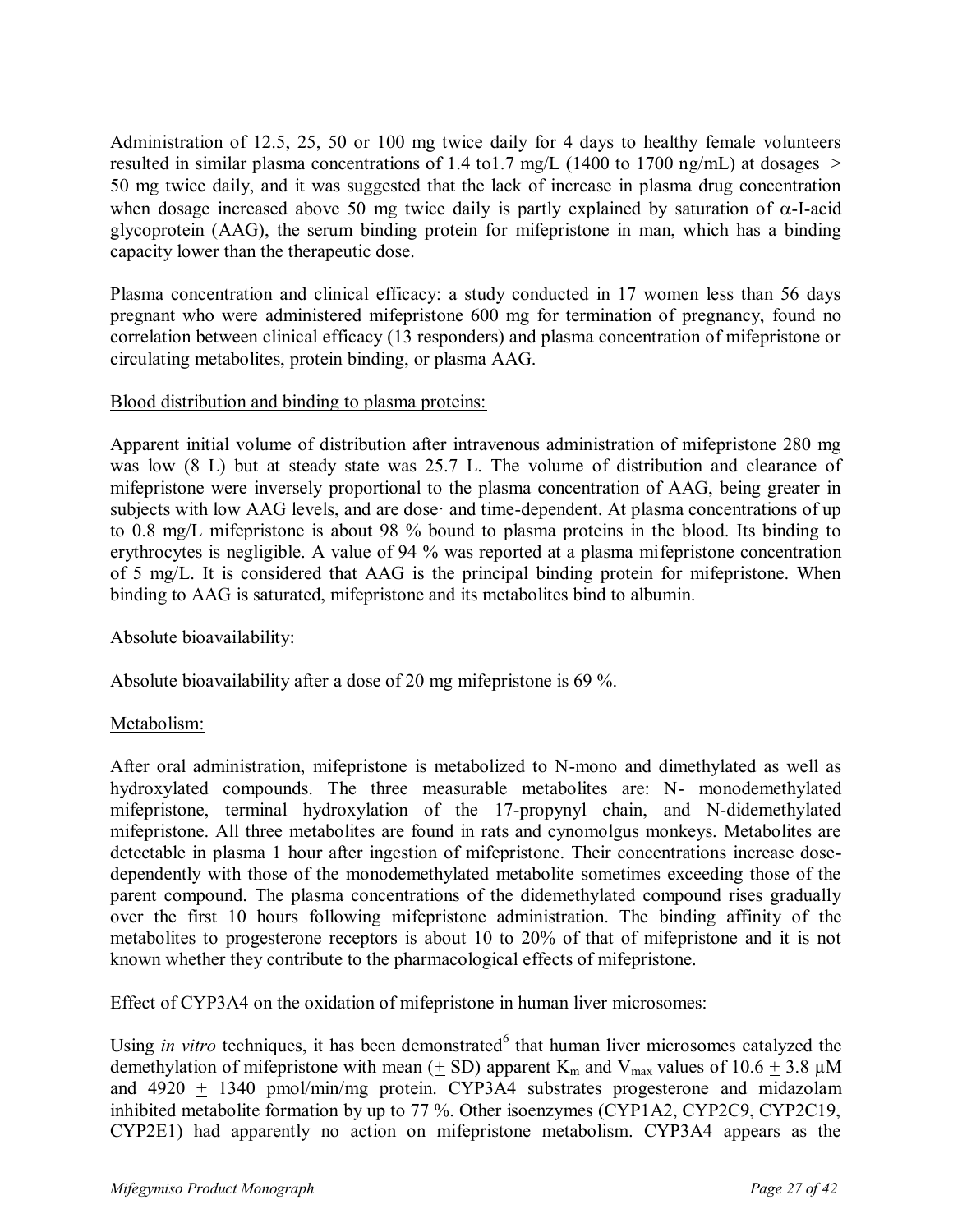isoenzyme primarily responsible for mifepristone demethylation and hydroxylation in human liver microsomes.

# Excretion:

Total plasma clearance of mifepristone was reported to be 3 L/h. Following oral administration of tritiated mifepristone to healthy volunteers, 90% of the dose was recovered in the feces over a period of 6 to7 days. As mifepristone was completely absorbed, the principal route of elimination was biliary. The urinary route was secondary and renal clearance was negligible relative to total clearance.

In studies employing long sampling periods, the elimination half-life of mifepristone was reported to be 24 to 54 hours.

# *Misoprostol*

After oral administration, misoprostol is rapidly absorbed (Tmax: 30 minutes) and converted to its pharmacologically active metabolite, misoprostol acid. Its plasma half life is 1.5 hrs. After administration of radio-labeled misoprostol, approximately 80% of radioactive products are eliminated in the urine and feces, respectively<sup>7</sup>. Approximately 56 % of the product is eliminated in the urine within 8 hours after intake.

Overall, areas under curve tend to be higher when misoprostol is administered via vaginal, sublingual or buccal routes when compared to oral administration. A study  $\degree$  compared the pharmacokinetics of misoprostol (800 µg) administered either sublingually or buccally in non pregnant women: misoprostol plasma concentrations were higher for the sublingual vs. the buccal route. The misoprostol  $AUC_{0-\infty}$  (1910 vs. 484 pg/mL, sublingual and buccal, respectively,  $p<0.04$ ) and  $AUC_{0-4h}$  (1600 vs. 380 pg/mL, sublingual and buccal, respectively,  $p<0.03$ ) were lower when given by the buccal route. Sublingual misoprostol administration achieved a higher Cmax compared to buccal (1140 vs. 229 pg/mL,  $p<0.03$ ). No difference was found when comparing sublingual and buccal Cmin or half-life.

A bioequivalence study has been performed comparing oral misoprostol (200 mcg tablet) to oral Cytotec<sup>®</sup> (200 mcg tablet); this study has demonstrated the detailed pharmacokinetics of misoprostol.

As anticipated in the study protocol, parametric confidence intervals were used for the evaluation of the relative bioavailability as the ANOVA residuals did not deviate from normal distribution. The following formal preconditions for the evaluation of the relative bioavailability were checked and found to be met.

A terminal elimination half-life of < 2.5 h was observed in all subjects. The wash-out phase of at least 1 week was adequate, corresponding to at least 60 times the apparent terminal disposition half-life in the subjects. A carry over from one treatment to the other thus was methodologically excluded by an adequate wash-out. The ANOVA revealed, correspondingly no significant sequence effect for any of the pharmacokinetic characteristics. Also no period effect occurred. An adequate portion of the total area under the curve of >80% was covered by measured concentrations in all subjects.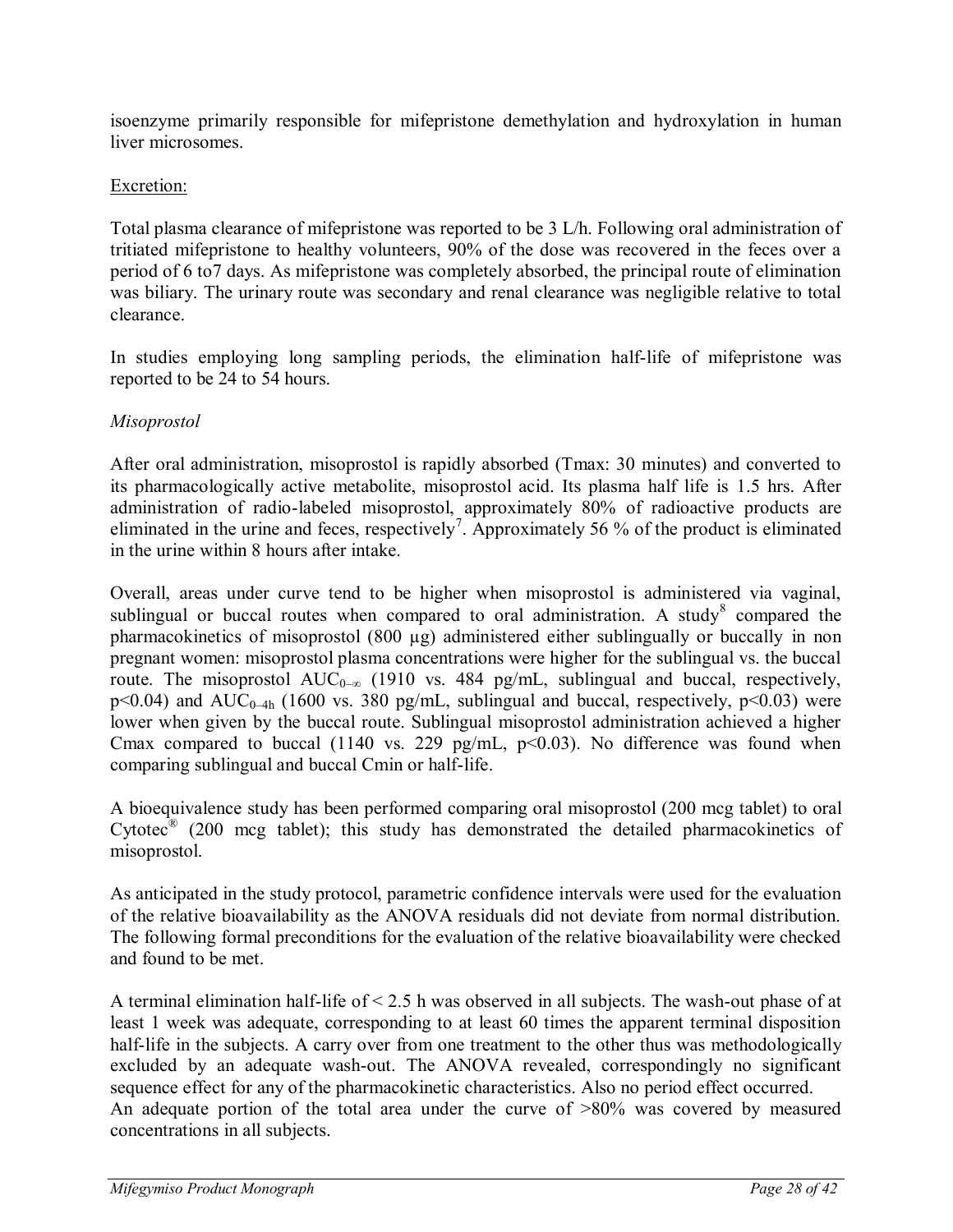|                                         | Mean  | Median | SD    | Ql    | Q3    |
|-----------------------------------------|-------|--------|-------|-------|-------|
| $AUC0$ <sub>t</sub><br>$(h\cdot ng/mL)$ | 0.710 | 0.650  | 0.247 | 0.523 | 0.862 |
| AUC <sub>0</sub><br>$(h \cdot ng/mL)$   | 0.746 | 0.674  | 0.259 | 0.545 | 0.918 |
| $C_{\text{max}}$ (ng/mL)                | 1.10  | 1.07   | 0.42  | 0.871 | 1.28  |
| MRT(h)                                  | 0.776 | 0.690  | 0.428 | 0.589 | 0.764 |
| $Tmax$ (h)                              | 0.246 | 0.250  | 0.129 | 0.167 | 0.333 |
| $T_{1/2}$ (h)                           | 0.581 | 0.476  | 0.444 | 0.379 | 0.524 |

The 90% confidence intervals of the  $AUC_{0-t}$  ratio (89.4-101%),  $AUC_{0-\infty}$  ratio (90.4-102%) and Cmax ratio (83.4-105%) were included by the acceptance range of 80- 125%.

# <span id="page-28-0"></span>**MICROBIOLOGY**

Not applicable; mifepristone 200 mg tablet and misoprostol 200 mcg tablets are not sterile.

## <span id="page-28-1"></span>**TOXICOLOGY**

#### **Single dose studies**

#### *Mifepristone*

Mice, rats and dogs were administered single p.o. and i.p. doses of 1000 mg/kg of mifepristone, resulting in severe toxicities (arched back, locomotor problems and abdominal distension) and one animal died. The drug dose used in these studies was about 300 fold greater (on a mg/kg basis) than would be administered to patients.

#### *Misoprostol*

Studies were performed in mice, rats and dogs. Oral LD50 values in mice and rats were 27-138 and 81-100 mg/kg, respectively, with corresponding values after i.p. dosing of 70-160 and 40-62 mg/kg. No deaths were reported in dogs up to 10 mg/kg, the maximum administered dose. The most prominent clinical signs were diarrhea and reduced motor activity in rodents and, in dogs, emesis, tremors, mydriasis and diarrhea. Most deaths occurred within 24 hours of dosing and surviving animals appeared normal within 3-4 days. The drug dose used in these studies was at least >750 fold greater (on an mg/kg basis) than would be administered to patients.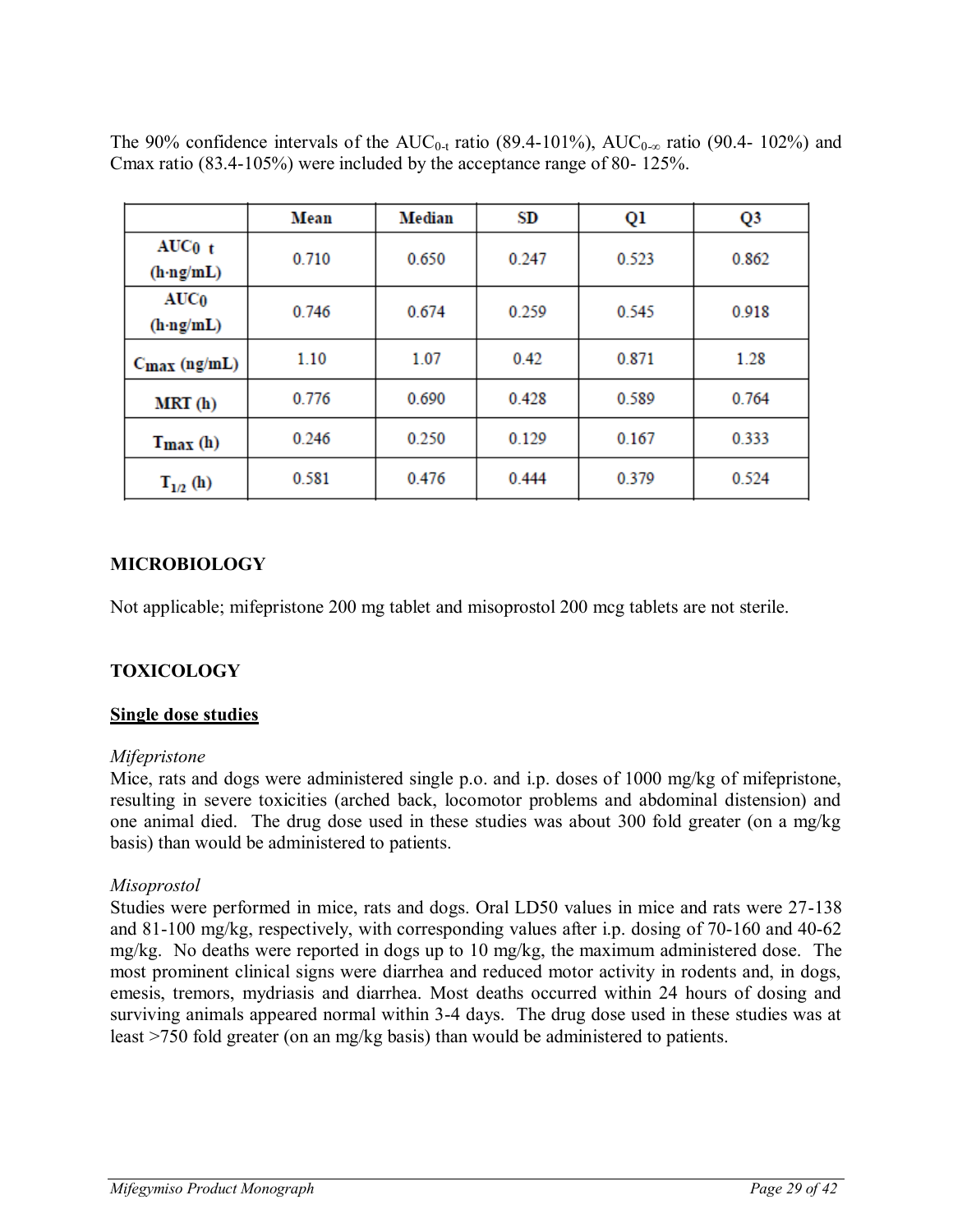## **Long term studies**

### *Mifepristone*

Repeat dose toxicology studies were conducted in the rat and the monkey for 30 days and 6 months. A range of doses from  $5 - 200$  mg/kg/day were used.

Monkeys administered 100 mg/kg/day had severe toxicity, where 3 were sacrificed moribund and the primary toxicological effects were vomiting, diarrhea, reduced appetite and body weight loss. Mid and high dose animals had reduced food consumption and loss of body weight. Serum ACTH levels were increased, cholesterol reduced, triglycerides had a transient rise and cortisol was increased. Both progesterone and estrogen levels were lower and LH levels were higher in females. Urinary excretion of potassium and chloride was reduced at all dose levels and sodium only at the high dose. In both sexes, kidney and adrenal weights were increased at all dose levels, liver weights were increased at the mid- and high-dose and pancreas reduced at the high-dose. Histopathology showed (i) non dose-related increased amounts and incidence of lipofucsin in liver, (ii) non dose-related increase in cortical scarring, cortical cysts and subcapsular foci of fibrosis in kidneys, (iii) increased eosinophilia of adrenal zona fasciculata in high-dose males and females and in one mid-dose male; high-dose females had an increased width of the zona reticularis, and (iv) increased incidence of brown pigment within the thyroid follicular epithelium in high-dose animals.

With regard to changes in reproductive organs in female monkeys, the following observations were made: (i) dilated ovarian follicles and an absence of corpora lutea, (ii) thinning of uterine endometrium; focal mucosal hyperplasia, squamous metaplasia and inflammatory cell infiltration (iii) non dose-related squamous metaplasia and inflammatory cell infiltration in the cervix, (iv) moderately keratinised vagina, (v) dilated lumen of fallopian tubes, (vi) slight increase in the degree of development of mammary glands.

Rats administered mid and high doses had reduced weight gain. Haematological measures showed reduced red cell parameters and reduced clotting time. Plasma glucose was dosedependently reduced and serum protein and cholesterol increased. Urinalysis showed increased protein and increased urine volume, presumably due to increased water intake. Histopathology showed (i) dose-related increase in centrilobular enlargement in livers, (ii) dose-related increase in hemosideresis in adrenals, (iii) dose-related increase in foci of basophilic/dilated kidney tubules containing colloid, glomerular hyalinisation/sclerosis, and interstitial fibrosis (iv) increased thyroid weight, increased height of the thyroid follicular epithelium; a thyroid follicular adenoma was observed in one high-dose female.

With regard to changes in reproductive organs in female rats, the following observations were made: (i) inhibition of oestrus cyclicity and reduction in corpora lutea, (ii) dose-related increase in ovarian cysts, (iii) reduction in endometrial stroma in all groups and dose-related dilatation of endometrial glands, (iv) striated squamous epithelium of the cervix/vagina, and (v) dose-related increase in distension of mammary acini and ducts.

The Cmax of single-dose oral mifepristone administration in rats and monkeys was compared to the Cmax in women administered 200 mg. Rats and monkeys were observed to have different mifepristone metabolism, as compared to humans, making it challenging to compare the doses used in animal studies to those proposed for human use.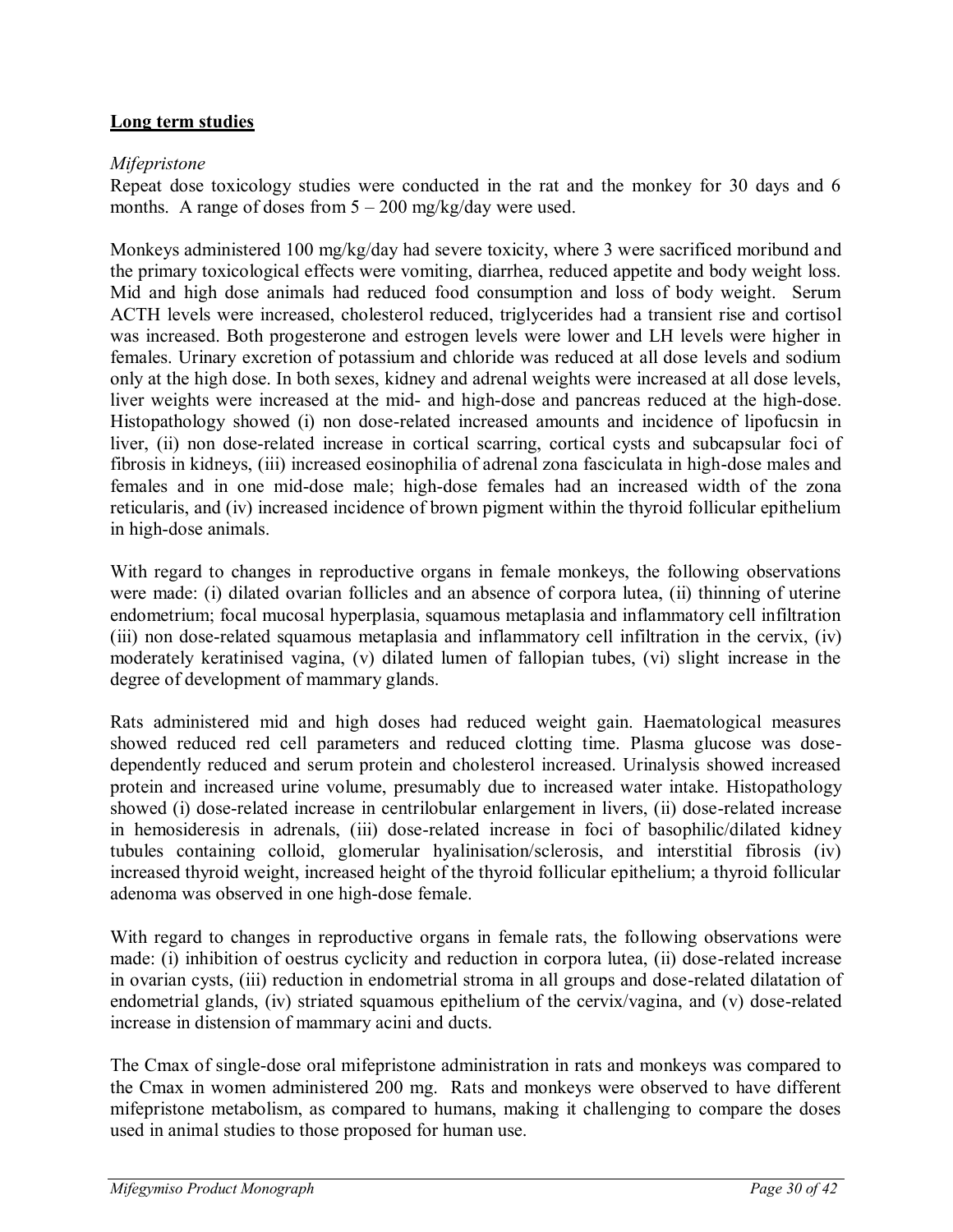|        | Dose $(mg/kg)$ | $Cmax$ (ng/ml) | Cmax:Dose |
|--------|----------------|----------------|-----------|
| Rat    | 200            | 3000           |           |
| Monkey |                | $^{\circ}60$   |           |
| Human  |                | 7686           |           |

#### *Misoprostol*

Repeat dose studies were conducted in rats and dog for 5, 13 and 52 weeks and covered a dose range of  $30 - 9000$  mcg/kg/day.

In rats, the major clinical signs were diarrhea, salivation, vaginal dilation and discharge, decreased body weight and increased food consumption. Principal clinical biochemistry changes were decreases in serum total protein and increases in serum iron, with any changes in other parameters remaining within normal limits and considered incidental. The decrease in protein levels may be a consequence of poor absorption of nutrients resulting from diarrhea. Stomach weights and stomach to body weight ratios were increased and hyperkeratosis of the aglandular part of the stomach and mucosal epithelial hyperplasia of the glandular part were confirmed by electron microscopy. It may be that misoprostol increased cell survival and decreased cell shedding. The changes were reversible upon cessation of treatment.

Pharmacokinetic exposure data for misoprostol was limited, making it challenging to compare the doses used in animal studies to those proposed for human use.

## **Reproductive and developmental studies**

#### *Mifepristone*

Administration of mifepristone to rats disrupted the oestrus cycle at both dose levels, 0.3 and 1 mg/kg/day within 10 days of treatment, with a gradual restoration of the cycle over the 2-3 weeks after stopping dosing. There were no residual effects on reproductive performance, fertility or the wellbeing of offspring.

When administered to at a dose of 2.5 mg/kg/day for 24 days, starting 8 days before mating, with pregnancy status assessed on the day after final treatment, mifepristone did not affect the pregnancy rate, as compared to a concurrent control group. However, the mean number of normal implantation sites per pregnant rate was significantly reduced.

Mifepristone is embryotoxic and its administration to pregnant mice, rats and rabbits at doses lower than those proposed for human use (on a mg/kg basis) resulted in fetal loss.

There were fetal anomalies reported in rabbits following mifepristone exposure of the dams during pregnancy: failure of closure of the cranium and haemorrhagic destruction of the upper part of the head or brain, no spinal column, no closure of the eyelids, exencephaly, interventricular communication in the heart, cleft palate, generalised eczema and celosomia. In monkeys embryos exposed to mifepristone showed compromised developmental potential. These anomalies may be a consequence of progesterone withdrawal, as progesterone is needed to maintain uterine accommodation during pregnancy, rather than direct teratogenic effect.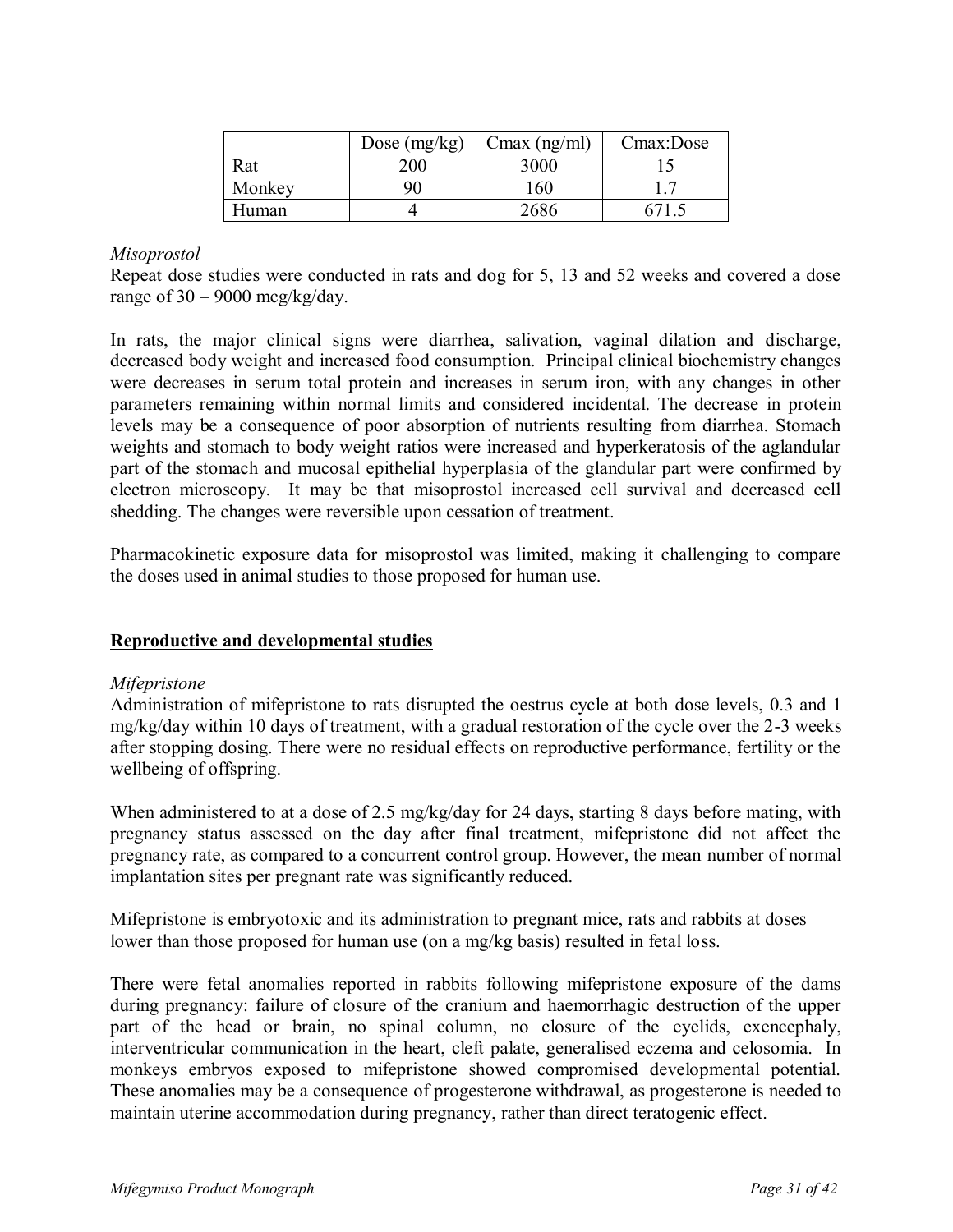In a neonatal exposure study in rats, the administration of a subcutaneous dose of mifepristone up to 100 mg/kg on the first day after birth resulted in delays in the development of the righting reflex and the responses in the rotarod and water maze tests in pups. The onset of puberty was observed to be slightly premature in female rats neonatally exposed to mifepristone. However, reproductive function in males or females was normal.

In a separate study neonatal rats received 1 mg of mifepristone every second day from day 1 to day 15 or day 4 to day 18 of life. Female rats developed abnormalities of the oviduct and ovarian capsule and during adulthood anovulatory polyfollicular ovaries developed. Males showed retardation of testicular growth and delay of puberty. Sexual behaviour in adulthood was deficient in that ejaculations only rarely occurred; when they did occur, however, fertility was unimpaired. Adrenal gland development was also impacted but this recovered after the cessation of treatment whereas the effects on reproduction continued into adulthood.

#### *Misoprostol*

The effect of misoprostol on female cyclicity, mating and fertility was not studied.

In two fertility studies, female rats were administered misoprostol from 15 days premating to parturition and from 14 days premating to day 7 of gestation. The number of implantations was decreased at 1600 and 10000 μg/kg/day and an increase in resorptions occurred at 1000 and 10000 μg/kg/day. As a consequence, there were a decreased number of live foetuses or pups at 10000 μg/kg/day and a decreased number of foetuses at 1600 μg/kg/day. Foetal and pup survival and development were not affected.

In two teratology studies in rats pregnant dams were dosed on days 6 to 15 or 7 to 17 of gestation up to 10000 ug/kg/day; there was no evidence of embryotoxicity, foetotoxicity or teratogenicity. Two rabbit studies used doses up to 1000 μg/kg/day on days 6 to 18 of gestation and also showed no evidence of foetotoxicity or teratogenicity, although there was an increased number of resorptions at 1000 μg/kg/day in one study.

However, a more recent study in mice treated with single doses of 20 or 30 mg/kg of misoprostol on day 10 of pregnancy showed an increase in resorptions at 30 mg/kg and an increased occurrence of cleft palate as well as other skeletal abnormalities in surviving fetuses. The link between misoprostol exposure during pregnancy and congenital malformations might be attributed to disturbances in blood supply to the foetus.

A retrospective analysis of human data also determined there to be a link between misoprostol exposure during pregnancy and congenital malformation.

## **Carcinogenesis and Mutagenesis**

## *Mifepristone*

Mifepristone was tested for genotoxicity using both in vitro and in vivo studies. It showed no evidence of genotoxicity and carcinogenicity studies were not conducted.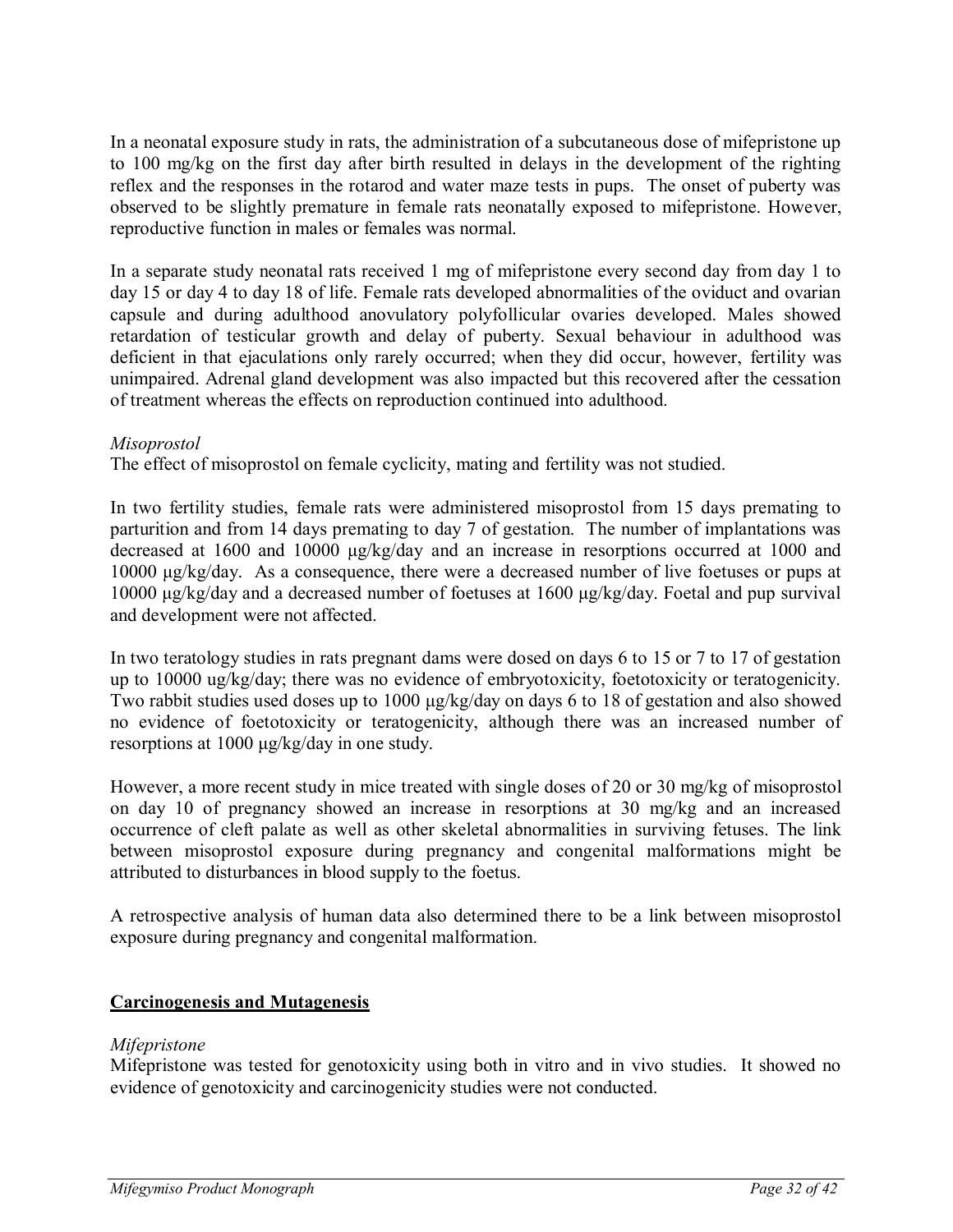## *Misoprostol*

Misoprostol was tested for genotoxicity using both in vitro and in vivo studies and showed no evidence of genotoxicity. The carcinogenicity potential of misoprostol has been evaluated in both mice and rats. There was no indication of a carcinogenic effect in either species.

#### **Phototoxicity**

#### *Mifepristone*

No evidence of phototoxicity was observed with mifepristone being tested up to a concentration of 8 μg/mL in Balb/c 3T3 fibroblasts, the limit of solubility under the conditions of the assay.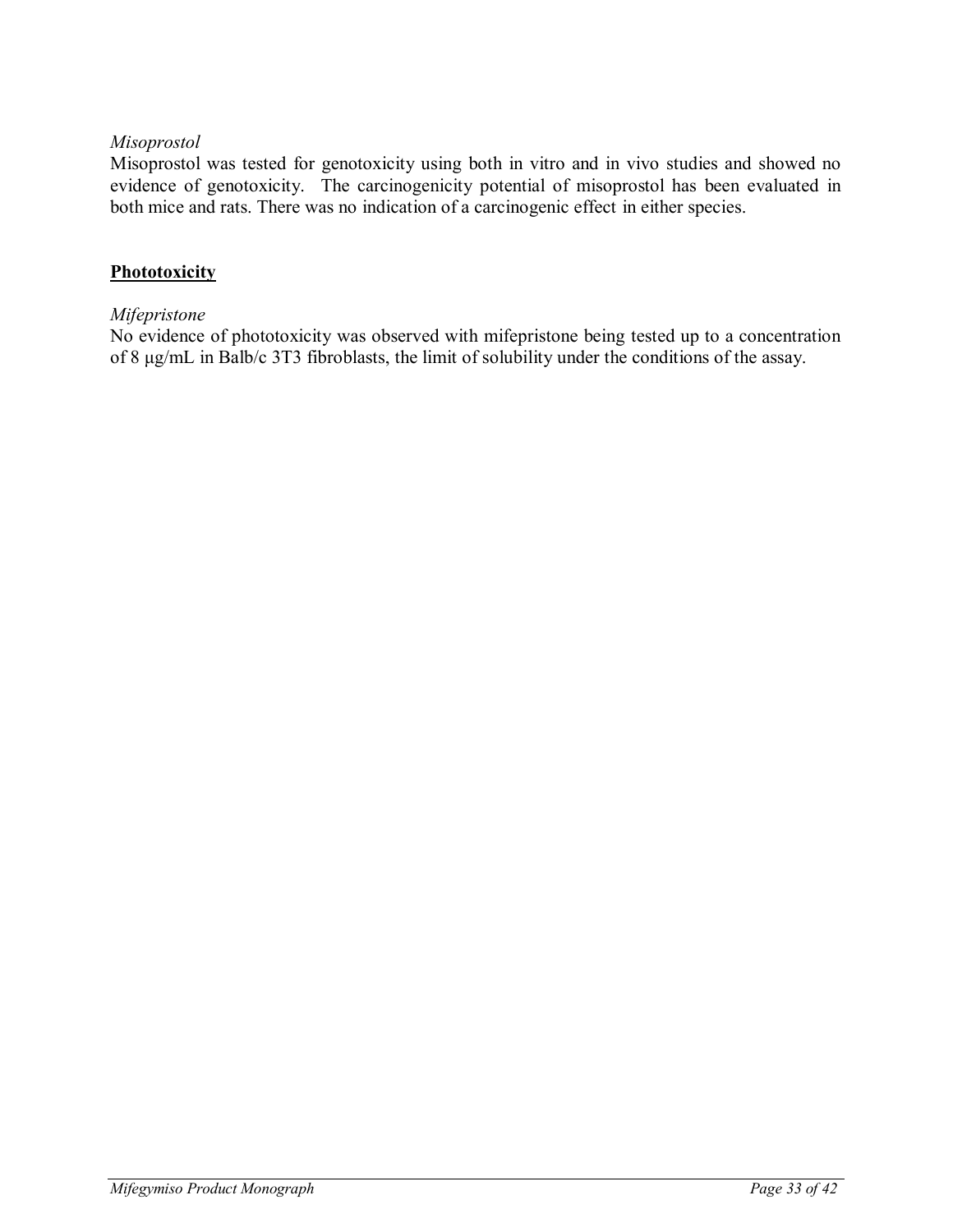### <span id="page-33-0"></span>**REFERENCES**

- $\overline{a}$ 1 Bernard N., Elefant E., Cartier P., Tebacher M., Barjhoux CE., Bos-Thompson MA. et al. Continuation of pregnancy after first-trimester exposure to mifepristone : an observational prospective study. Br. J. Obstet Gynecol 2013, 120: 568-575.
- 2 Middleton T., Schaff E., Fielding SL., Scahill M., Shannon C., Westheimer E., Wilkinson T. and Winikoff B. Randomized trial of mifepristone and buccal or vaginal misoprostol for abortion through 56 days of last menstrual period. Contraception 2005, 72:328-332
- 3 Winikoff B., Dzuba IG., Creinin MD., Crowden WA., Goldberg AB., Gonzales J. et al. Two Distinct Oral Routes of Misoprostol in Mifepristone Medical Abortion. ARandomized Controlled Trial. Obstetr Gynecol 2008, 112: 1303-1310
- 4 Pena M., Dzuba IG., Smith PS., Mendoza LJA., Bousi/guez M., Martinez MLG. et al. Efficacy and acceptability of a mifepristone-misoprostol combined regimen for early induced abortion amoung women in Mexico City. Int.J. Gynaecol Obstet 2014, 127:82-85
- 5 Meckstroth KR, Whitaker AK, Bertisch S, Goldberg AB, Darney PD. Misoprotol administered by epithelial routes: Drug absorption and uterine response. Obstetr Gynecol 2006, 108, 582- 90.
- 6 Jang G.R., Wrigton and Benet L.Z. Identification of CYP3A4 as the principal enzyme catalazing mifepristone (RU 486) oxidation in human liver microsomes. Biochem Pharmacol 1996; 52, 753-61
- 7 Collins PW. Misoprostol: discovery, development and clinical applications. Med Res Rev. 1990 10, 149-72.
- 8 Schaff EA, DiCenzo R, Fielding SL. Comparison of misoprostol plasma concentrations following buccal and sublingual administration. Contraception 2005, 71, 22-5.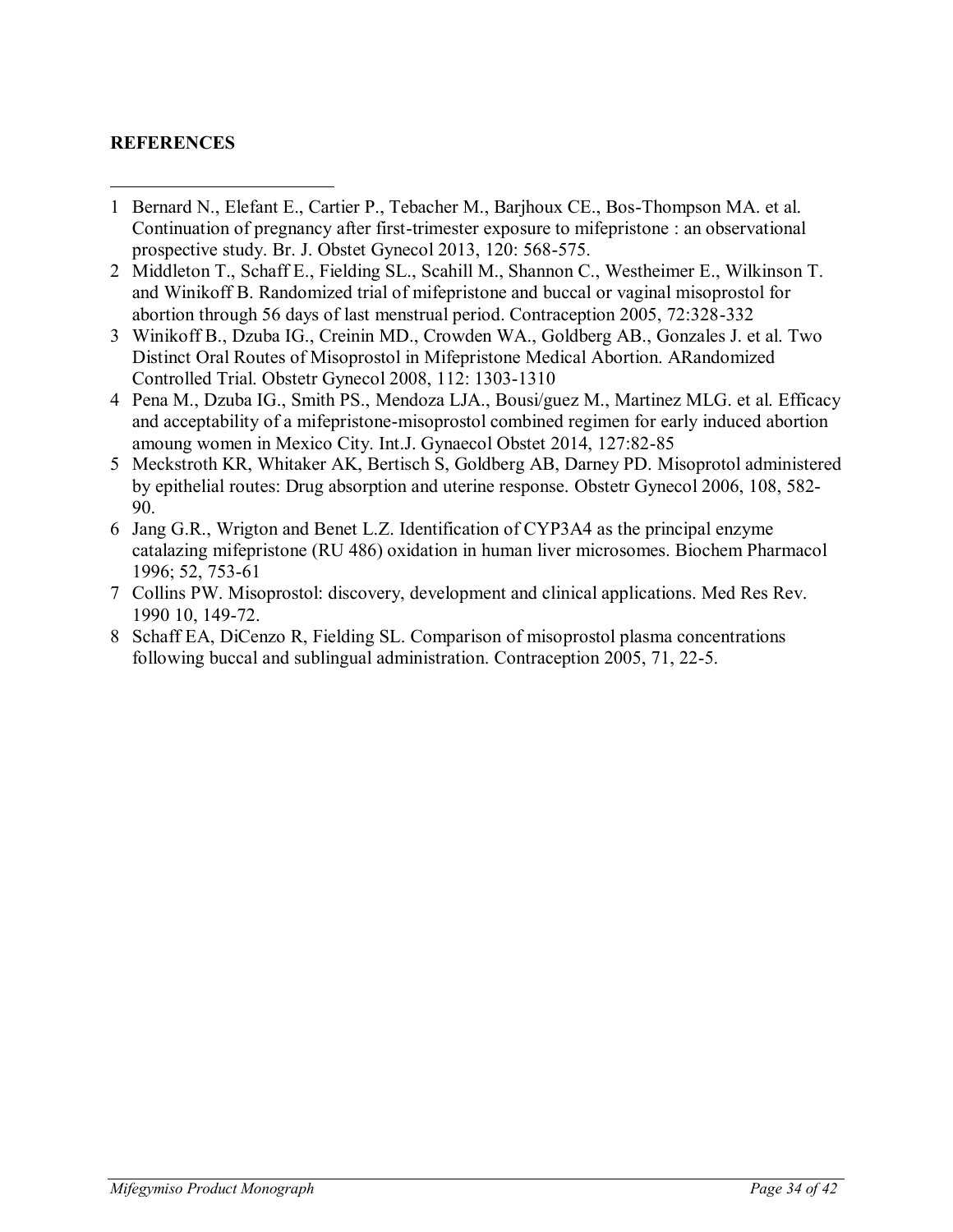### **READ THIS FOR SAFE AND EFFECTIVE USE OF YOUR MEDICINE PATIENT MEDICATION INFORMATION**

#### <span id="page-34-0"></span>**MIFEGYMISO**

Mifepristone tablet/Misoprostol tablets

Read this carefully before you start taking **Mifegymiso**. This leaflet is a summary and will not tell you everything about this drug. Talk to your healthcare professional about your medical condition and treatment and ask if there is any new information about **Mifegymiso**.

#### **Serious Warnings and Precautions**

#### **Follow-up appointment:**

You must see a doctor, 7 to 14 days after Step 1 (taking the mifepristone tablet from the green box). The doctor will check whether your pregnancy has completely ended. If the pregnancy continues, there is a possibility of birth defects. Your doctor will talk with you about your options.

#### **Risk of infection and sepsis**:

If you have abdominal pain or discomfort, or you are "feeling sick", including weakness, nausea, vomiting or diarrhea, with or without fever, more than 24 hours after taking misoprostol, you should contact your doctor without delay. Very rarely, this can cause death.

#### **Prolonged heavy bleeding:**

Contact a doctor right away if you bleed enough to soak through two thick full-size sanitary pads per hour for two consecutive hours. Bleeding can be so heavy that it requires a surgical procedure. Some patients also require a blood transfusion.

#### **Risks of birth defects:**

Once you start Mifegymiso, you should complete both steps. Both Mifepristone and Misoprostol can cause birth defects if your pregnancy is continued.

#### **If you do NOT want to get pregnant after the termination of your pregnancy**:

You must start using birth control right away.

#### **You can get pregnant right after the abortion:**

If you want to have a baby, tell your doctor. To decrease the chance of birth defects, avoid getting pregnant again before your next period. This will protect the baby from any exposure to Mifegymiso. Use birth control during this one month waiting period.

#### **What is Mifegymiso used for?**

Mifegymiso is used for ending your pregnancy. This is called an abortion. Mifegymiso is only used if your last period started 49 days ago or less.

#### **How does Mifegymiso work?**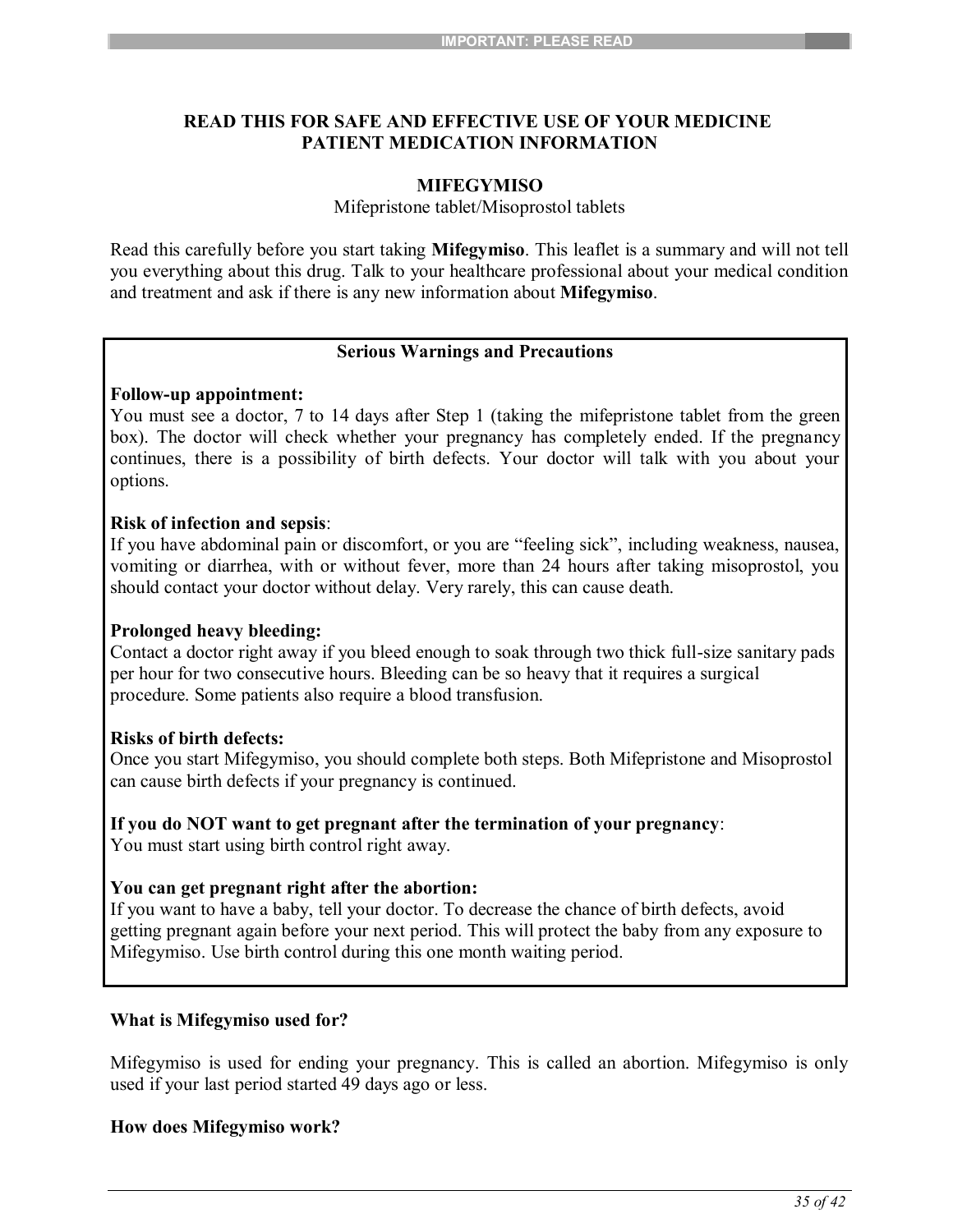Do NOT use Mifegymiso as birth control.

Before you get Mifegymiso:

- Your doctor will require that you sign a consent form and the Patient Information Card
- Your doctor must complete mandatory education and registration programs
- You will get counselling. Your healthcare professional will tell you about the chance of:
	- o Bleeding
	- o Infection
	- o An incomplete abortion
	- o How to access the treatment centre by telephone or local access
- You will get a printed copy of the Mifegymiso Patient Medication Information document and Patient Information Card.

## **Patient Information Card**

The doctor will give you a Patient Information Card. Both you and the doctor must sign this card. Your signatures show that you have read the Patient Medication Information document.

Keep this card with you at all times while taking Mifegymiso until your doctor tells you that your abortion is compete.

It contains the following information:

- Your follow-up appointment location, date, and time
- Contact information in case you need to call the doctor or clinic
- Location of where you should go if you have an emergency
- Manufacturer's 24 hour support line 1-877-230-4227. Call this number if you need assistance but you cannot reach your own doctor or clinic.

Show this Card to your emergency healthcare professional.

To end your pregnancy, you will need to take two drugs.

## **Step 1 (Green Box)**

Mifepristone is taken first to block a hormone that is needed for your pregnancy to continue.

## **Step 2 (Orange Box)**

Misoprostol is the second drug. It is taken 24-48 hours later. It causes the uterus to contract and relaxes the opening of the cervix.

Vaginal bleeding usually starts a few hours after taking the Misoprostol tablets.

**Cramping and vaginal bleeding are normal with this treatment. Usually, this indicates that the treatment is working.** Bleeding lasts for an average of 11 days. It is usual for bleeding to be heavier than a normal period for 2 to 3 days.

You may see blood clots and tissue. This is an expected part of ending the pregnancy.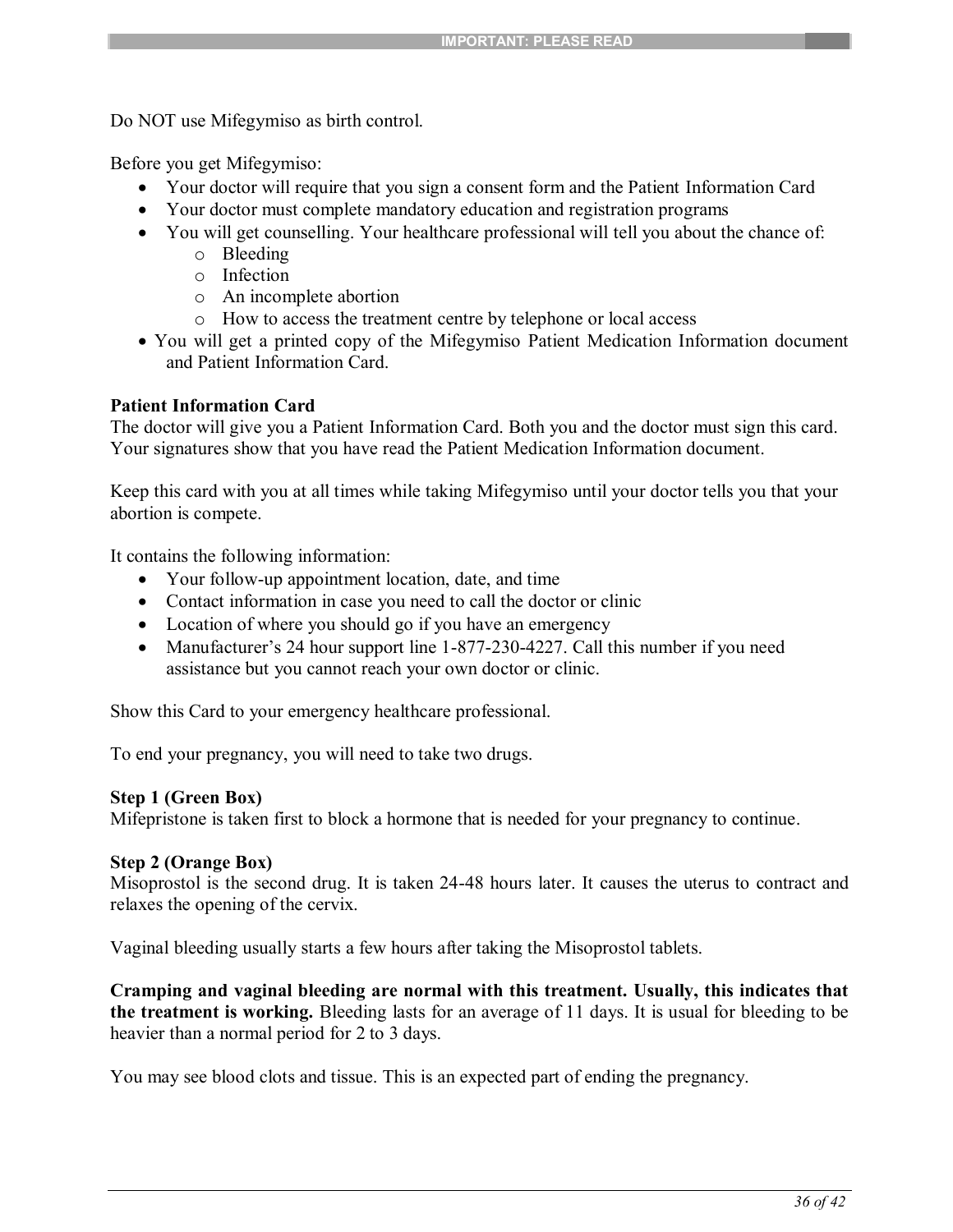#### **What are the ingredients in Mifegymiso?**

Medicinal ingredients: Green box: Mifepristone Orange box: Misoprostol

Non-medicinal ingredients: Mifepristone (green box): colloidal silica anhydrous, magnesium stearate, maize starch, microcrystalline cellulose, povidone K30

Misoprostol (orange box): hydrogenated castor oil, hypromellose, microcrystalline cellulose, sodium starch glycolate

#### **Mifegymiso comes in the following dosage forms:**

Green box: 1 Mifepristone tablet, 200 mg for oral use

Orange box: 4 Misoprostol tablets, 200 mcg each (800 mcg total) for buccal use

#### **Do not use Mifegymiso if:**

- You are pregnant and wish to carry your pregnancy to term
- You do NOT have access to emergency medical care. You must be able to get medical help in the 14 days after you take the mifepristone tablet
- You have an ectopic pregnancy (the egg is implanted outside the womb)
- You are using an intrauterine contraceptive device (IUD) in your uterus
- You have not had an ultrasound scan
- The duration of your pregnancy is uncertain
- You have any allergies to mifepristone, misoprostol or any of the other ingredients listed in this leaflet
- You have a chronic adrenal disease
- You take corticosteroids on a regular basis
- You have a bleeding problem
- You take a blood thinner (anticoagulant like coumadin)
- You have inherited porphyria. This is a blood disease that causes skin symptoms as a result of oversensitivity to sunlight
- You have uncontrolled asthma

#### **To help avoid side effects and ensure proper use, talk to your healthcare professional before you take Mifegymiso. Talk about any health conditions or problems you may have, including if you:**

- Have kidney problems
- Have liver problems
- Are underweight
- Have problems with your adrenal glands
- Have a heart or cardiovascular disease
- Have anemia (problems of red blood cells)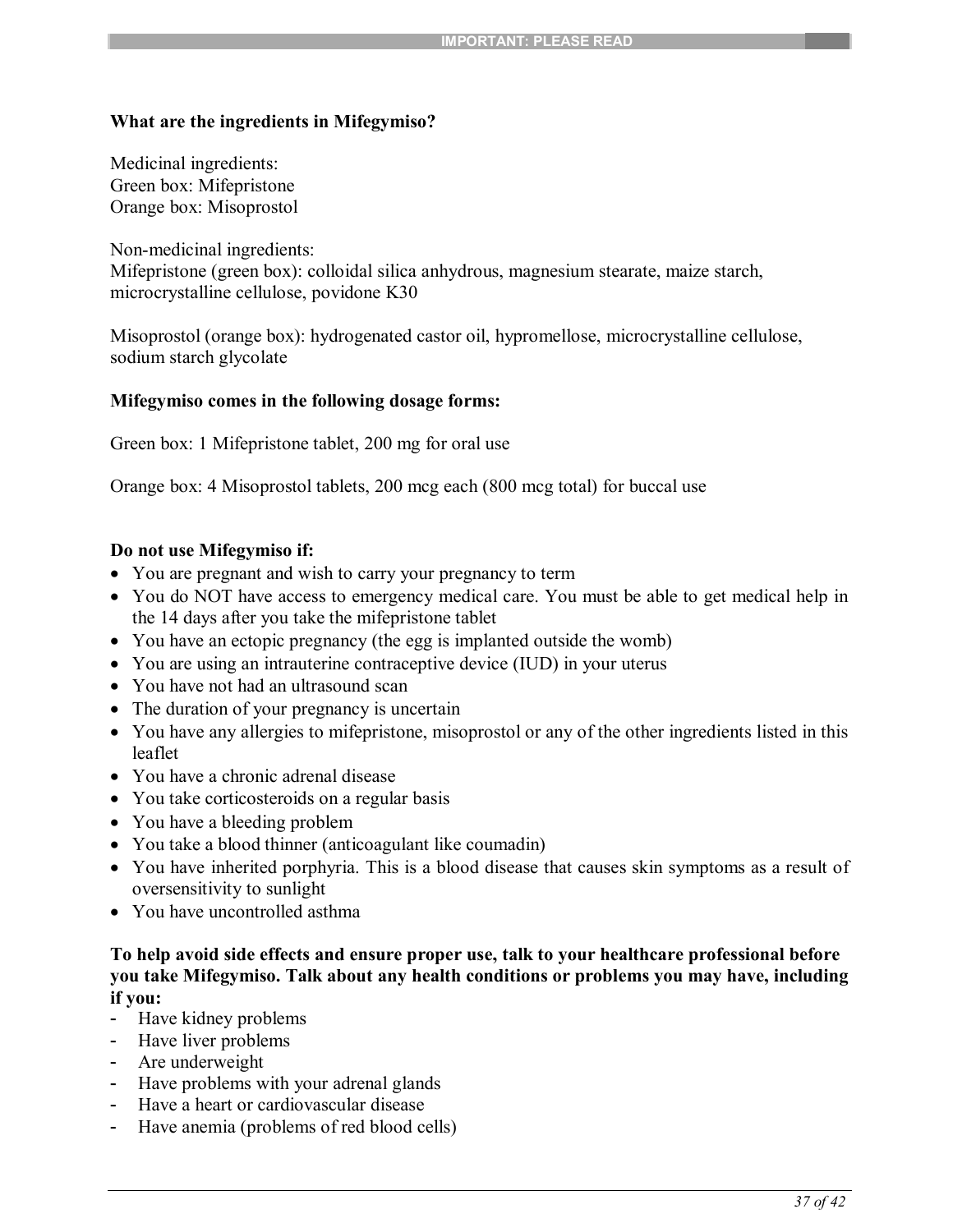- Have asthma
- Have had seizures
- Are taking medications (corticosteroids) for the treatment of asthma
- Are diabetic
- Are a heavy smoker and over 35 years old

#### **Other warnings you should know about:**

If your blood group is negative (A, B, AB, O), your doctor will give you an additional medication prior to giving you **Mifegymiso**.

Mifegymiso does not work in 2% to 4.8% of cases. If this happens to you, you will need a surgical abortion.

#### **Tell your healthcare professional about all the medicines you take, including any drugs, vitamins, minerals, natural supplements or alternative medicines.**

#### **The following may interact with Mifegymiso:**

- Drugs used in the treatment of fungal infection such as ketoconazole, itraconazole
- Antibacterial named erythromycin
- Antibiotic used in the treatment of tuberculosis named rifampin
- Certain anticonvulsants used to treat epilepsy, such as phenytoin, phenobarbital and carbamazepine
- Corticosteroids
- Herbal supplements containing St. John's Wort
- Grapefruit juice
- Some drugs used for general anaesthesia.

#### **How to take Mifegymiso and Usual dose:**

While you are bleeding, plan to stay near the doctor or clinic. That way you can call or visit them if necessary.

**Mifegymiso** contains two drugs. You must take both to terminate your pregnancy.

#### Take **Mifegymiso**

• As directed by your doctor or as given to you by medical staff

#### **Step 1:**

As directed by your doctor or a member of the medical staff:

(Green box)

Take the Mifepristone tablet

• Swallow tablet with a glass of water

## **24 to 48 hours after taking the Mifepristone tablet, you must do Step 2.**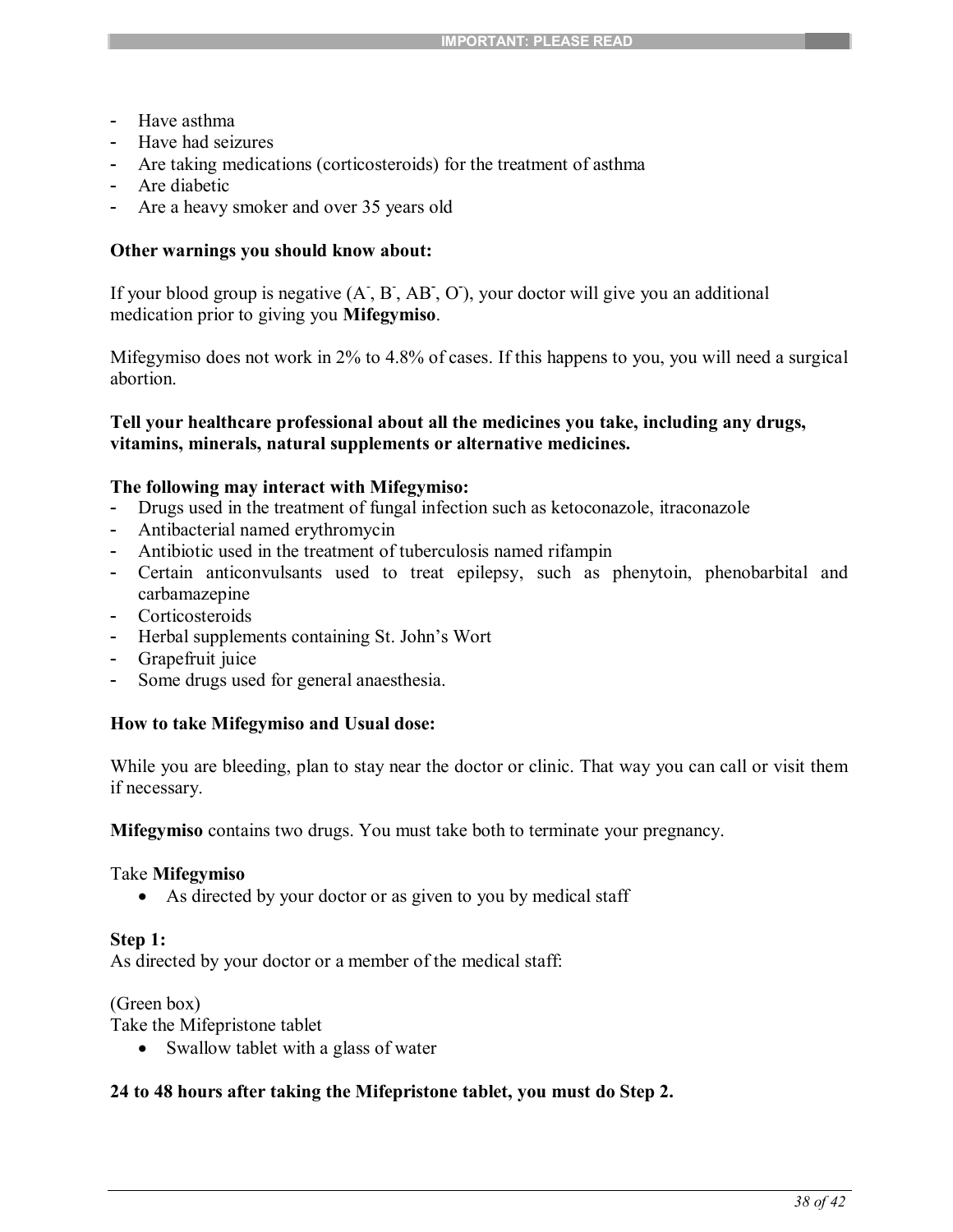### **Step 2:**

(Orange box)

- Place the 4 Misoprostol tablets (as a single 800 mcg buccal dose) in your mouth
- Keep the 4 tablets between your cheeks and gums for 30 minutes
- Then, swallow any fragments that are left with water

Plan to rest for 3 hours after taking the Misoprostol tablets.

### **Overdose:**

If you think you have taken too much **Mifegymiso**, contact your healthcare professional, hospital emergency department or regional Poison Control Centre immediately, even if there are no symptoms.

#### **Missed Dose:**

**Contact your doctor immediately if you forget to take the dose of Misoprostol tablets (Step 2) and it is more than 48 hours after you have taken the Mifepristone tablet (Step 1).**

#### **What are possible side effects from using Mifegymiso?**

These are not all the possible side effects you may feel when taking **Mifegymiso**. If you experience any side effects not listed here, contact your healthcare professional. Please also see Warnings and Precautions.

#### **Side effects may include:**

- breast tenderness
- hot flushes, chills
- nausea, vomiting
- diarrhea
- dizziness, headache, fainting
- fatigue

These side effects slow down after Day 3 and are usually gone by Day 14. Your doctor will tell you how to manage any pain or other side effects.

Mifegymiso can cause abnormal blood test results. Your doctor will decide when to perform tests and interpret the results.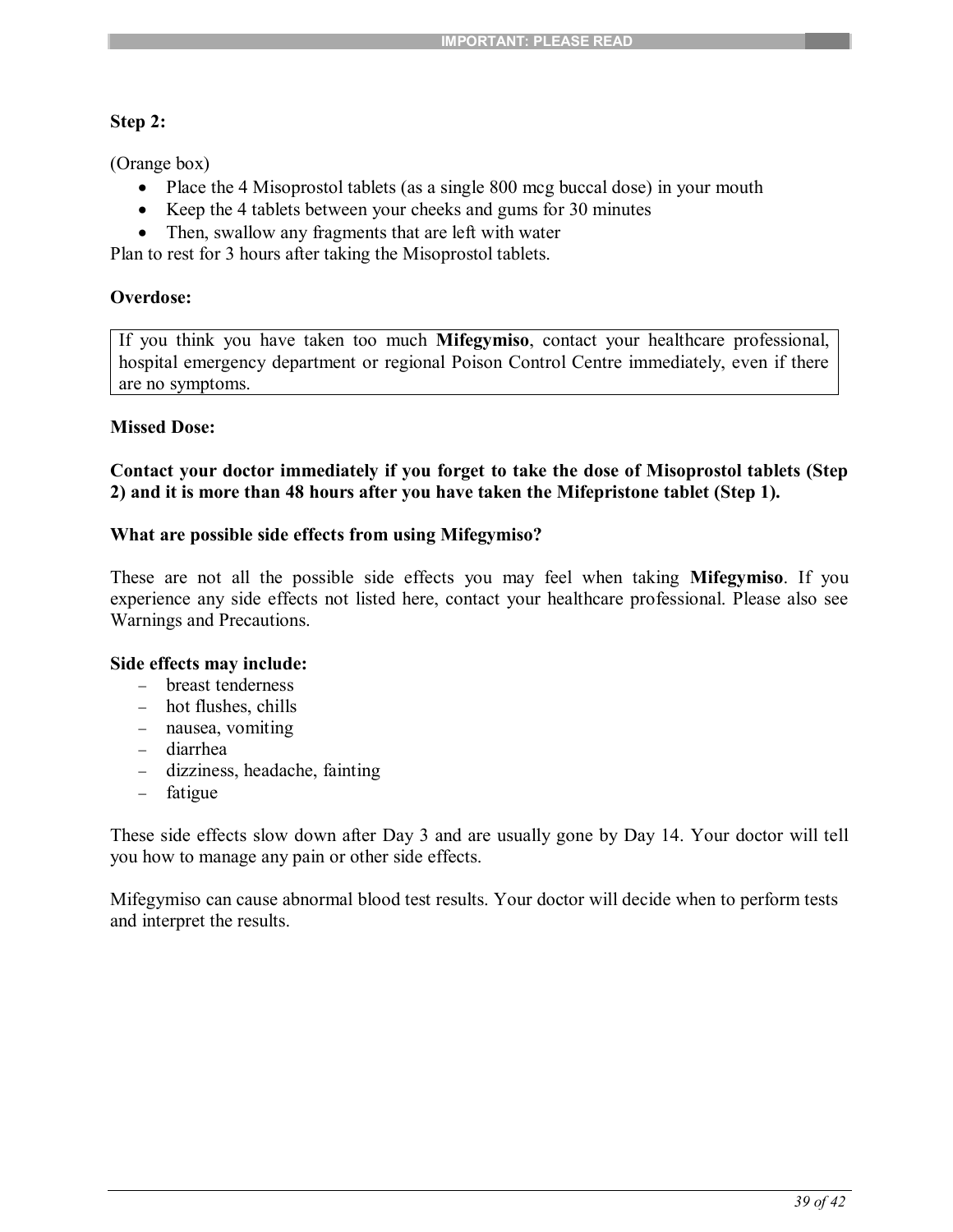|                                      | Talk to your healthcare                        | Get immediate<br>medical help |   |
|--------------------------------------|------------------------------------------------|-------------------------------|---|
| Symptom / effect                     | professional<br>Only if severe<br>In all cases |                               |   |
| <b>COMMON</b>                        |                                                |                               |   |
| <b>Prolonged heavy bleeding</b>      |                                                |                               |   |
| Severe hemorrhage: you bleed         |                                                |                               |   |
| enough to soak through two full-     |                                                |                               |   |
| size sanitary pads per hour for      |                                                |                               |   |
| two consecutive hours.               |                                                |                               |   |
| Fever                                |                                                |                               | Ν |
| <b>Endometritis</b> (an infection in |                                                |                               |   |
| the lining of the uterus): Pain in   |                                                |                               |   |
| the lower abdomen. Fever and         |                                                |                               |   |
| abnormal vaginal discharge and       |                                                |                               |   |
| bleeding.                            |                                                |                               |   |
| <b>UNCOMMON</b>                      |                                                |                               |   |
| Hemorrhagic shock (shock             |                                                |                               |   |
| from blood loss): Dizziness and      |                                                |                               |   |
| confusion. Rapid breathing and       |                                                |                               |   |
| heartbeat. Weakness, low blood       |                                                |                               |   |
| pressure, less urine than normal     |                                                |                               |   |
| Cool clammy skin, thirst and         |                                                |                               |   |
| dry mouth.                           |                                                |                               |   |
| <b>Hypotension</b> (low blood        |                                                |                               |   |
| pressure): dizziness, fainting,      | V                                              |                               |   |
| lightheadedness                      |                                                |                               |   |
| Infection: 24 hours or more          |                                                |                               |   |
| after Step 2, fever, chills and      |                                                |                               |   |
| abdominal pain, cramps or            |                                                |                               |   |
| tenderness that persist for 4        |                                                |                               |   |
| hours with or without nausea,        |                                                |                               |   |
| vomiting, diarrhea, weakness,        |                                                |                               |   |
| rapid heartbeat or feel unwell.      |                                                |                               |   |
| Skin rash: Red spots on your         |                                                |                               |   |
| skin                                 |                                                |                               |   |
| <b>RARE</b>                          |                                                |                               |   |
| Anaphylactic shock or                |                                                |                               |   |
| Angioedema (serious allergic         |                                                |                               |   |
| reaction): Itching, rash, hives.     |                                                |                               |   |
| Swelling of the face, lips,          |                                                |                               |   |
| tongue or throat. Difficulty         |                                                |                               |   |
| swallowing or breathing.             |                                                |                               |   |

# **Serious side effects and what to do about them**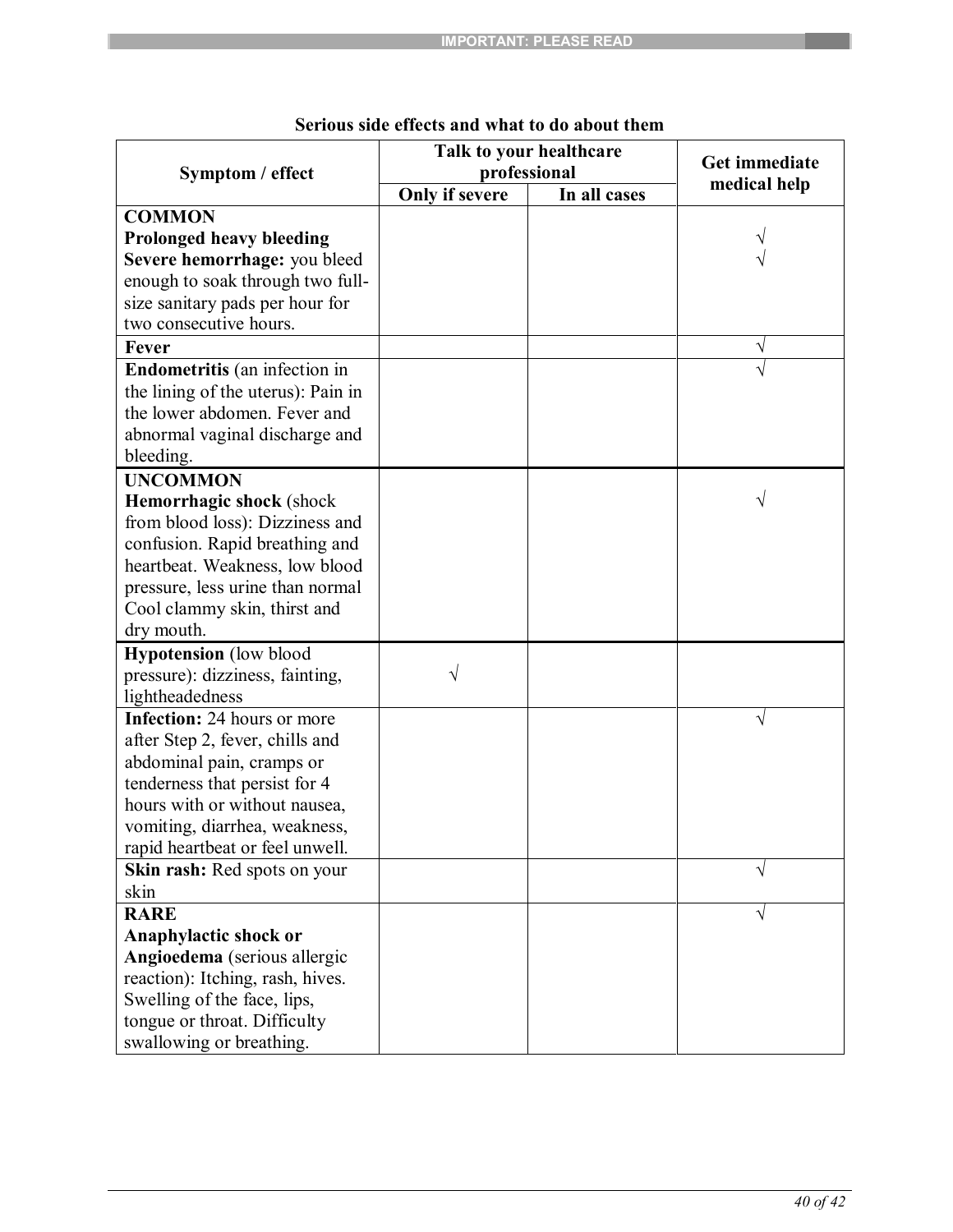|                                       | Talk to your healthcare |              | Get immediate<br>medical help |
|---------------------------------------|-------------------------|--------------|-------------------------------|
| Symptom / effect                      | professional            |              |                               |
|                                       | Only if severe          | In all cases |                               |
| Toxic shock syndrome (life-           |                         |              | V                             |
| threatening infection): Fever,        |                         |              |                               |
| diarrhea, nausea, vomiting,           |                         |              |                               |
| muscle aches. Low blood               |                         |              |                               |
| pressure, headache, confusion         |                         |              |                               |
| and seizures. Rash or red spots       |                         |              |                               |
| that look like a sun burn.            |                         |              |                               |
| Redness of the eyes, mouth and        |                         |              |                               |
| throat.                               |                         |              |                               |
| Asthma or bronchospasm:               |                         |              | V                             |
| Difficulty breathing and              |                         |              |                               |
| coughing. Whistling sound             |                         |              |                               |
| when you breath. Chest                |                         |              |                               |
| tightness and mucus in your           |                         |              |                               |
| lungs.                                |                         |              |                               |
| <b>Severe Skin Reaction:</b>          |                         |              |                               |
| <b>Urticarial reaction: Skin with</b> |                         |              |                               |
| red spots which burn, itch or         |                         |              |                               |
| sting.                                |                         |              |                               |
|                                       |                         |              | V                             |
| Toxic epidermal necrolysis:           |                         |              |                               |
| Severe skin peeling, especially       |                         |              |                               |
| in mouth and eyes                     |                         |              |                               |
|                                       |                         |              | V                             |
| <b>Erythema nodosum</b> (swelling     |                         |              |                               |
| of the fat cells under the skin):     |                         |              |                               |
| Tender red lumps usually on           |                         |              |                               |
| both shins.                           |                         |              |                               |

If you have a troublesome symptom or side effect that is not listed here or becomes bad enough to interfere with your daily activities, talk to your healthcare professional.